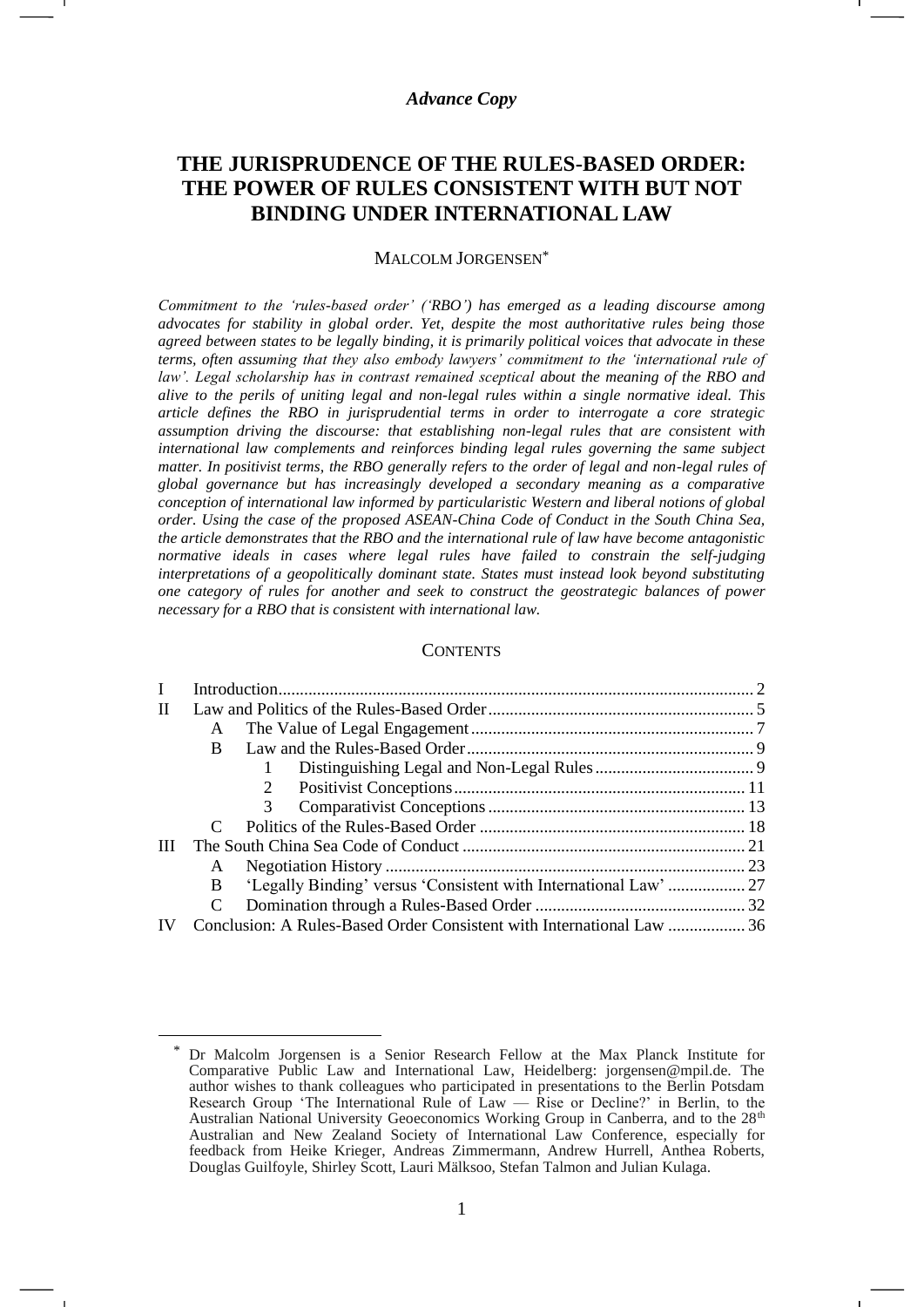#### <span id="page-1-2"></span><span id="page-1-0"></span>I INTRODUCTION

On 1 September 2020, Germany released its *Policy Guidelines for the Indo-Pacific* ('*2020 Policy Guidelines*'), thereby joining the growing number of states and regional organisations that endorse a concept of the Asia-Pacific and Indian Oceans as a single geostrategic domain.<sup>1</sup> Contained in the Policy Guidelines is a commitment to resolving tensions in the South China Sea ('SCS') by supporting 'a substantive and legally binding Code of Conduct between China and the ASEAN Member States'.<sup>2</sup> The significance of these words is easy to overlook, since there has been almost universal support among states for some version of the Code of Conduct ('COC') since its negotiations began in 2002. Yet, by explicitly calling for a code that is 'legally binding', Germany distinguished its diplomatic approach from nearly every other state engaged on the issue, all of whom remain sensitive to China's position that any such code should not comprise enforceable legal obligations. In consequence, even where claimant states undoubtedly desire legally binding rules, they have facilitated negotiations through a stance of diplomatic ambiguity that calls for a code merely 'consistent' with international law.<sup>3</sup> Doing so represents a strategic trade-off, forgoing insistence on the deeper institutional accountability of legality in expectation of reaching a pragmatic agreement that more effectively promotes cooperation.<sup>4</sup>

<span id="page-1-1"></span>The COC thus presents the archetypal case for examining the substantive difference between two central concepts: political commitment to the 'rulesbased order' ('RBO'), which has attained a hegemonic position in global governance discourse, and the commitment in legal scholarship to the 'international rule of law'.<sup>5</sup> In formal terms, the two concepts are generally understood to exist in a hierarchical relationship, with the broader and more inclusive RBO constructed upon a foundation of more authoritative, properly constituted rules of international law. In substantive terms, however, legal and political scholars are engaged in parallel and equally fraught debates to define the respective concepts in response to the same systemic challenges. In practice, both definitional debates are quests for an unattainable holy grail, since the central concepts embody the real disputes and tensions that are necessitating

<sup>1</sup> Federal Government (Germany), *Policy Guidelines for the Indo-Pacific: Germany – Europe –* Asia (Policy Guidelines, August 2020) [<https://www.auswaertiges](https://www.auswaertiges-amt.de/blob/2380514/f9784f7e3b3fa1bd7c5446d274a4169e/200901-indo-pazifik-leitlinien--1--data.pdf)[amt.de/blob/2380514/f9784f7e3b3fa1bd7c5446d274a4169e/200901-indo-pazifik-leitlinien--](https://www.auswaertiges-amt.de/blob/2380514/f9784f7e3b3fa1bd7c5446d274a4169e/200901-indo-pazifik-leitlinien--1--data.pdf) [1--data.pdf>](https://www.auswaertiges-amt.de/blob/2380514/f9784f7e3b3fa1bd7c5446d274a4169e/200901-indo-pazifik-leitlinien--1--data.pdf) ('*Policy Guidelines for the Indo-Pacific*').

<sup>2</sup> Ibid 16. ASEAN is the Association of Southeast Asian Nations.

<sup>3</sup> The South China Sea ('SCS') claimants, other than China and Taiwan, are Vietnam, the Philippines, Malaysia and Brunei.

<sup>4</sup> See Timothy Meyer, 'Alternatives to Treaty-Making: Informal Agreements' in Duncan B Hollis (ed), *The Oxford Guide to Treaties* (Oxford University Press, 2nd ed, 2020) 59, 71.

<sup>5</sup> See Heike Krieger and Georg Nolte, 'The International Rule of Law: Rise or Decline?' in Heike Krieger, Georg Nolte and Andreas Zimmermann (eds), *The International Rule of Law: Rise or Decline?* (Oxford University Press, 2019) 3. On the meanings of 'discourse' and its relationship to power, see Teun A van Dijk, 'What is Political Discourse Analysis?' (1997) 11(1) *Belgian Journal of Linguistics* 11, 12–15.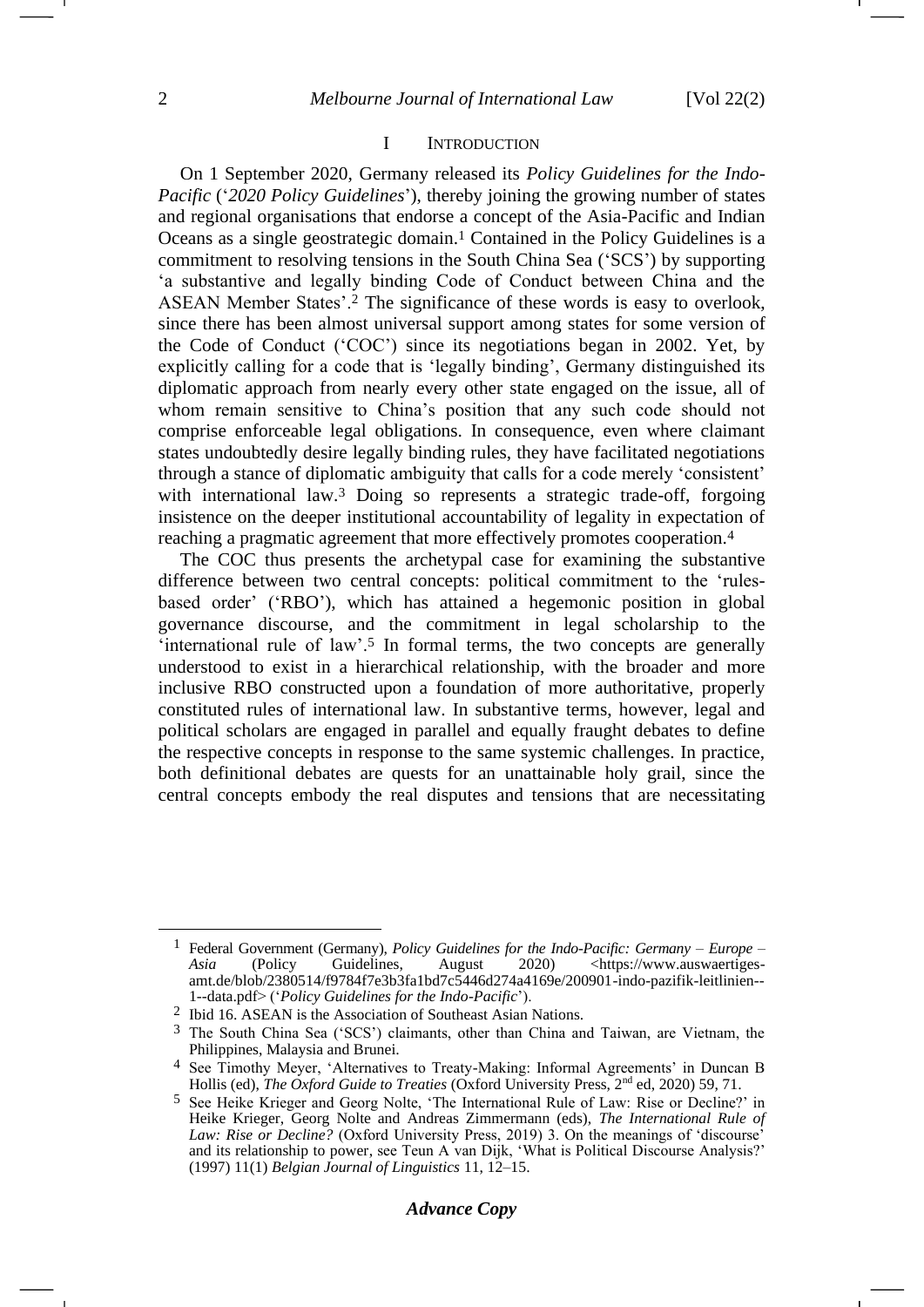<span id="page-2-0"></span>interrogation of rules of global order in the first place.<sup>6</sup> The present author argued in 2018 that 'international law cannot save the rules-based order', meaning that interpretations of certain foundational legal rules have become so fragmented along geopolitical lines, especially in the SCS, that they can no longer sustain commonly agreed norms and institutions capable of peacefully resolving consequential disputes.<sup>7</sup> This trend was well demonstrated in relation to the 12 July 2016 Arbitral Award in the long-running case between the Philippines and China over maritime and other disputes in the South China Sea ('SCS Award').<sup>8</sup> China has responded through forceful public diplomacy campaigns to advocate self-judging interpretations of the SCS Award<sup>9</sup> and has correspondingly carved out a 'geolegal' order in the region, in which preponderant power is used to uphold its legal interpretations as effective political norms, which increasingly inform and structure the rational incentives for regional interactions independently of their recognition as law.<sup>10</sup>

<span id="page-2-1"></span>The present article addresses the corresponding side of the international law– RBO equation: that neither can a political RBO save international law in cases where existing treaty or other legal obligations have already failed to constrain the self-judging legal interpretations of a geopolitically dominant state. This is a significant point to explore, since the contrary assumption that it can drives much of the intensifying appeals to the political concept. Non-lawyers and policymakers rarely engage with what can appear as formalistic juridical debates about questions of correct interpretation and compliance with international law, with binary distinctions seeming to exacerbate rather than resolve tensions in key cases.<sup>11</sup> Instead, the primary focus is on finding pragmatic and responsive rules which are founded in the more accessible legitimacy of political norms and values. Moreover, appealing to a RBO comprising a dense network of different categories of rules is assumed to complement and reinforce legal rules governing

<sup>6</sup> This analysis has been misinterpreted in the opening page of a recent monograph, which stated: 'In late 2018, one jurist wrote that international law "cannot save the rules-based order", even asserting that the very search for the rules of law is an "unattainable holy grail"': Stuart Casey-Maslen, *Jus ad Bellum: The Law on Inter-State Use of Force* (Hart Publishing, 2020) 1. The intended meaning of the words and argument are clear in the context of the quoted article, which is that attempts to find uncontested conceptual definitions of either 'the rules-based order' or 'the international rule of law' are 'quests for an unattainable holy grail' — not that rules themselves are unattainable: Malcolm Jorgensen, 'International Law Cannot Save the Rules-Based Order', *The Interpreter* (Blog Post, 18 December 2018) [<https://www.lowyinstitute.org/the-interpreter/international-law](https://www.lowyinstitute.org/the-interpreter/international-law-cannot-save-rules-based-order)[cannot-save-rules-based-order>](https://www.lowyinstitute.org/the-interpreter/international-law-cannot-save-rules-based-order), archived at <https://perma.cc/G65G-MM4D> ('Rules-Based Order').

<sup>7</sup> Jorgensen, 'Rules-Based Order' (n [6\)](#page-2-0).

<sup>8</sup> *South China Sea Arbitration (Philippines v China) (Award)* (Permanent Court of Arbitration, Case No 2013–19, 12 July 2016) ('*South China Sea Arbitration*').

<sup>9</sup> See Chinese Society of International Law, 'The South China Sea Arbitration Awards: A Critical Study' (2018) 17(2) *Chinese Journal of International Law* 207; Douglas Guilfoyle, 'The Rule of Law and Maritime Security: Understanding Lawfare in the South China Sea' (2019) 95(5) *International Affairs* 999, 1013–16.

<sup>&</sup>lt;sup>10</sup> See Malcolm Jorgensen, 'Equilibrium & Fragmentation in the International Rule of Law: The Rising Chinese Geolegal Order' (Working Paper No 21, Berlin Potsdam Research Group, November 2018) <https://ssrn.com/abstract=3283626>.

<sup>11</sup> Meyer (n [4\)](#page-1-0)  $61-3$ .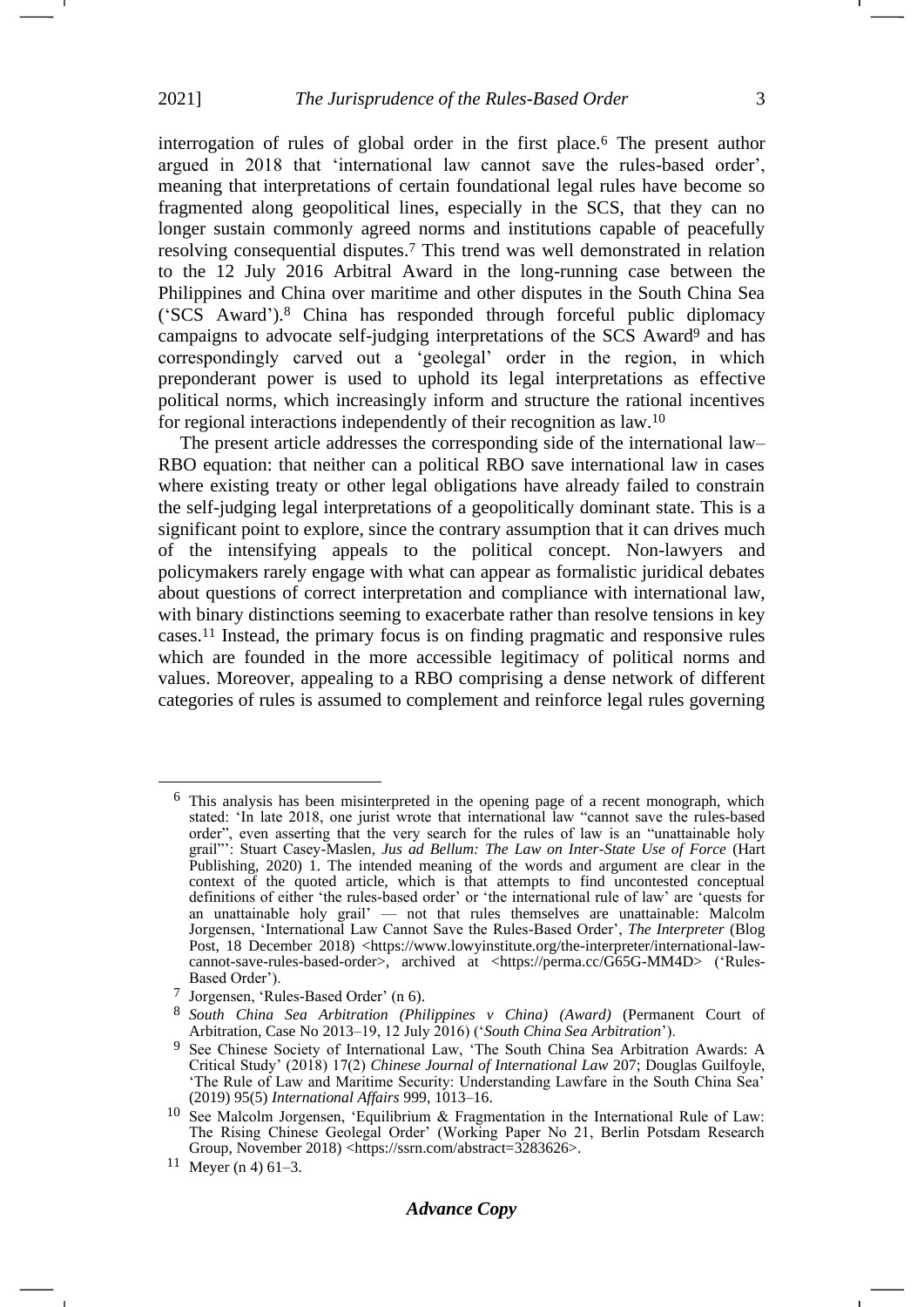<span id="page-3-0"></span>the same subject matter.<sup>12</sup> Yet, this bargain may well be an illusion, with consequential cases such as the COC demonstrating that a political RBO remains susceptible to the limits of international law more generally.<sup>13</sup> Redefining the nature of rules themselves amounts to a bootstrapping argument — that legal rules facing political pressures can be saved through reformulation as political obligations. Instead, doing so may merely add an additional normative layer with indeterminate authority, while having potentially perverse consequences on the rule of law. The COC thus emerges as a 'canary' in the minefield of regional tensions, with its silence as an effective instrument serving as a warning to governments and policymakers of the perils of appealing to the RBO without heeding geostrategic conditions for ensuring consistency with the international rule of law.<sup>14</sup>

This article begins by reviewing existing jurisprudential perspectives on the RBO, which in positivist accounts denotes the totality of legal and non-legal rules of global governance. In principle, these are complementary but conceptually distinct categories of rules, with law enshrining the most authoritative and legitimate norms upon which political rules are founded. However, in practice, a normative relationship of mutual dependency is evident, where subordinate political rules operate to shape the interpretation and authority of legal norms. The article thus draws upon comparative international law scholarship to identify a secondary meaning of the RBO, which is as a conception of international law informed by particularistic Western and liberal notions of global order. This meaning competes with more sovereignty-based legal conceptions, as articulated prominently by China and Russia, and thereby offers a more, rather than less, determinate legal concept than the 'rule of law' simpliciter. The significance of identifying these jurisprudential dynamics is that it demonstrates that the non-legal rules of the RBO may sit in either a complementary or antagonistic relationship with the international rule of law, which remains dependent on underlying balances of global power and associated conceptions of global order.

The second part of the article applies these concepts to the case of the ASEAN-China COC, which has emerged as the most prominent RBO agreement, within the most significant dispute, at the heart of the most consequential shift in global power. In this crucial case it can be seen that the RBO discourse has an antagonistic relationship with the rule of law where China, as a geopolitically dominant state, has already failed to recognise meaningful constraints on its self-judging legal interpretations of the *United Nations Convention on the Law of the Sea* ('*UNCLOS*').<sup>15</sup> The trajectory of COC

<span id="page-3-1"></span><sup>12</sup> Mark A Pollack and Gregory C Shaffer, 'The Interaction of Formal and Informal International Lawmaking' in Joost Pauwelyn, Ramses A Wessel and Jan Wouters (eds), *Informal International Lawmaking* (Oxford University Press, 2012) 241, 251.

<sup>&</sup>lt;sup>13</sup> For a leading account of the limitations of international law, see Jack L Goldsmith and Eric A Posner, *The Limits of International Law* (Oxford University Press, 2005) 3, 225.

<sup>14</sup> Jakub J Grygiel defines geostrategy as 'the geographic direction of a state's foreign policy. More precisely, geostrategy describes where a state concentrates its efforts by projecting military power and directing diplomatic activity': Jakub J Grygiel, *Great Powers and Geopolitical Change* (Johns Hopkins University Press, 2006) 22.

<sup>15</sup> *United Nations Convention on the Law of the Sea*, opened for signature 10 December 1982, 1833 UNTS 397 (entered into force 16 November 1994) ('*UNCLOS*').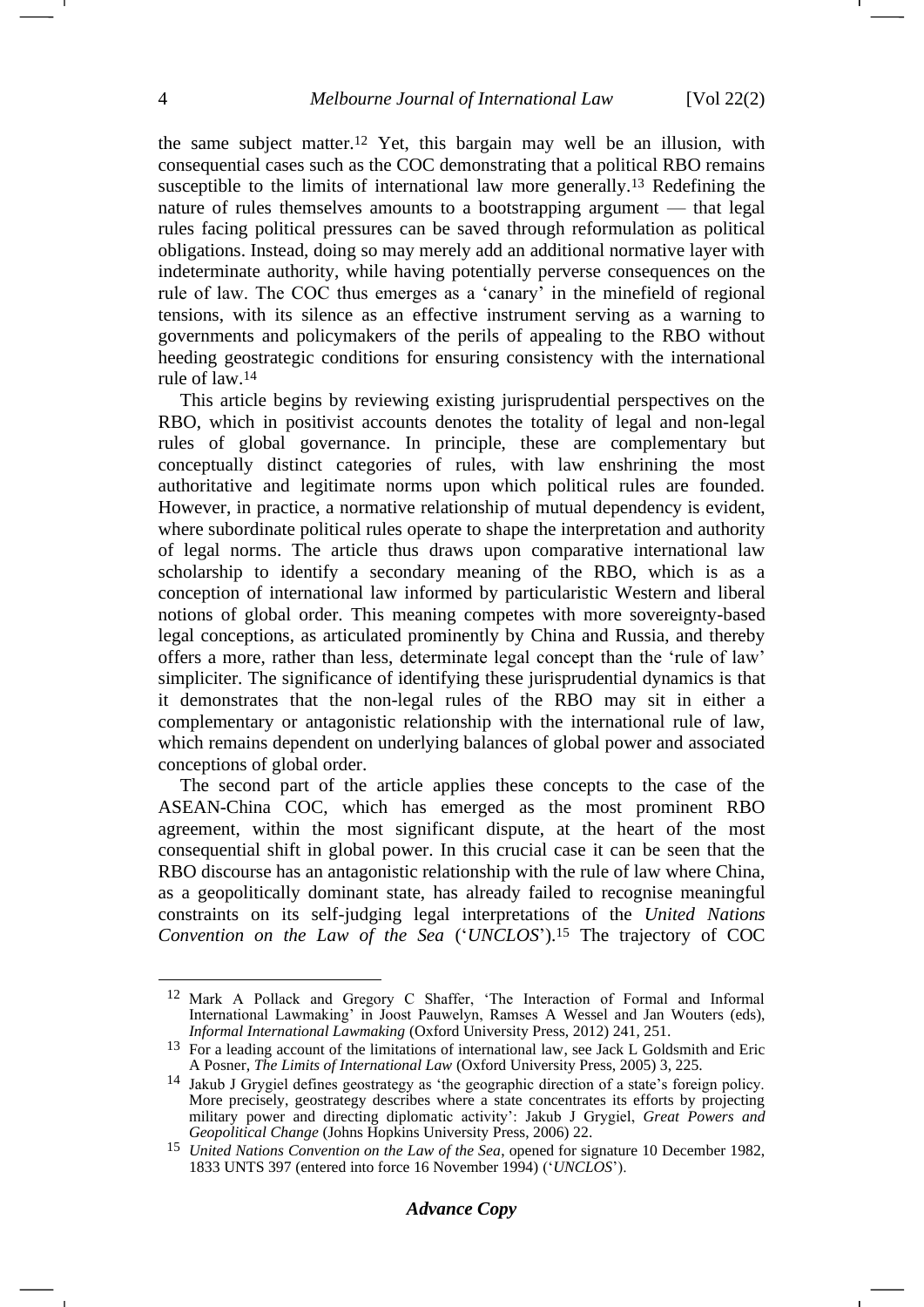negotiations over nearly 30 years demonstrates that, by appealing to the RBO to circumvent intractable legal disputes, China's excessive maritime claims are being enshrined in what could be termed *a* 'rules-based order', but one that is destructive rather than resuscitative of the 'international rule of law'. The article concludes by considering the connection between international law and evolving geostrategic concepts such as the 'Indo-Pacific', which seek to take account of purposive power balances in the region. The increasing embrace of such concepts by Germany and other advocates for a RBO exemplifies the acute strategic decisions facing states that advocate for rules consistent with a normatively desirable law-based order.

#### II LAW AND POLITICS OF THE RULES-BASED ORDER

Appeals to variants of the RBO have risen exponentially since the end of the Cold War and are by now well established as among the most prominent political concepts for defending the status quo of the global order that emerged during this period.<sup>16</sup> The relatively recent ubiquity of the term has closely tracked post-Cold War shifts in global power, leading Samuel Moyn to describe 'a classic instance of an invention of tradition'.<sup>17</sup> Critics of the pervasive discourse charge that, as a concept, the RBO 'has become increasingly devoid of substance',<sup>18</sup> is a 'myth',<sup>19</sup> or that the history of the largely synonymous 'liberal international order' is 'neither very liberal nor very orderly'.<sup>20</sup> Yet, persistent examinations and invocations demonstrate a point of agreement among scholars and policymakers: the real power of the concept when employed as a metaphor for a disrupted global order.

Concrete definitions have been sought by leading commentators such as John Ikenberry, who has identified specific 'pillars' in the form of 'the security order, the economic order, and the human rights order'.<sup>21</sup> Disorder is thus evident where these three pillars 'have become unbundled, and their benefits can be obtained without buying into a suite of responsibilities, obligations, and shared

<sup>16</sup> For a useful overview and conceptual history of the concept, see generally 'Australia's Security and the Rules-Based Order', *Lowy Institute* (Web Page)  $\langle$ https://www.lowyinstitute.org/about/programs-and-projects/australias-security-and-rulesbased-order>, archived at <https://perma.cc/84UR-JHYK>.

<sup>17</sup> @samuelmoyn (Samuel Moyn) (Twitter, 22 November 2020, 11:02pm AEDT) [<https://twitter.com/samuelmoyn/status/1330481845323124739>](https://twitter.com/samuelmoyn/status/1330481845323124739), archived at <https://perma.cc/4YQC-LGVQ>. For appearances of the phrase 'rules-based order' in English language books since 1800, see *Google Books Ngram Viewer* (online) <https://books.google.com/ngrams/graph?content=rulesbased+order&year\_start=1800&year\_end=2019&corpus=26&smoothing=3&>, archived at <https://perma.cc/5DBS-W9QL>.

<sup>18</sup> Bobo Lo, 'Global Order in the Shadow of the Coronavirus: China, Russia, and the West' (Analysis Paper, Lowy Institute, July 2020) 5 <https://www.lowyinstitute.org/publications/global-order-shadow-coronavirus-china-russiaand-west>, archived at <https://perma.cc/4866-VSGL>.

<sup>19</sup> Andrew J Bacevich, 'The "Global Order" Myth', *The American Conservative* (Blog Post, 15 June 2017) <https://www.theamericanconservative.com/articles/the-global-order-myth/>, archived at <https://perma.cc/4RCT-UB6C>.

<sup>20</sup> Patrick Porter, 'A World Imagined: Nostalgia and Liberal Order' (Analysis Paper No 843, Cato Institute, 5 June 2018) <https://www.cato.org/policy-analysis/world-imaginednostalgia-liberal-order>, archived at <https://perma.cc/HGF9-2P3F>.

<sup>21</sup> Yoichi Funabashi and G John Ikenberry, *The Crisis of Liberal Internationalism: Japan and the World Order* (Brookings Institution Press, 2020) 2.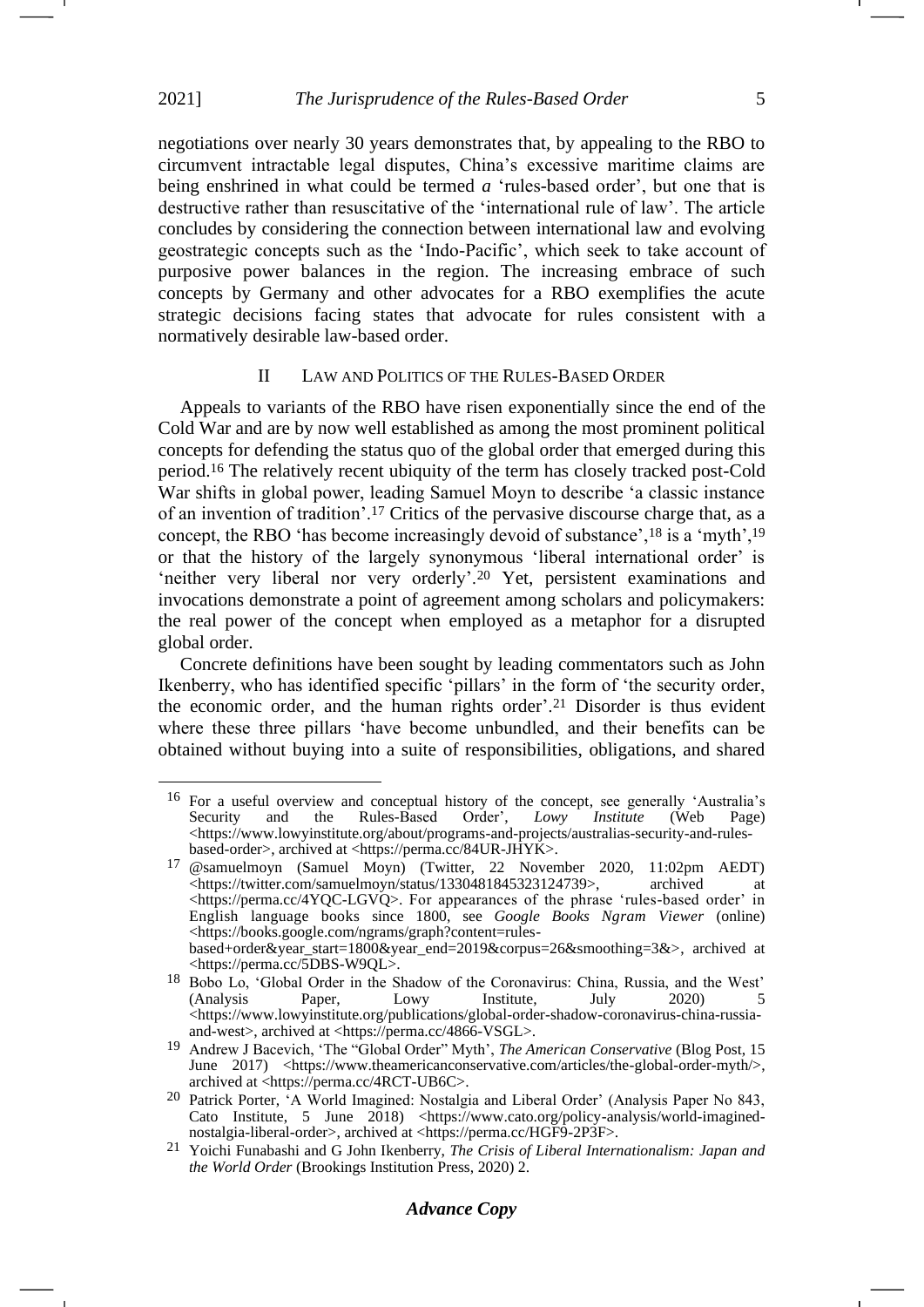values'.<sup>22</sup> From that perspective, it is especially Western states and policymakers who purposively employ the RBO term to convey a sense of disruption. The phrasing of former German Foreign Minister Heiko Maas is representative: 'The international order is under huge pressure. Some players are increasingly engaging in power politics, thus undermining the idea of a rules-based order with a view to enforcing the law of the strong.' <sup>23</sup> Yet, all such formulations remain forensic constructions of hegemonic and therefore previously unstated understandings of global rules, institutions and conventions, and hence subject to deep substantive disagreements. The lack of precision in the RBO as a term of art should thus be no surprise, since there was little need to name and categorise what was distinctive about the global order in the immediate post-Cold War years, when the singularity and longevity of US influence seemed to be among its defining features.<sup>24</sup> Moreover, competing formulations of the RBO mirror substantive disputes over the power structures and values constituting global order, which are the real forces necessitating interrogation of international rules in the first place.<sup>25</sup>

<span id="page-5-0"></span>What is clear is that primarily political voices advocate in these terms, while often assuming that they also embody lawyers' principal commitment to the 'international rule of law'.<sup>26</sup> Much of the discourse is driven by a desire for language that frames defence of the global order in non-partisan terms, which appears to align with rule of law ideals.<sup>27</sup> Richard Maude, who oversaw drafting of Australia's *2017 Foreign Policy White Paper*, has observed (critically) that the RBO terminology implicitly 'takes power out of the equation of global order'. <sup>28</sup> Yet the formulation is unsatisfying for lawyers, for whom the concept of the 'international rule of law' already suggests the ideal of an 'escape' from politics.<sup>29</sup> Legal scholarship has in consequence remained sceptical about the meaning of the RBO and alive to the perils of uniting legal and non-legal rules within a single normative ideal. Still, the relative silence of lawyers remains both

# *Advance Copy*

<sup>22</sup> G John Ikenberry, 'The Next Liberal Order' (2020) 99(4) *Foreign Affairs* 133, 139.

<sup>23</sup> Heiko Maas and Jean-Yves Le Drian, 'Who, If Not Us?', *France Diplomacy* (Web Page, 14 February 2019)  $2019$  <https://www.diplomatie.gouv.fr/en/countryfiles/germany/events/article/who-if-not-us-15-02-19>, archived at <https://perma.cc/YAB4- C64S>.

<sup>24</sup> Malcolm Jorgensen, 'The United States' in Robin Geiß and Nils Melzer (eds), *The Oxford Handbook of the International Law of Global Security* (Oxford University Press, 2021) 926, 927; Nick Bisley, 'Australia's Rules-Based International Order' in Melissa Conley Tyler, Allan Gyngell and Bryce Wakefield (eds), *Australia and the Rules-Based International Order* (Australian Institute of International Affairs, 2021) 27, 28–9.

<sup>25</sup> For a critical analysis of these power structures and values, see John J Mearsheimer, 'Bound to Fail: The Rise and Fall of the Liberal International Order' (2019) 43(3) *International Security* 7.

<sup>26</sup> See Krieger and Nolte (n [5\)](#page-1-1) 4–7. On the contested meanings of the 'international rule of law' and for a suggested 'functionalist' definition, see Malcolm Jorgensen, *American Foreign Policy Ideology and the International Rule of Law: Contesting Power through the International Criminal Court* (Cambridge University Press, 2020) 80–7 ('*American Foreign Policy Ideology*').

<sup>&</sup>lt;sup>27</sup> Nick Bisley and Benjamin Schreer, 'Australia and the Rules-Based Order in Asia: Of Principles and Pragmatism' (2018) 58(2) *Asian Survey* 302, 309; Rebecca Strating, 'Maritime Disputes, Sovereignty and the Rules‐Based Order in East Asia' (2019) 65(3) *Australian Journal of Politics and History* 449, 449.

<sup>28</sup> 'Ep 41: Richard Maude on the Indo-Pacific, Models of World Politics, and Australian Foreign Policy', *Australia in the World* (February 2020) 00:18:40.

<sup>29</sup> Martti Koskenniemi, *The Politics of International Law* (Hart Publishing, 2011) 37.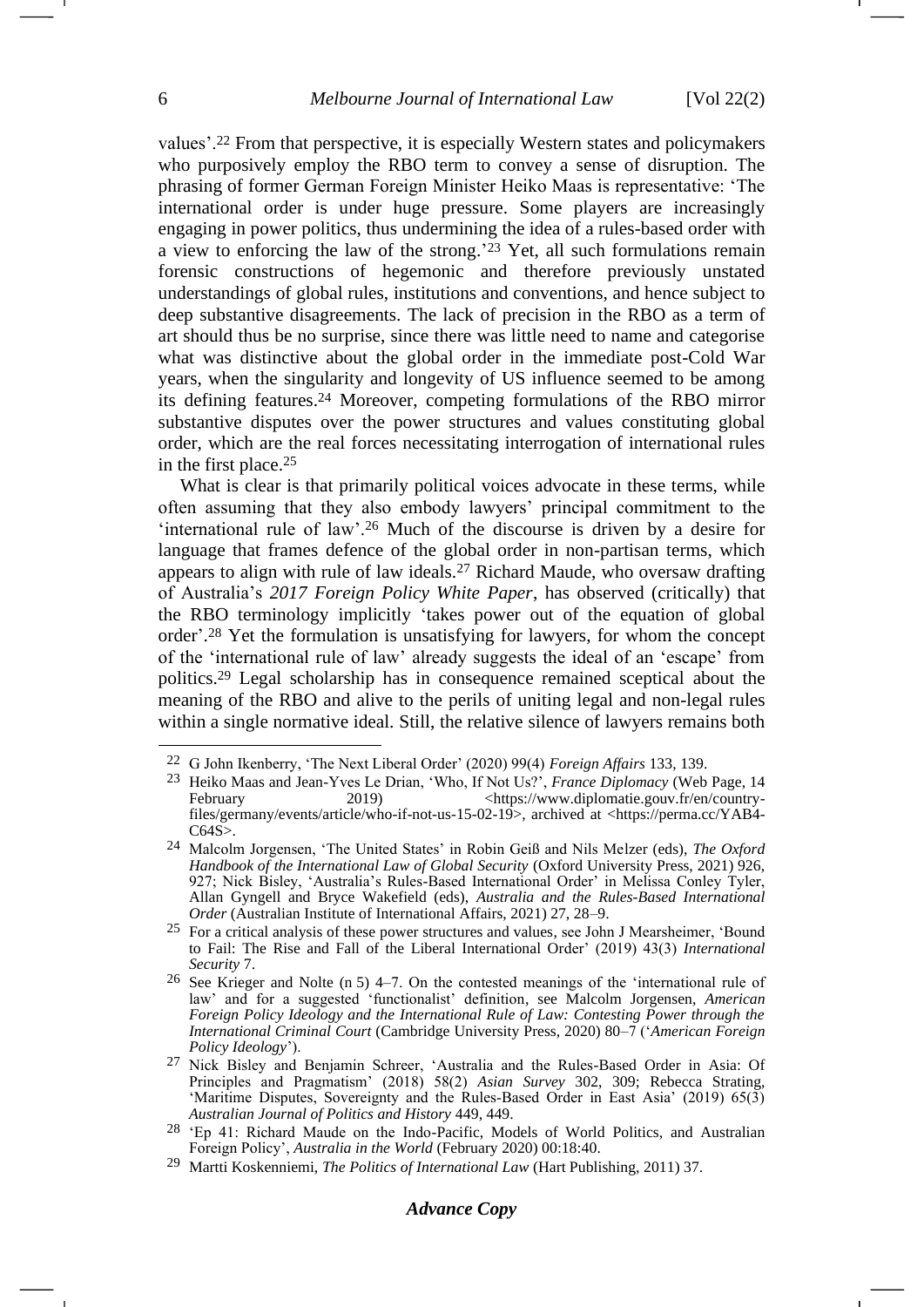puzzling and conspicuous in circumstances where the most authoritative and legitimate rules of global order are precisely those with legally binding force. Moreover, the reality is that political power lies foremost with those governments and policymakers advocating for the RBO, leaving lawyers in the vulnerable position of being almost entirely missing from the most significant discourse setting the terms for the future of international legal order.

The first half of this article accordingly seeks to build the conceptual bridges for lawyers to engage with the RBO discourse and thereby facilitate greater recognition of the unique authority of legal rules and the necessary conditions to make them effective. The following section starts by reviewing current deficiencies in the ways that RBO advocates appeal to legal authority, and the value that authentic legal engagement can offer to both policy discourse and international law scholarship. The focus then turns to alternative jurisprudential interpretations of the RBO and the ways they characterise the relationships between legal and non-legal rules. Existing positivist accounts are useful for drawing a conceptual distinction between law and non-law but are not concerned to address political questions about the substantive interrelationship between categories of rules. An analysis from comparative international law is accordingly developed as a way for lawyers to characterise substantive conceptions of law entailed in the RBO. The section concludes by analysing the power of these legal conceptions to shape global order, with a focus on the variables that determine whether legal and non-legal rules of the RBO sit in a complementary versus an antagonistic relationship.

# <span id="page-6-0"></span>A *The Value of Legal Engagement*

The invocation of international law by RBO advocates presents a complicated set of opportunities and challenges for legal scholarship which political advocates themselves are rarely aware of. On the one hand, a point of commonality among all political advocates is confirmation along the lines that international law forms 'a fundamental pillar of the international rules-based order'.<sup>30</sup> This aligns with the positivist presumption among many lawyers that a categorical distinction exists between law and non-law, with legal rules seen to anchor dependent non-binding norms.<sup>31</sup> Yet, political advocates simultaneously represent a point of departure, since the value of rules is determined not by legal form but rather according to a rational calculation of effectiveness in global governance.<sup>32</sup> Certainly non-lawyers have long recognised value in the legalisation of rules, which includes advantages such as more credible and durable commitments, and reducing the transaction costs of managing and

<sup>30</sup> EEAS Press Team, 'Israel: Statement by the High Representative Josep Borrell on the Formation of a New Government' (Press Release, The Office of the European Union Representative, 18 May 2020) <https://eeas.europa.eu/delegations/palestine-occupiedpalestinian-territory-west-bank-and-gaza-strip/79576/israel-statement-high-representative-josepborrell-formation-new-government\_en>, archived at <https://perma.cc/A2VU-2NUX>.

<sup>31</sup> Prosper Weil, 'Towards Relative Normativity in International Law?' (1983) 77(3) *American Journal of International Law* 413, 417; Jan Klabbers, 'The Redundancy of Soft Law' (1996) 65(2) *Nordic Journal of International Law* 167, 181.

<sup>32</sup> Martti Koskenniemi, 'Constitutionalism as Mindset: Reflections on Kantian Themes about International Law and Globalization' (2007) 8(1) *Theoretical Inquiries in Law* 9, 13.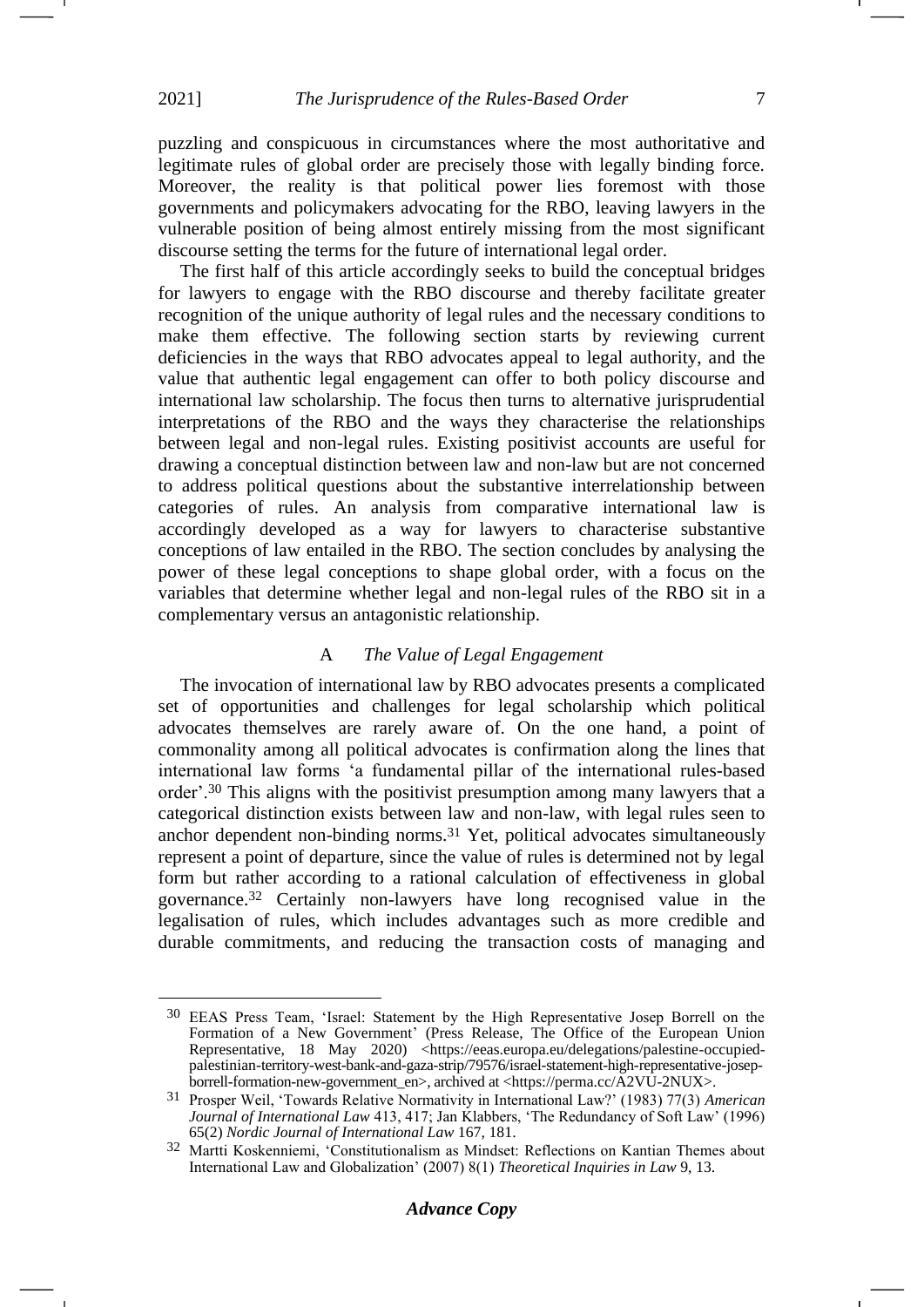enforcing rules.<sup>33</sup> This remains a contingent calculation however, with Kenneth Abbott and Duncan Snidal noting the countervailing higher contracting costs of legalised agreements, which include that

<span id="page-7-2"></span>[l]egal specialists must be consulted; bureaucratic reviews are often lengthy. Different legal traditions across States complicate the exercise. Approval and ratification processes, typically involving legislative authorization, are more complex than for purely political agreements.34

This is especially so under conditions of shifting global power, such that it has become 'difficult to achieve new multilateral treaties and to progress stalled treaty regimes'.<sup>35</sup> Former ICJ judge Richard Baxter thus concluded that it

<span id="page-7-1"></span><span id="page-7-0"></span>is inevitable that in the course of negotiation and compromise, those who write international instruments will set down on paper whatever will secure agreement, even though the resulting product may not fall into the neat categories to which lawyers are addicted.36

The relationship between the RBO and the rule of law is accordingly more complicated than merely being more and less inclusive normative ideals, since the broader concept holds the potential to reinforce the visibility and legitimacy of law, but also to erode what is unique about legal authority. The political discourse threatens to alienate lawyers to the extent that it clothes the RBO in the legitimacy of international law, and yet does so without upholding the juridical relationships that define legal authority. A representative example is in the *2017 Foreign Policy White Paper*, which cites strengthening the 'rules-based international order' as a central pillar.<sup>37</sup> However, a commitment to 'the rule of law … beyond our borders' is not defined in terms of advocacy for legal rules, but rather as 'an international order in which relations between States are governed by international law *and other rules and norms*'.<sup>38</sup> This can be contrasted with Germany's equivalent 2021 *Federal Government White Paper*, which also emphasises defence of the RBO, but more explicitly defines it in terms of 'establishing an international rule of law' grounded in the 'further juridification of international relations'. <sup>39</sup> The comparison demonstrates the importance of better incorporating jurisprudential sensibilities in order to assuage lawyers' fears that further engaging with the RBO threatens the authority of law. There is obvious value for legal scholarship in connecting to the RBO discourse, with political scientists providing a wealth of sophisticated analysis of precisely

<sup>33</sup> Kenneth W Abbott and Duncan Snidal, 'Hard and Soft Law in International Governance' (2000) 54(3) *International Organization* 421, 426–31.

<sup>34</sup> Ibid 434.

<sup>35</sup> Shirley V Scott, 'The Decline of International Law as a Normative Ideal' (2018) 49(4) *Victoria University of Wellington Law Review* 627, 640.

<sup>36</sup> RR Baxter, 'International Law in "Her Infinite Variety"' (1980) 29(4) *International and Comparative Law Quarterly* 549, 565.

<sup>37</sup> Australian Government, *2017 Foreign Policy White Paper* (White Paper, November 2017) 79 <https://www.dfat.gov.au/sites/default/files/2017-foreign-policy-white-paper.pdf>, archived at <https://perma.cc/G3ZT-WCPN>.

<sup>38</sup> Ibid 11 (emphasis added).

<sup>&</sup>lt;sup>39</sup> Federal Government (Germany), 'A Multilateralism for the People: Federal Government White Paper' (White Paper, May 2021) 11, 33, 35 <https://www.auswaertigesamt.de/blob/2460320/0e29e9a0f2c3b9af9a4268ba913f26a9/weissbuch-multilateralismusdata.pdf>, archived at <https://perma.cc/33FP-SR7Z>.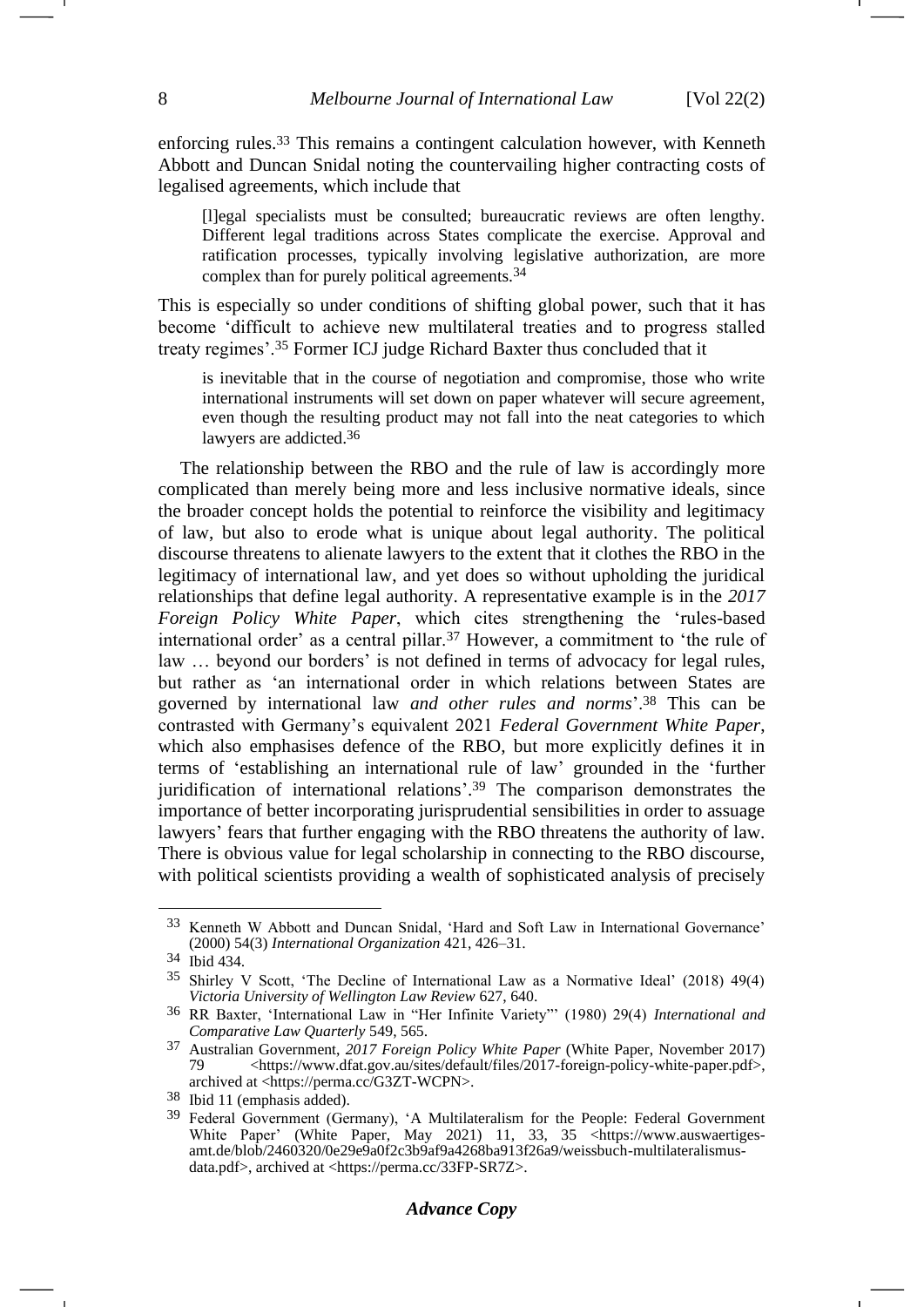# 2021] *The Jurisprudence of the Rules-Based Order* 9

the trends determining the future of international law, but which require interdisciplinary literacy to translate insights.<sup>40</sup> Conversely, integrating legal distinctions promises to enhance political accounts by specifying the different magnitude of challenge entailed in disruptions to foundational laws, such as those defining state sovereignty or associated powers of rule creation, as compared to dependent political norms. Achieving more authentic dialogue promises to enrich scholarship in both directions but, should lawyers fail to engage, they risk being sidelined from today's most significant global order discourse — one that is already setting the terms for the future authority and legitimacy of international law.

## <span id="page-8-0"></span>B *Law and the Rules-Based Order*

### 1 *Distinguishing Legal and Non-Legal Rules*

<span id="page-8-1"></span>The threshold task for defining the RBO in legally comprehensible terms is to clearly distinguish between the legal and non-legal rules of global governance. In orthodox terms, legally binding agreements, and the rules they create, are established in accordance with the recognised sources of international law, and thus foremost through compliance with treaty principles that include being a written agreement between states, or other authorised subjects, governed by international law.<sup>41</sup> The primary significance of this category of rules is to offer forms of accountability through specific rules and methods of interpretation, while breaches engage international state responsibility, up to and including sanctions and/or third party dispute settlement mechanisms under specific legal regimes.<sup>42</sup> The lawyer's task is to distinguish between legal obligations and those that are merely political or moral, using methods that include a subjective consideration of the intent to be legally bound, objective considerations of the 'text, context, and surrounding circumstances' of an instrument, independent of intent, as well as subsidiary questions of effect and substance.<sup>43</sup> However, in practice, the increasingly complex network of rules and agreements of global governance frequently complicate questions of legal status, including especially the impact of non-legal rules on recognised legal obligations.<sup>44</sup>

 $40$  See, eg, the leading research project by the German Institute for International and Security Affairs on 'The Rise and Decline of the Liberal International Order': Hanns W Maull, *The Rise and Decline of the Post-Cold War International Order* (Oxford University Press, 2018) 291–2.

<sup>41</sup> *Statute of the International Court of Justice* art 38; *Vienna Convention on the Law of Treaties*, opened for signature 23 May 1969, 1155 UNTS 331 (entered into force 27 January 1980) art 2(1)(a) ('*VCLT*'). See generally Oscar Schachter, *International Law in Theory and Practice* (Martinus Nijhoff Publishers, 1991) vol 13, 35–7.

<sup>42</sup> See International Law Commission, *Report of the International Law Commission on the Work of Its Fifty-Third Session*, UN GAOR, 56th sess, Supp No 10, UN Doc A/56/10 (23 April – 1 June and 2 July – 10 August 2001) ch IV(E)(2) ('*Draft Articles on Responsibility of States for Internationally Wrongful Acts*') 43.

<sup>43</sup> Duncan B Hollis (ed), *The Oxford Guide to Treaties* (Oxford University Press, 2nd ed, 2020) 645; Joost Pauwelyn, 'Is It International Law or Not, and Does It Even Matter?' in Joost Pauwelyn, Ramses A Wessel and Jan Wouters (eds), *Informal International Lawmaking* (Oxford University Press, 2012) 125, 131–9.

<sup>44</sup> Meyer (n [4\)](#page-1-0) 59–61.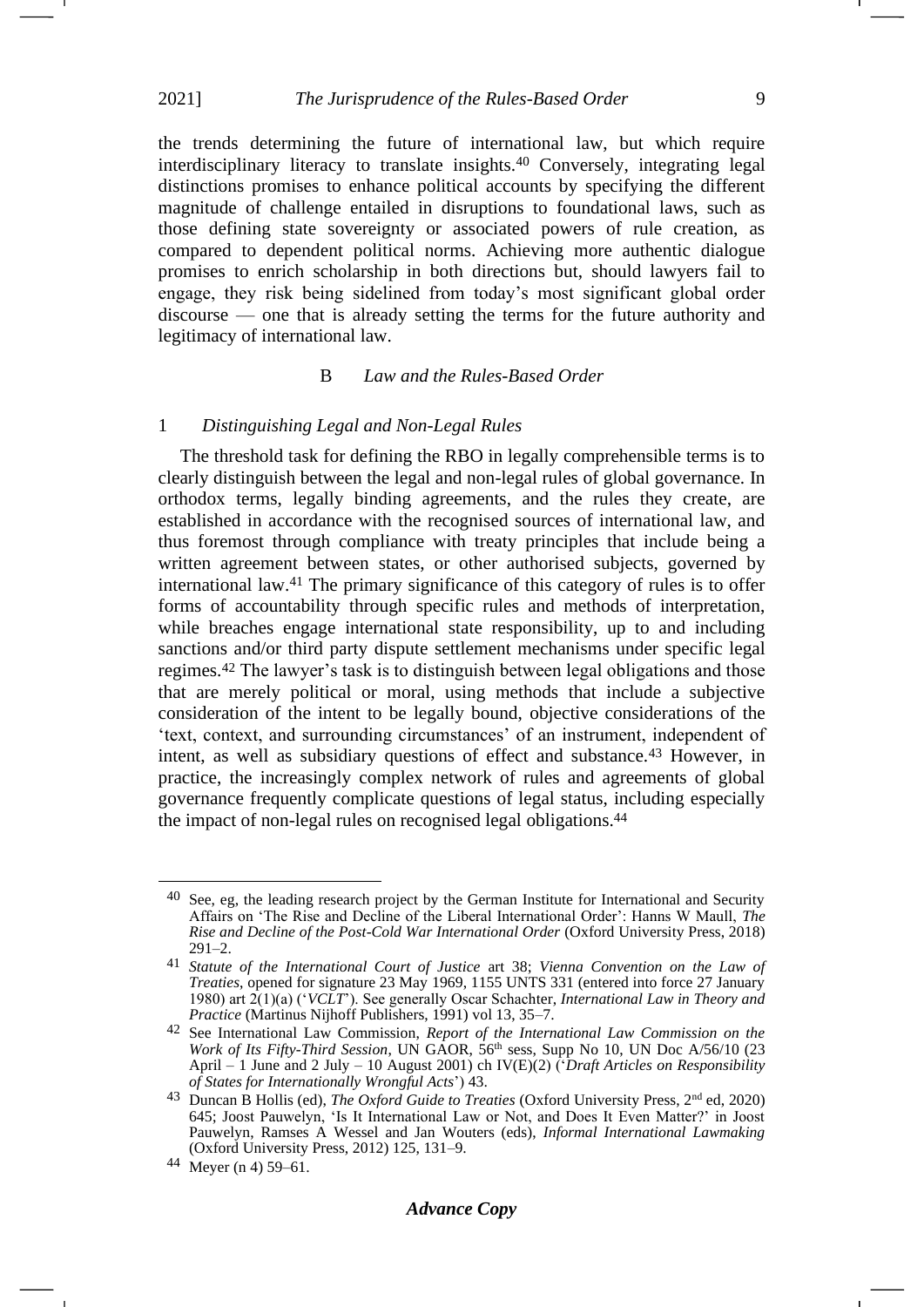The specific anxieties over the RBO are relatively new, but the jurisprudential challenge of studying relationships between legal and non-legal norms of global conduct is not. Long before the rise of the RBO discourse, Baxter noted the phenomenon of 'instruments which deliberately do not create legal obligations but which are intended to create pressures and to influence the conduct of States and to set the development of international law in new courses'.<sup>45</sup> Among the most well known examples are the 1941 *Atlantic Charter* concluded between US President Franklin D Roosevelt and British Prime Minister Winston Churchill as a political agreement, but with a reverberating impact as a 'blueprint for the new international order' after the Second World War.<sup>46</sup> The Helsinki Accords were a non-treaty agreement at the Conference on Security and Co-operation in Europe, signed by 35 participating states on 1 August 1975.<sup>47</sup> The process exemplified the 'stress of international negotiations in which the parties cannot agree upon clear rules or principles to be followed',<sup>48</sup> but the agreement established understandings capable of strengthening détente between Western and Soviet bloc countries, including the '[f]ulfilment in good faith of obligations under international law'.<sup>49</sup> The Accords thus had real legal impact and are considered to be among the most influential multilateral agreements of the Cold War era.<sup>50</sup>

<span id="page-9-0"></span>Such distinctions have been most recently and comprehensively addressed by the Inter-American Juridical Committee of the Organization of American States ('OAS'), which on 7 August 2020 adopted the *Guidelines on Binding and Non-Binding Agreements*. <sup>51</sup> Rapporteur Duncan Hollis noted that, on the one hand, the rising prevalence and flexibility of non-traditional international agreements 'may be praised for offering States and other actors novel ways to coordinate and cooperate'.<sup>52</sup> On the other hand, 'their diversity (and complexity) have generated significant questions over what legal status these agreements have, who can conclude them, how to identify them, and what legal effects, if any, they generate'.<sup>53</sup> Here, the guidelines distinguish between agreements that are legally

<sup>45</sup> Baxter (n [36\)](#page-7-0) 557.

<sup>46</sup> Philippe Sands, 'Lawless World: International Law after September 11, 2001 and Iraq' (2005) 6(2) *Melbourne Journal of International Law* 437, 439. See 'The Atlantic Charter' (Policy Paper, 14 August 1941); The White House, 'The New Atlantic Charter' (Media Release, 10 June 2021) <https://www.whitehouse.gov/briefing-room/statementsreleases/2021/06/10/the-new-atlantic-charter/>, archived at <https://perma.cc/3YFR-HYUT>.

<sup>47</sup> *Conference on Security and Co-operation in Europe: Final Act*, signed 1 August 1975, 2 <https://www.osce.org/files/f/documents/5/c/39501.pdf>, archived at <https://perma.cc/FQ7J-6VN8> ('*Conference on Security and Co-operation in Europe*'). For an examination of the interplay of legal and non-legal norms in the Helsinki Accords, see Michael Bothe, 'Legal and Non-Legal Norms: A Meaningful Distinction in International Relations?' (1980) 11 *Netherlands Yearbook of International Law* 65.

<sup>48</sup> Baxter (n [36\)](#page-7-0) 557.

<sup>49</sup> *Conference on Security and Co-operation in Europe* (n [47\)](#page-9-0) 8.

<sup>50</sup> See Baxter (n [36\)](#page-7-0) 559.

<sup>51</sup> Inter-American Juridical Committee, Department of International Law of the Secretariat for Legal Affairs of the Organization of American States, *Guidelines of the Inter-American Juridical Committee on Binding and Non-Binding Agreements* (Guidelines, 7 August 2020) <http://www.oas.org/en/sla/iajc/docs/Guidelines\_on\_Binding\_ and\_Non-Binding\_Agreements\_publication.pdf>, archived at <https://perma.cc/22CG-

WQUH>.

<sup>52</sup> Ibid 9.

<sup>53</sup> Ibid 9–10.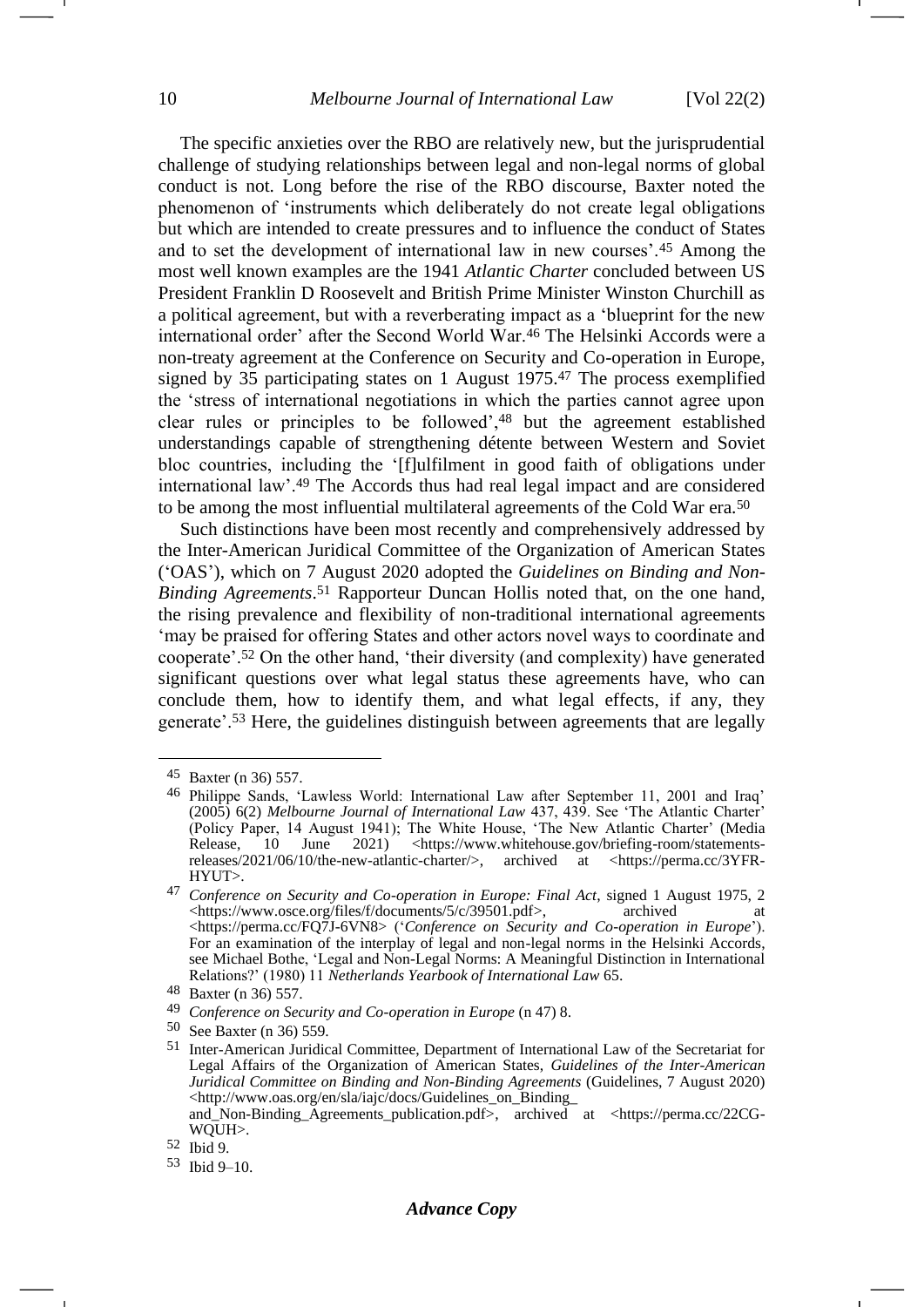'binding' (especially treaties for present purposes, but also contracts under domestic law) and non-binding 'political commitments' defined as a 'non-legally binding agreement between States, State institutions, or other actors intended to establish commitments of an exclusively political or moral nature'.<sup>54</sup> For this latter class of rules, 'law provides none of the normative force for the agreement's formation or operation'.<sup>55</sup> The commentary to the OAS guidelines contends that the 'concept of a political commitment should not, however, be confused with "soft law"', with the latter term denoting the quality of law 'not as a binary phenomenon' but rather 'as existing along a spectrum of different degrees of bindingness or enforceability ranging from soft to hard'.<sup>56</sup> Nevertheless, it should be noted that there is no bright line between these concepts, with the same agreements or rules inconsistently categorised depending on the perspective of different scholars.<sup>57</sup>

<span id="page-10-0"></span>What is abundantly clear from this overview is that, irrespective of preferred appellation as 'political agreements' or 'soft law', this issue remains the subject of sophisticated and ongoing jurisprudential debate. To state it differently: distinguishing between legal and non-legal rules presents a challengingly high bar to entry for the non-lawyer policymaker, let alone for the mass public whose support is being sought for institutions of global governance. Where the objective of policymaking is not to achieve legal bindingness as an end in itself, but rather effective forms of governance, then the nature of a rule remains a secondary concern of seemingly more interest to the international lawyer. This is thus another salient reminder of the onus on international legal scholarship to demonstrate the functional significance of such distinctions if legal rules are to sustain the claim to be authoritative foundations for the RBO.

## 2 *Positivist Conceptions*

Building upon the foregoing review, any credible jurisprudential interpretation of the RBO requires a precise account of how legal and non-legal rules may interrelate to form a unified order. The distinction between the concepts can be opaque for lawyers, with Sir Michael Wood following his definition of the 'international rule of law' with an observation that this 'also appears to be the sense of the curious term, a "rules-based" international society'.<sup>58</sup> Certainly, some legal analyses have treated the concepts as

<sup>54</sup> Ibid 24–5.

<sup>55</sup> Ibid 10.

<sup>56</sup> Ibid 53.

<sup>57</sup> Meyer (n [4\)](#page-1-0) 60–1. See AE Boyle, 'Some Reflections on the Relationship of Treaties and Soft Law' (1999) 48(4) *International and Comparative Law Quarterly* 901, 901–2, 913.

<sup>58</sup> Michael Wood, '"Constitutionalization" of International Law: A Sceptical Voice' in Kaiyan Homi Kaikobad and Michael Bohlander (eds), *International Law and Power: Perspectives on Legal Order and Justice* (Martinus Nijhoff Publishers, 2009) 85, 89, 91.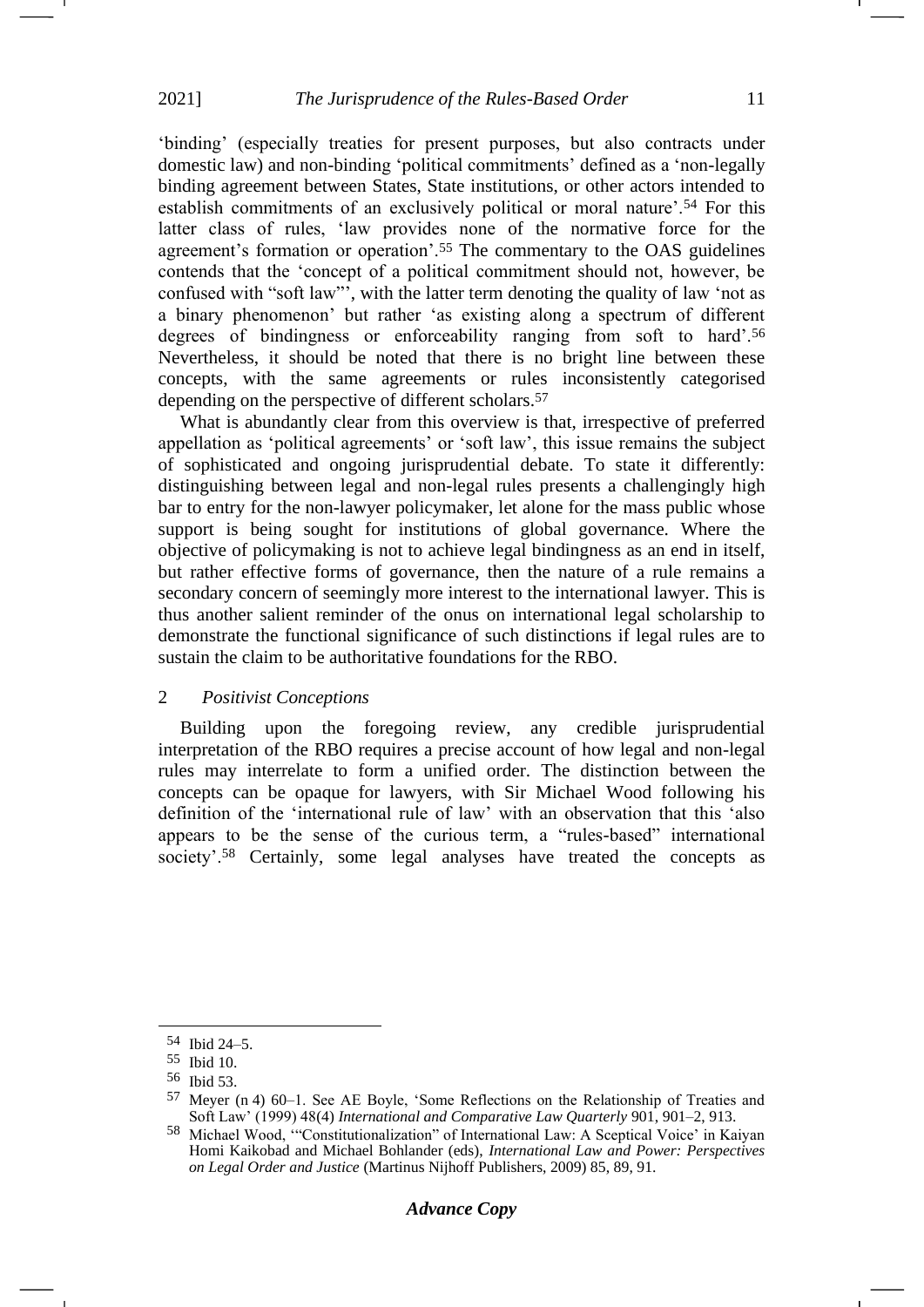synonymous, thereby defining away conceptual complications.<sup>59</sup> These accounts are not the focus of this article, however, since they are not representative of the balance of approaches and, more importantly, do not address the reality that distinct and overlapping normative ideals have emerged. The most straightforward interpretation starts by simply distinguishing between rules with authority drawn from recognised sources of international law, and rules drawn from political or moral authority.<sup>60</sup> The RBO in these terms can thus be defined as a compound term for the order of legal and non-legal rules of global governance. In March 2020, the legal adviser to the German Federal Foreign Office explained that international law and 'the rules-based international order' are 'complementary' in the following terms:

International law refers to the legally binding rules on the relations between subjects of international law such as states. The political term rules-based order encompasses the legally binding rules of international law, but extends also to non-binding norms, standards and procedures in various international fora and negotiating processes.61

This is a fairly uncontentious and persuasive interpretation of the relationship since, as Shirley Scott observes, 'Western proponents of the term are likely attempting to capture soft law, institutional arrangements, and norms beyond those that have reached the status of custom and that may not appear in treaty law'.<sup>62</sup> In positivist terms, the RBO is a 'broader term' than the rule of law, since 'the rules need not even be legal rules'.<sup>63</sup>

Legal scholarship is already familiar with the perils of 'deformalisation' in international law, whereby legal rules are increasingly shaped by informal rules and processes.<sup>64</sup> In analogous terms, the RBO concept has come to be identified by some jurists as a threat to the normative legitimacy and authority of international law. Scott notes the increasing preference of the US and its allies to advocate for global order in terms of the 'RBO' and related terminology, rather than in terms of 'international law'.<sup>65</sup> Doing so risks eclipsing international law

<sup>59</sup> See, eg, Simon Chesterman, *The UN Security Council and the Rule of Law: The Role of the Security Council in Strengthening a Rules-Based International System* (Final Report, 2008) <https://www.iilj.org/wp-content/uploads/2017/08/unsc\_and\_the\_rule\_of\_law.pdf>, archived at <https://perma.cc/VHV4-QE8H>; Maja Groff and Joris Larik, 'Strengthening the Rules-Based Global Order: The Case for an International Rule of Law Package' (Issue Brief, Stimson Center, September 2020) <https://www.stimson.org/2020/strengthening-therules-based-global-order-the-case-for-an-international-rule-of-law-package/>, archived at <https://perma.cc/AD4B-CFHV>.

<sup>60</sup> See Gregory C Shaffer and Mark A Pollack, 'Hard vs Soft Law: Alternatives, Complements, and Antagonists in International Governance' (2010) 94(3) *Minnesota Law Review* 706, 724–5.

<sup>61</sup> Cited in Stefan Talmon, 'Notable Statements on International Law during March 2020', *GPIL – German Practice in International Law* (Blog Post, 12 May 2020) <https://gpil.jura.uni-bonn.de/2020/05/notable-statements-on-international-law-duringmarch-2020/>, archived at <https://perma.cc/C3EF-6UVA>.

<sup>62</sup> Scott (n [35\)](#page-7-1) 641.

<sup>63</sup> Ibid.

<sup>64</sup> See Jean d'Aspremont, 'The Politics of Deformalization in International Law' (2011) 3(2) *Goettingen Journal of International Law* 503, 526–8; Anne van Mulligen, 'Framing Deformalisation in Public International Law' (2015) 6(3–4) *Transnational Legal Theory* 635, 636–7.

<sup>65</sup> Scott (n [35\)](#page-7-1) 637–9.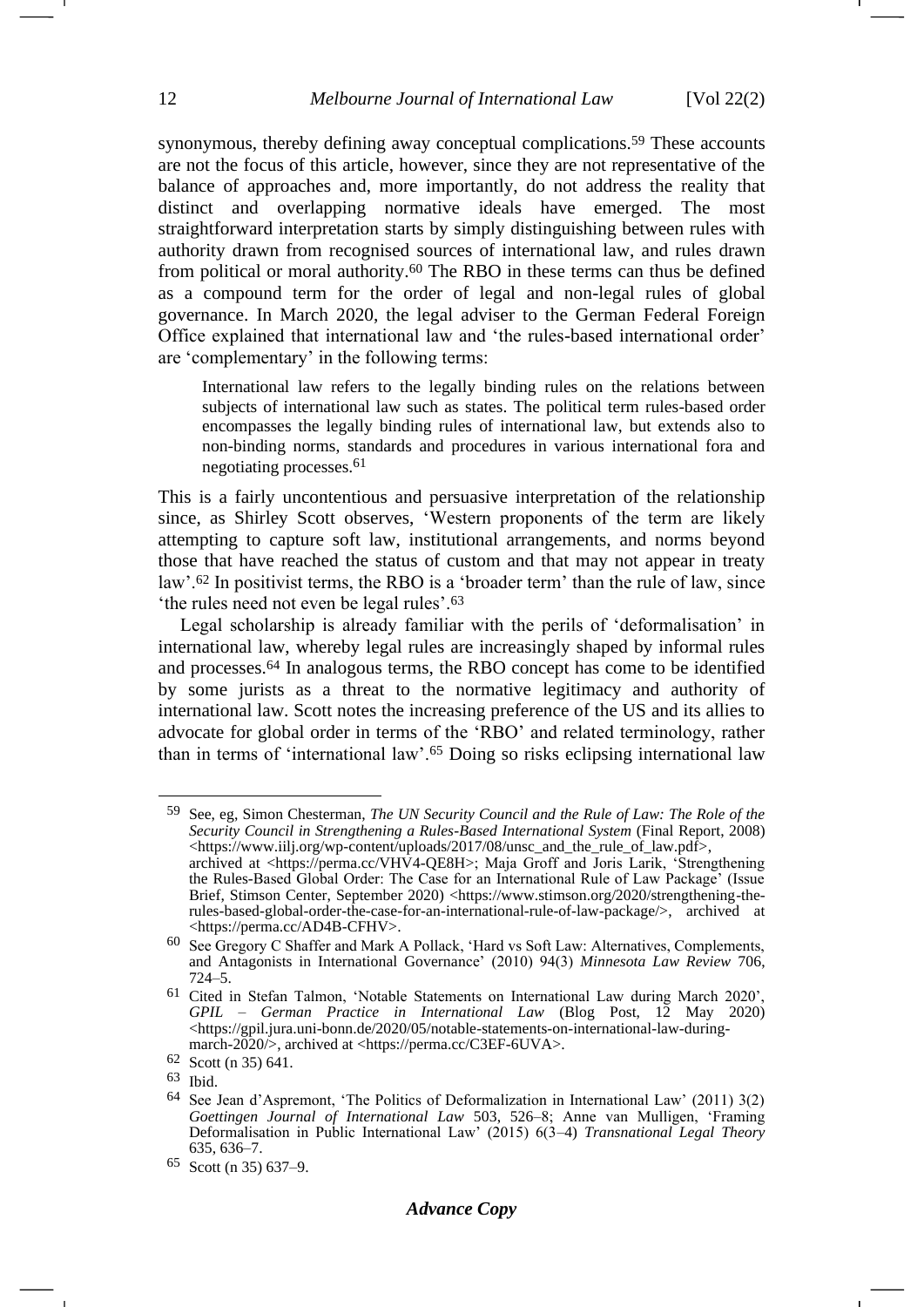2021] *The Jurisprudence of the Rules-Based Order* 13

<span id="page-12-0"></span>as the authoritative normative framework for the global order, while compromising on the universality and stability promised by the legal order.<sup>66</sup> Stefan Talmon sees the shift as 'a dangerous development', since it 'blurs the distinction between binding and non-binding rules, giving the impression that all States and international actors are subject to this order, irrespective of whether or not they have consented to these rules'.<sup>67</sup> The peril is that the RBO discourse will 'come to undermine the credibility of international law'.<sup>68</sup> The implication from these positivist accounts is the value of pledging fidelity foremost to some version of the 'international rule of law', in preference to quasi-legal or political concepts.<sup>69</sup>

#### <span id="page-12-2"></span>3 *Comparativist Conceptions*

Positivist distinctions between law and non-law have an undeniable formal validity but are not concerned with political questions about why the RBO discourse has become so dominant and what impact it has upon the substance of legal rules. The RBO is a fundamentally functional rather than formal concept, being inclusive of all rules structuring global governance, irrespective of legal status. Adopting that functionalist lens, it becomes equally observable that legal and non-legal rules of the order are not entirely independent of each other, with the sets of norms and conventions comprising the broader RBO often driving a particularistic conception of international law itself. It is especially salient that the division between proponents and critics of the RBO discourse is largely identical to the divisions between Western and non-Western interpretations of basic rules of international law. A more complex story than the positivist account is at play, such that interpretations of law itself appear to be partly dependent on the broader context of non-legal rules and values constituting the order.

Here, the re-emerging field of comparative international law can offer a secondary meaning of the RBO as a particularistic conception of the international rule of law. The dilemma facing policymakers is that appeals to 'international law', simpliciter, are increasingly unable to resolve geopolitical disagreements in certain consequential cases, with disputant states each claiming the mantle of law but meaning quite different things. Comparative international law scholarship responds that the real policymakers and, in particular, practitioners of international law 'hail from different states and regions and often form separate, though sometimes overlapping, communities with their own understandings and approaches, as well as their own distinct influences and spheres of influence'.<sup>70</sup> More particularly,

<span id="page-12-1"></span><sup>66</sup> Ibid 641.

<sup>67</sup> Stefan Talmon, 'Rules-Based Order vs International Law?' in Stefan Talmon (ed), *German Practice in International Law: 2019* (Cambridge University Press, forthcoming) vol 1, 1, 1– 3. On issues of consent, see Nico Krisch, 'The Decay of Consent: International Law in an Age of Global Public Goods' (2014) 108(1) *American Journal of International Law* 1.

<sup>68</sup> Talmon (n [67\)](#page-12-0).

<sup>69</sup> For a visual representation of this view, see figure 3 in Heike Krieger, *Let's Speak Law! A Call for a Legally Embedded Multilateralism* (Report No 2, December 2021) 20–1 <https://www.sef-bonn.org/en/publications/global-trends-analysis/022021/>, archived at <https://perma.cc/LV4N-N2MQ>.

<sup>70</sup> Anthea Roberts, *Is International Law International?* (Oxford University Press, 2017) 2.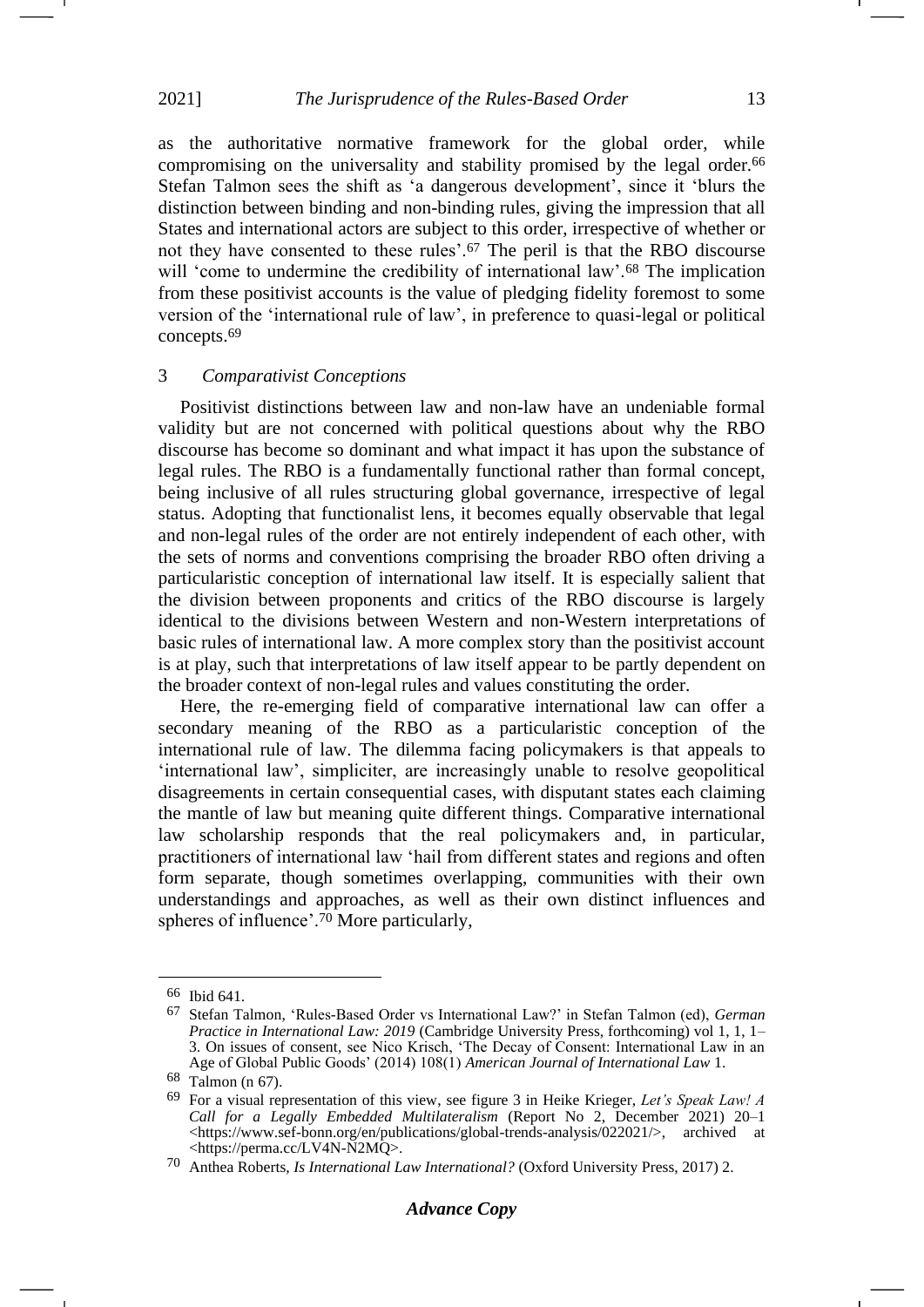different states and international bodies may set forth different interpretations of the same rules, sometimes strategically, other times unaware of the differences. In some cases, these varying interpretations may subsist with minimal attention, while in others they may change or destabilize the international rules themselves.71

In these terms, the substantive view of global order entailed in the RBO discourse can be seen to inform a particularistic liberal conception of the purposes, content and operation of international law.

<span id="page-13-0"></span>It is not the objective of this article to offer a detailed jurisprudential concept of law as entailed in the RBO, since any associated legal conceptions remain subject to the same contested interpretations as the primary political discourse. The contours of the concept can nevertheless be partially illuminated by accounts of a 'Western conception' of international law, as is evident in the views of the Western Europe and Others Group at the UN.<sup>72</sup> Here, the declining power of the US and Western states to define rules of international law appears to be incentivising concepts that encase law within a political frame.<sup>73</sup> Without being exhaustive, issues of 'state sovereignty and human rights' have emerged as among the defining 'fundamental ideological tensions' that distinguish competing geopolitical and legal communities.<sup>74</sup> Yet, advocates for orthodox 'Western' conceptions of international law encounter a deficit in language when seeking to advocate their particularistic conception of the legal order. Appeals to demonstrate fidelity to international law or the international rule of law in contested cases are undermined by a circularity in reasoning, in which states with mutually incompatible conceptions of international legal rules are implored to resolve their differences through those same rules.

The liberal view of global legal order can be identified in initiatives such as the joint German-French Alliance for Multilateralism, which provides institutional context to the intended meanings of a 'rules-based international order based on the rule of law'.<sup>75</sup> It is clear that this initiative has never just been for multilateral rules per se, but for a substantive normative conception of the values underlying law. Such is made clear by Heiko Maas' affirmation<sup>76</sup> that the initiative aligns with US President Joe Biden's global 'Summit for Democracy'.<sup>77</sup> Similarly, the Atlantic Council's D-10 Strategy Forum is an initiative that, since 2014, has brought together policy and strategic leaders from 'ten leading democracies at the forefront of building and maintaining the rules-

<sup>71</sup> Anthea Roberts et al, 'Conceptualizing Comparative International Law' in Anthea Roberts et al (eds), *Comparative International Law* (Oxford University Press, 2018) 3, 4.

<sup>72</sup> See Roberts, *Is International Law International?* (n [70\)](#page-12-1) 5–17; Congyan Cai, *The Rise of China and International Law: Taking Chinese Exceptionalism Seriously* (Oxford University Press, 2019) 59–61.

<sup>73</sup> Roberts, *Is International Law International?* (n [70\)](#page-12-1) 13.

<sup>74</sup> Ibid 192; Cai (n [72\)](#page-13-0) 142–3.

<sup>75</sup> 'What is the "Alliance for Multilateralism"?', *Alliance for Multilateralism* (Web Page) <https://multilateralism.org/the-alliance/>, archived at <https://perma.cc/7ARC-6C8B>; *Policy Guidelines for the Indo-Pacific* (n [1\)](#page-1-2) 14.

<sup>76</sup> @HeikoMaas (Heiko Maas) (Twitter, 11 January 2021, 8:14pm AEST) <https://twitter.com/HeikoMaas/status/1348558768955674631?s=20>, archived at <https://perma.cc/AB6G-DXHW>.

<sup>77</sup> Joseph R Biden Jr, 'Why America Must Lead Again: Rescuing US Foreign Policy after Trump' (2020) 99(2) *Foreign Affairs* 64.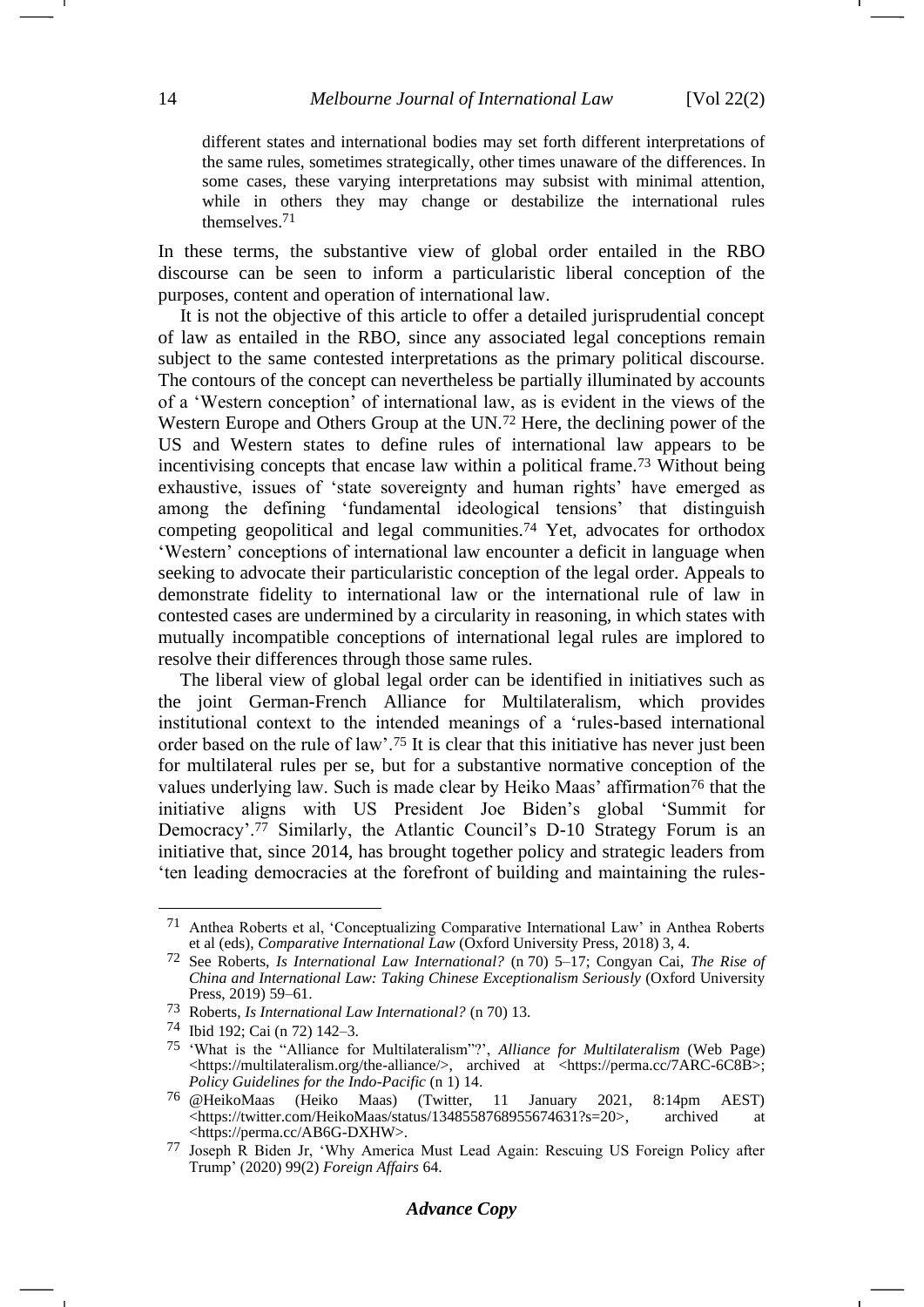based democratic order'.<sup>78</sup> A 2017 D-10 strategy paper on Russian challenges defines the 'rules-based democratic order' and 'liberal international order' as identical concepts, that is, 'an international system based upon principles of democratic governance, the protection of individual rights, economic openness, and the rule of law'.<sup>79</sup> Moreover, the sole mention of international law in that paper is in the context of critiquing attempts to undermine the legitimacy of Western values, and Russia's specific charge 'that the West, led by the United States, is undermining global stability and international law'.<sup>80</sup> Thus, appeals to the rule of law are to a concept embedded within broader political norms and values.

Russian Foreign Minister Sergey Lavrov is among the leading voices taking issue with this type of discourse, which he observes as

the trend of our Western partners to make fewer references to international law or even remove it from the international lexicon altogether. Instead of the wellestablished term 'international law' they are attempting to use a new expression, 'a rules-based order'. 81

For Lavrov, this practice detracts from the true multilateralism embodied in the *Charter of the United Nations*, thereby threatening a 'dangerous relapse into bloc policy and creation of dividing lines between a group of Western countries and other states'.<sup>82</sup> Chinese officials emulate these sentiments in emphasising 'the international order underpinned by international law', while rejecting advocacy 'by a small number of countries of the so-called "rules-based"

-

<sup>78</sup> See 'D-10 Strategy Forum', *Atlantic Council* (Web Page) <https://www.atlanticcouncil.org/programs/scowcroft-center-for-strategy-and-

security/global-strategy-initiative/democratic-order-initiative/d-10-strategy-forum/>, archived at <https://perma.cc/3PND-9TWG>; John Bellinger, 'New Global Declaration of Democratic Principles', Lawfare (Blog Post, 16 February 2019) Principles', <https://www.lawfareblog.com/new-global-declaration-democratic-principles>, archived at <https://perma.cc/BME4-X48N>. The member states are: Australia, Canada, France, Germany, Italy, Japan, South Korea, the United Kingdom and the United States, plus the European Union.

<sup>79</sup> Ash Jain et al, 'Strategy of "Constrainment": Countering Russia's Challenge to the Democratic Order' (Research Paper, Atlantic Council of the United States and Centre for International Governance Innovation, March 2017) 5 n 5 Governance Innovation, March 2017) 5 n 5 <https://www.atlanticcouncil.org/wp-

content/uploads/2017/03/AC\_Russia\_StrategyConstrainment-ELECT-0313.pdf>, archived at <https://perma.cc/GV89-VYU2>.

<sup>80</sup> Ibid 6.

<sup>81</sup> 'Excerpts from Russian Foreign Minister Sergey Lavrov's Remarks at a Roundtable Discussion with the Participants of the Gorchakov Public Diplomacy Fund', *Permanent Mission of the Russian Federation to the European Union* (Web Page, 22 April 2020) <https://russiaeu.ru/en/news/excerpts-russian-foreign-minister-sergey-lavrovs-remarksroundtable-discussion-participants>, archived at <https://perma.cc/799K-M629>. See generally Sergei V Lavrov, 'On Law, Rights and Rules' (2021) 19(3) *Russia in Global Affairs* 228.

<sup>82 &#</sup>x27;Foreign Minister Sergey Lavrov's Address at the General Debate of the 76th Session of the General Assembly, New York, September 25, 2021', *Ministry of Foreign Affairs of the Russian Federation* (Web Page, 25 September 2021) [<https://www.mid.ru/en/foreign\\_policy/news/-](https://www.mid.ru/en/foreign_policy/news/-/asset_publisher/cKNonkJE02Bw/content/id/4867111) [/asset\\_publisher/cKNonkJE02Bw/content/id/4867111>](https://www.mid.ru/en/foreign_policy/news/-/asset_publisher/cKNonkJE02Bw/content/id/4867111), archived at <https://perma.cc/XHF3-DRMW>.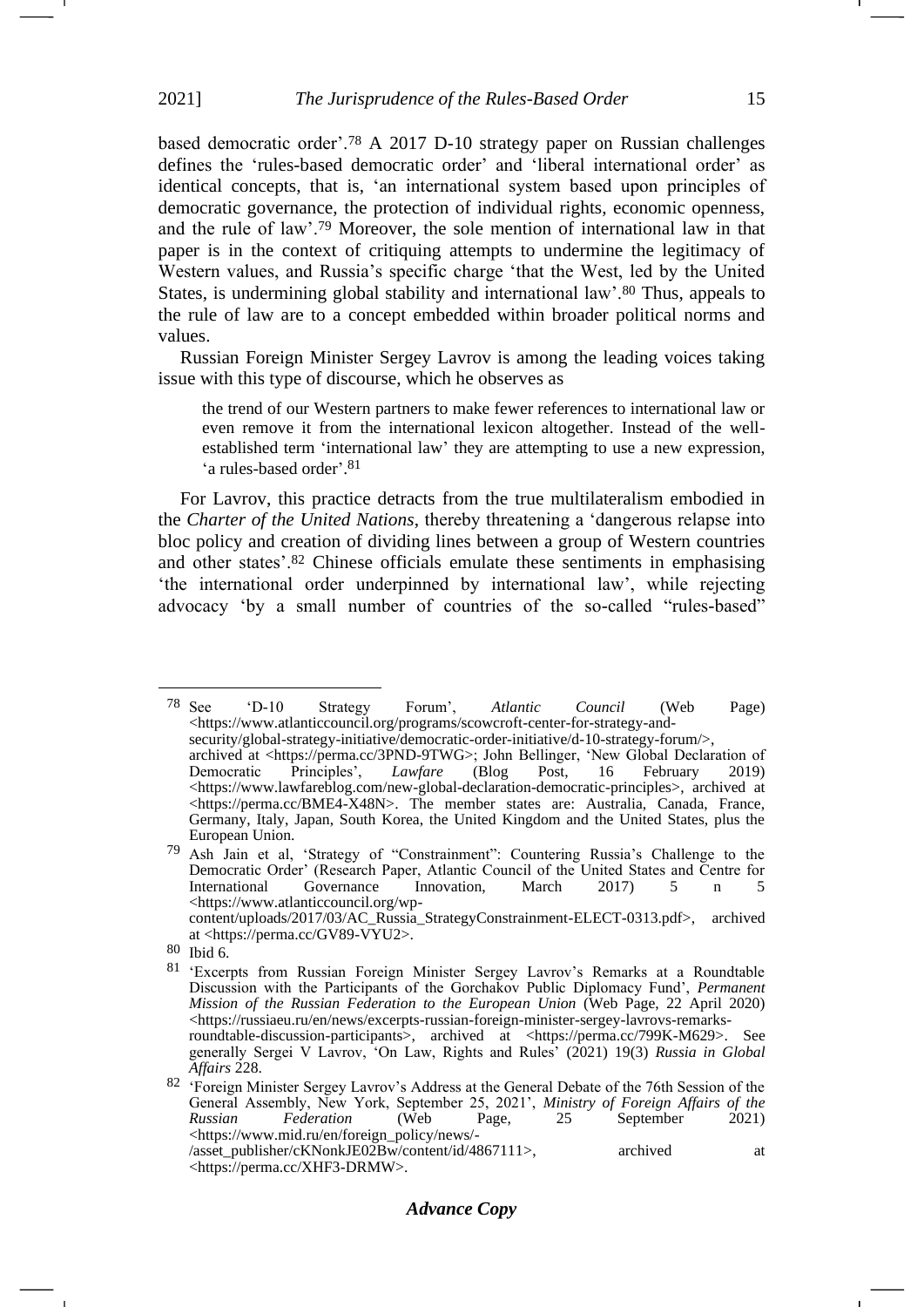international order'.<sup>83</sup> This Sino-Russian convergence finds its clearest expression in a series of joint statements that commenced with the declaration on the 'Promotion of International Law' of 25 June 2016 ('the Sino-Russian declaration'),<sup>84</sup> which represents 'a united challenge to Western hegemony in international law'.<sup>85</sup> The declaration should be taken seriously as reflecting a distinct conception of international law, with a lineage in long established recognition by China and Russia of robust notions of sovereignty that supersede liberal values, as contained in China and India's 1954 'Five Principles of Peaceful Coexistence'.<sup>86</sup> For Lauri Mälksoo the distinction is thus located at a level more fundamental than mere doctrinal interpretation, such that the 'struggle and divergence of interpretations cannot be solved only by textual interpretations of the UN Charter'.<sup>87</sup> Some of the most prominent examples of irreconcilable views on the interpretation and operation of international law trace back to these principles, including especially the parallel debates between Russian and Western international lawyers over the legality of Crimea's annexation in 2014 and more profound challenges to Ukraine's sovereignty, <sup>88</sup> and China's legal arguments in rejecting the 2016 SCS Award,<sup>89</sup> with opposing sides in both disputes claiming to be on the side of law. These states stake their authority in guardianship of a universally agreed legal order against a Western 'civilizational' mission to liberalise 'the very role of international law'.<sup>90</sup> Yet, the associated legal interpretations confirm conceptions of international law that are no less informed by particularistic ideologies and partisan interests.

Perhaps the most even-handed observation that can be offered in relation to both advocates and critics of the RBO is that all powerful states, Western and

## *Advance Copy*

<sup>83</sup> 'Secretary Antony J Blinken, National Security Advisor Jake Sullivan, Director Yang and State Councilor Wang at the Top of Their Meeting' (Press Release, US Department of State, 18 March 2021) <https://www.state.gov/secretary-antony-j-blinken-national-securityadvisor-jake-sullivan-chinese-director-of-the-office-of-the-central-commission-for-foreignaffairs-yang-jiechi-and-chinese-state-councilor-wang-yi-at-th/>.

<sup>84</sup> *Letter Dated 8 July 2016 from the Representatives of China and the Russian Federation to*  the United Nations Addressed to the Secretary-General, 70<sup>th</sup> sess, Agenda Item 85, UN Docs A/70/982 and S/2016/600 (12 July 2016) annex ('*The Declaration of the Russian Federation and the People's Republic of China on the Promotion of International Law*'). Reaffirmed on 23 March 2021 in the 'Joint Statement by the Foreign Ministers of China and Russia on Certain Aspects of Global Governance in Modern Conditions': see Achilles Skordas, 'Authoritarian Global Governance? The Russian-Chinese Joint Statement of March 2021' (2021) 81(2) *Heidelberg Journal of International Law* 293.

<sup>85</sup> Roberts, *Is International Law International?* (n [70\)](#page-12-1) 291.

<sup>86</sup> Ibid 291–2. See also Chang-Fa Lo, 'Values to Be Added to an "Eastphalia Order" by the Emerging China' (2010) 17(1) *Indiana Journal of Global Legal Studie*s 13, 16–17.

<sup>87</sup> Lauri Mälksoo, 'Russia and China Challenge the Western Hegemony in the Interpretation of International Law', *EJIL:Talk!* (Blog Post, 15 July 2016) <https://www.ejiltalk.org/russiaand-china-challenge-the-western-hegemony-in-the-interpretation-of-international-law/>, archived at <https://perma.cc/C5SF-42TT>.

<sup>88</sup> See Christian Marxsen, Anne Peters and Matthias Hartwig, 'Symposium: "The Incorporation of Crimea by the Russian Federation in the Light of International Law"' (2015) 75 *Heidelberg Journal of International Law* 3, 3–4; Roy Allison, 'Russian Revisionism, Legal Discourse and the "Rules-Based" International Order' (2020) 72(6) *Europe-Asia Studies* 976, 991–2.

<sup>89</sup> Ingrid Wuerth, 'China, Russia, and International Law', *Lawfare* (Blog Post, 11 July 2016) <https://www.lawfareblog.com/china-russia-and-international-law>, archived at <https://perma.cc/J8PP-R6GK>.

<sup>90</sup> Alexander N Vylegzhanin et al, 'The Concept "Rules-Based Order" in International Legal Discourses' (2021) 2 *Moscow Journal of International Law* 35, 51.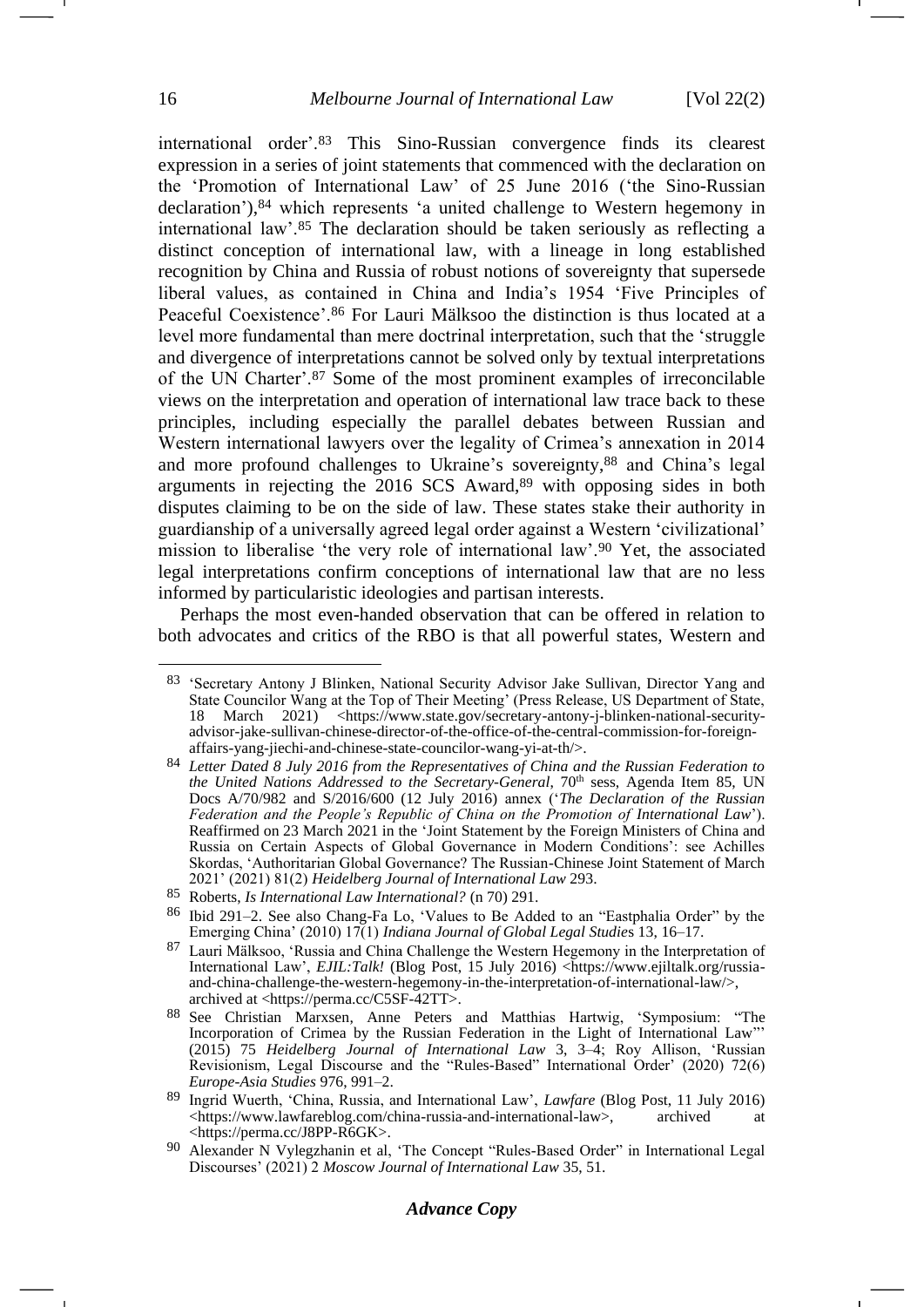non-Western, make appeals to 'international law' as the authoritative normative framework for resolving global disputes, and yet these appeals are unavoidably fragmented along ideological lines, with 'competing understandings of power constituting multiple meanings of the rule of law'.<sup>91</sup> This is not to deny that terminology may have real consequences, with Heike Krieger warning that 'many states of the Global North have left the rhetorical reliance on international law as the decisive frame for international relations to Russian and Chinese policies'.<sup>92</sup> Indeed, these two states seem alert to the value of jointly adopting the language of 'the international law-based world order', while denouncing 'rules elaborated in private by certain nations or blocs of nations'.<sup>93</sup> Yet, in substantive terms, Western international lawyers advocate for conceptions of international law informed by the RBO discourse, which forms the counterpoint to a particularistic conception of international law as encapsulated in the Sino-Russian joint statements. The real distinction thus becomes more a question of 'who is given an opportunity to speak'. <sup>94</sup> Understood in these terms, the RBO can offer a *more* rather than *less* determinate jurisprudential concept than bare references to 'the international rule of law'. The more recent British push to abandon commitment to the 'rules-based international system' in its *Integrated Review of Security, Defence, Development and Foreign Policy* is therefore misplaced to the extent that it interprets the RBO as no more than a 'defence of the status quo' that 'is no longer sufficient for the decade ahead'.<sup>95</sup> Advocacy for the RBO has always been for a particularistic and adaptive liberal understanding of what are 'good rules, ones that are equal or fair'.<sup>96</sup>

Adopting such a comparative approach recognises that the interpretation of law itself is being structured by power and ideology and that lawyers must increasingly identify which political conception of law they advocate over another. To state as much will surely be anathema to the presumed lawyers' privilege of being able to remain above the political fray, such that a purist international lawyer may see such efforts as 'both irrelevant and potentially dangerous'.<sup>97</sup> Yet, current political trends are already fuelling expectations among some Chinese scholars that 'China might somewhat reshape the Western conception of law and rule of law'.<sup>98</sup> Thus, it is a challenge that lawyers must

<sup>91</sup> Jorgensen, *American Foreign Policy Ideology* (n [26\)](#page-5-0) 6.

<sup>92</sup> Krieger (n [69\)](#page-12-2) 22–3.

<sup>93</sup> 'Joint Statement of the Russian Federation and the People's Republic of China on the International Relations Entering a New Era and the Global Sustainable Development', President of Russia (Web Page, 4 February 2022) <http://en.kremlin.ru/supplement/5770>, archived at <https://perma.cc/B79P-T5DS>.

<sup>94</sup> Sebastiaan Van Severen, 'Lavrov's Lament: A Russian Take on the Rules-Based Global Order', *EJIL:Talk!* (Blog Post, 16 July 2021) <https://www.ejiltalk.org/lavrovs-lament-arussian-take-on-the-rules-based-global-order/>, archived at <https://perma.cc/88B7-ZM8T>.

<sup>&</sup>lt;sup>95</sup> 'Global Britain in a Competitive Age: The Integrated Review of Security, Defence, Development and Foreign Policy' (Policy Paper, Her Majesty's Government, March 2021) 11 <https://assets.publishing.service.gov.uk/government/uploads/system/uploads/attachment\_d ata/file/975077/Global\_Britain\_in\_a\_Competitive\_Age- \_the\_Integrated\_Review\_of\_Security\_\_Defence\_\_Development\_and\_Foreign\_Policy.pdf >,

archived at <https://perma.cc/FEH5-X6E6>. 96 Graham Allison, 'The Myth of the Liberal Order: From Historical Accident to Conventional Wisdom' (2018) 97(4) *Foreign Affairs* 124, 125. See also Cai (n [72\)](#page-13-0) 109.

<sup>97</sup> Roberts, *Is International Law International?* (n [70\)](#page-12-1) 3.

<sup>98</sup> See, eg, Cai (n [72\)](#page-13-0) 61.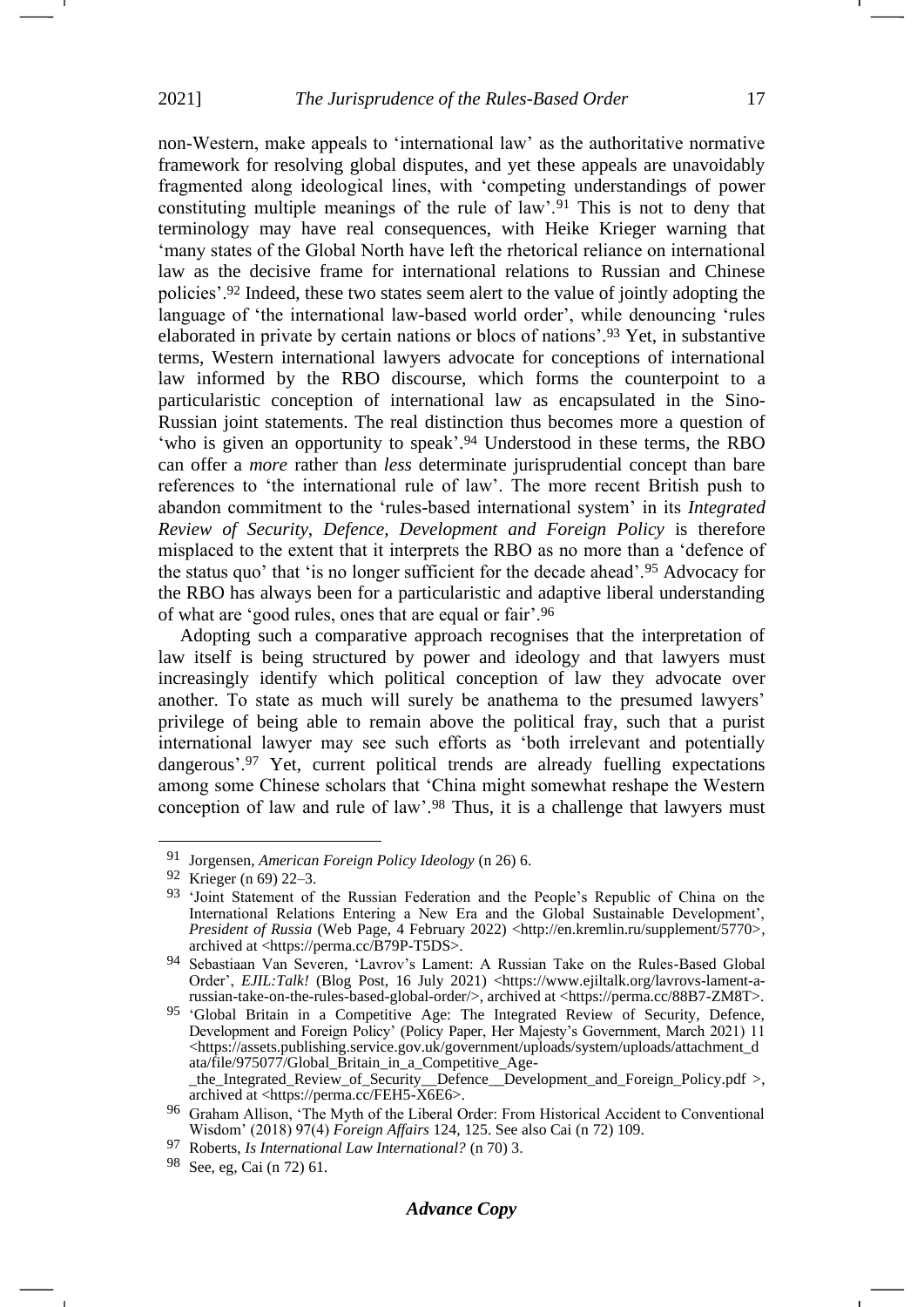meet and steer, including in defining boundaries between the legal and political, and through new language to describe fragmenting concepts of law.

### C *Politics of the Rules-Based Order*

The combined value of positivist and comparativist jurisprudential accounts is their conceptualisation of how rules interrelate, which thereby offers pathways for legal scholarship to shape the RBO discourse in defence of the integrity of international law. The aim is to better integrate lawyers into the broader political task of identifying conditions under which legal and non-legal rules sit in a complementary relationship, and therefore when invoking the RBO is likely to reinforce associated conceptions of the international rule of law. A core presumption sustaining the strength of the RBO discourse is that establishing accessible and pragmatic non-legal rules which are consistent with international law complements and reinforces existing or desired legal regimes. In particular, states are seen to be 'enmesh[ed]' in a process that progressively shifts them towards more binding and authoritative commitments.<sup>99</sup> Alan Boyle here concludes that, although soft law is open to forms of abuse, this is no less so for law properly so called and hence 'it has generally been more helpful to the process of international law-making than it has been objectionable'.<sup>100</sup> Policymakers are thus reassured that their appeals to the normative ideals of the RBO are to a dynamic framework of mutually reinforcing legal and non-legal rules.<sup>101</sup>

<span id="page-17-0"></span>The correlative to low barriers to entry is, however, the reality of low barriers to norm change and exit. Most problematically, normative hierarchies can be subverted if unaccountable political obligations develop into focal points that dominate the interpretation and operation of law. Mark Pollack and Gregory Shaffer argue that actors may

strategically create and deploy formal and informal lawmaking procedures in an attempt to undermine, change, and reorient substantive legal provisions with which they disagree, and advocate for legal norms that most closely fit their substantive preferences.102

Consequences can include the alteration of formally agreed treaty norms through informal and less consensual processes, with dominant power becoming determinative.<sup>103</sup> Curtis Bradley and Jack Goldsmith consider the specific problem of 'nonbinding political commitments' under US constitutional law, which they define as

an agreement, usually written, between the President or one of the President's subordinates and a foreign nation or foreign agency. Its defining characteristic is

<sup>99</sup> Abbott and Snidal (n [33\)](#page-7-2) 446; Pollack and Shaffer (n [12\)](#page-3-0) 251.

<sup>100</sup> Boyle (n [57\)](#page-10-0) 914.

<sup>101</sup> Mark Beeson and Andrew Chubb, 'Australia, China and the Maritime "Rules-Based International Order": Comparing the South China Sea and Timor Sea Disputes' (2021) 21(2) *International Relations of the Asia-Pacific* 233, 237; Rory Medcalf, *Contest for the Indo-Pacific: Why China Won't Map the Future* (La Trobe University Press, 2020) 157–61.

<sup>102</sup> Pollack and Shaffer (n [12\)](#page-3-0) 252.

<sup>103</sup> See Meyer (n [4\)](#page-1-0) 67.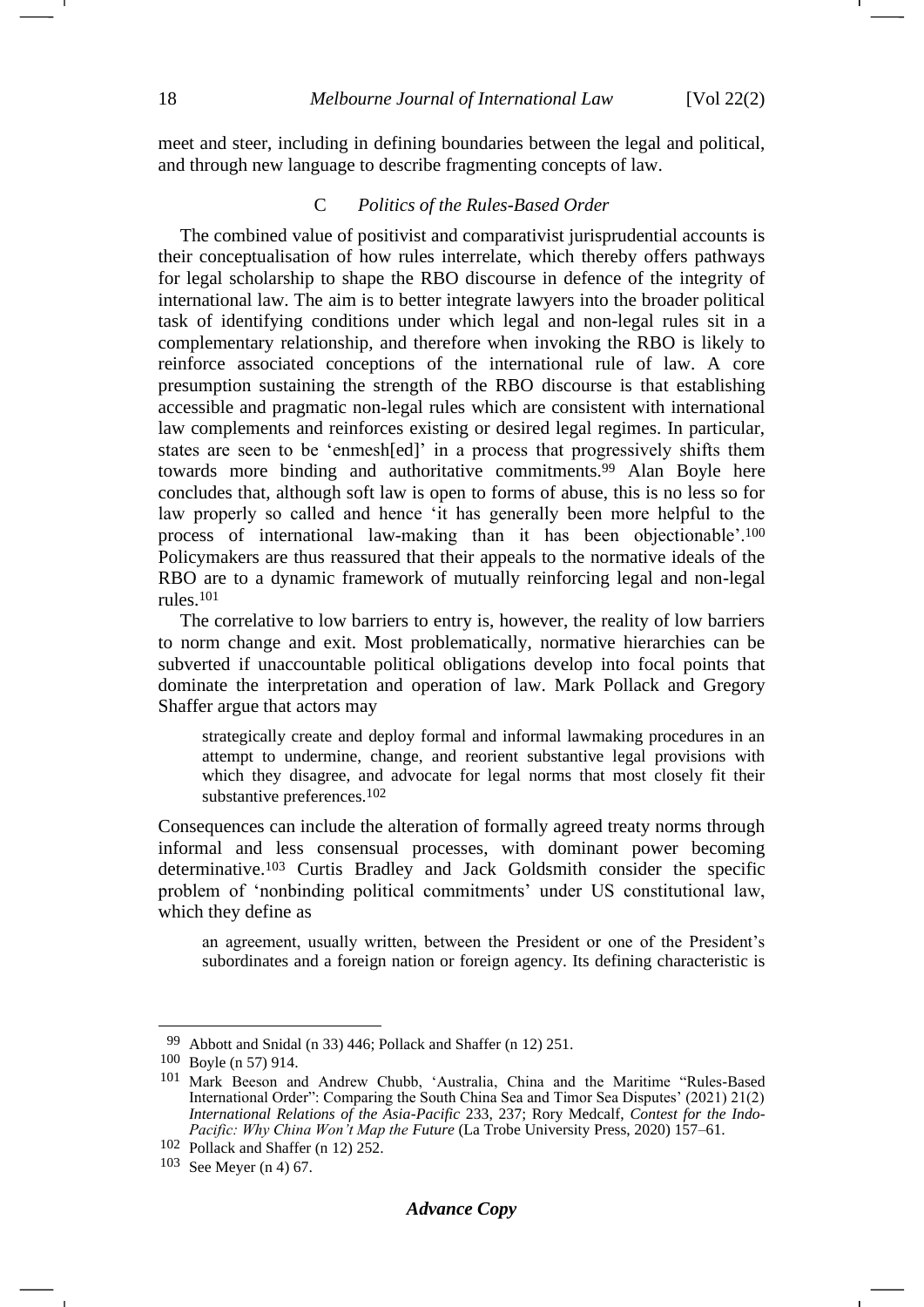that it imposes no obligation under international law and a nation incurs no state responsibility for its violation.104

The issue is that 'a successor President is not bound by a previous President's political commitment under either domestic or international law and can thus legally disregard it at will'.<sup>105</sup> Additional drawbacks include the erosion of agreed procedures and transparency relative to treaty agreements, which has a negative impact on generally recognised features of the rule of law.<sup>106</sup> The combined effect of these vulnerabilities is a version of the '"broken windows" theory', where the growing visibility of political agreements becomes corrosive to the unique authority of law.<sup>107</sup>

Hollis observes that

due to the speed and flexibility that informality allows — or perhaps the (undemocratic) opportunity to evade often lengthy and uncertain legislative approval processes — States now use political commitments in lieu of treaties to redress a range of global governance issues.108

Examples cited include the Third Basel Accord to regulate bank capital requirements following the 2008 global financial crisis, and the 2015 Joint Comprehensive Plan of Action ('JCPOA') to regulate Iran's nuclear program.<sup>109</sup> Neither sought treaty status, despite addressing two of the most consequential global challenges in recent decades. The US State Department defended the form of the JCPOA as consistent with America's 'long-standing practice of addressing sensitive problems in negotiations that culminate in political commitments'.<sup>110</sup> Reasons cited were ones of pragmatism and effectiveness, such that the 'success of the JCPOA will depend not on whether it is legally binding or signed', but rather on political protections and penalties built into the regime.<sup>111</sup> By the same logic, however, the Obama administration's decision to avoid formal treaty processes likely 'planted the key seeds for the deal's ultimate demise'.<sup>112</sup> The

 $108$  Hollis ([n 43\)](#page-8-0) viii.

-1

<sup>104</sup> Curtis A Bradley and Jack L Goldsmith, 'Presidential Control over International Law' (2018) 131(5) *Harvard Law Review* 1201, 1218. For a forthcoming and comprehensive empirical study of non-binding international agreements from a US and comparative perspective, see Curtis A Bradley, Jack Goldsmith and Oona A Hathaway, 'The Rise of Nonbinding International Agreements: An Empirical, Comparative, and Normative Analysis' (2023) 90 University of Chicago Law Review (forthcoming) Analysis' (2023) 90 *University of Chicago Law Review* (forthcoming) <https://ssrn.com/abstract=4023641>.

<sup>105</sup> Ibid 1218.

<sup>106</sup> Ibid 1291–2.

<sup>107</sup> Meyer (n [4\)](#page-1-0) 66.

<sup>109</sup> Ibid. See Basel Committee on Banking Supervision, Bank for International Settlements, *Basel III: Finalising Post-Crisis Reforms* (Report, 7 December 2017) <https://www.bis.org/bcbs/publ/d424.pdf>, archived at <https://perma.cc/WMD8-5FTW>; *Joint Comprehensive Plan of Action* (14 July 2015, adopted 18 October 2015) <https://eeas.europa.eu/archives/docs/statements-eeas/docs/iran\_agreement/iran\_joint-

comprehensive-plan-of-action\_en.pdf>, archived at <https://perma.cc/W7V3-A2QZ>.<br>110 I etter from Julia Frifield to Mike Pompeo, 19 November 201 from Julia Frifield to Mike Pompeo, 19 November 2015, 1 <http://www.humanrightsvoices.org/assets/attachments/documents/11.24.2015.state.dept.let ter.jcpoa.pdf>, archived at <https://perma.cc/VD3B-CCVH>.

<sup>111</sup> Ibid.

<sup>112</sup> Jamil N Jaffer, 'Elements of Its Own Demise: Key Flaws in the Obama Administration's Domestic Approach to the Iran Nuclear Agreement' (2019) 51(1) *Case Western Reserve Journal of International Law* 77, 78.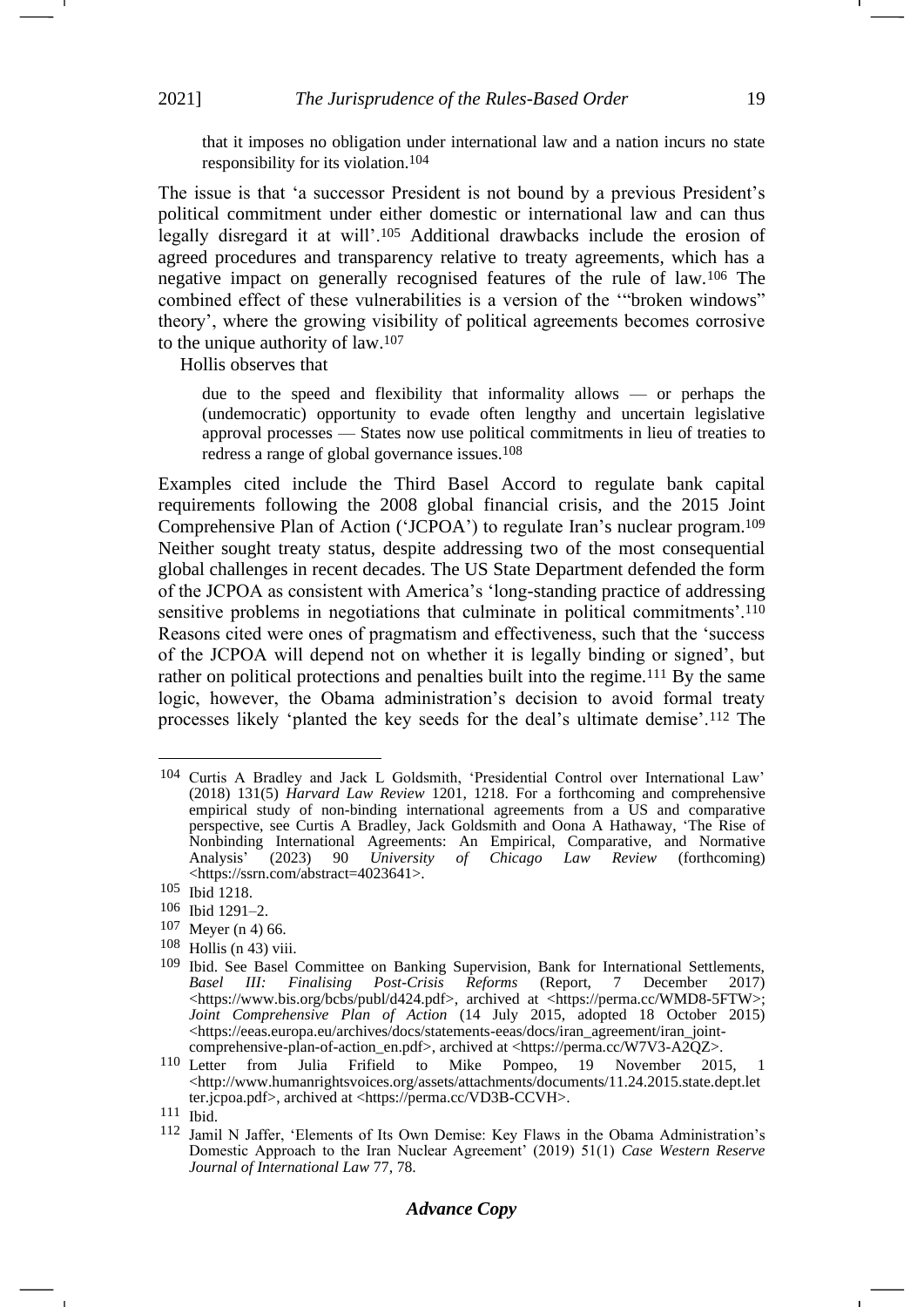reasons for the non-treaty status of the JCPOA relate more to domestic Senate gridlock than international disagreement, but its vulnerabilities were the same when political power and ideology shifted under President Donald Trump, the agreement was able to be abandoned with few formal barriers.<sup>113</sup>

<span id="page-19-0"></span>These alternative scenarios demonstrate the RBO discourse as a double-edged sword, which lawyers have strong incentives to influence in order to preserve the integrity of international law. Anne-Marie Slaughter has considered the case of the 2015 *Paris Agreement*, which gives effect to obligations under the 1992 *United Nations Framework Convention on Climate Change*. <sup>114</sup> The *Paris Agreement* is itself a treaty, yet broad multilateral agreement was achieved only through the conditional bindingness of provisions, whereby each signatory state must itself determine, plan and report on 'nationally determined contributions' to mitigate climate change.<sup>115</sup> Negotiations canvassed the relative merits of legal form, with the European Union and various small island states taking the position that creating legal obligations was necessary to ensure compliance, whereas the US argued that doing so would likely reduce participation, or result in less ambitious targets.<sup>116</sup> Slaughter exemplifies the deformalised and policyoriented approaches that characterise American legal reasoning generally, and which can reveal much about the jurisprudence of the RBO.<sup>117</sup> Her conclusion was that the operative rules of the *Paris Agreement* are 'not law' but rather 'essentially a statement of good intentions'.<sup>118</sup> Yet, although she lamented this failure to meet the 'gold standard' of a 'binding document that can be enforced by courts and arbitration tribunals', she concluded that 'its deficits in this regard are its greatest strengths as a model for effective global governance in the twenty-first century'.<sup>119</sup>

This interpretation is fully in line with the evocative description by Slaughter's former boss at the US State Department, Secretary Hillary Clinton, who critiqued the 'old architecture' of global governance as akin to the 'Parthenon in Greece, with clean lines and clear rules'.<sup>120</sup> In contrast, the rules and institutions that Clinton sought resembled the deconstructivist architecture of Frank Gehry: 'a dynamic mix of materials, shapes, and structures'.<sup>121</sup> This metaphor seems to well capture the logic driving advocacy of the RBO in preference to the 'international rule of law', especially as US control over the values and institutions of global order declines. Indeed, the contemporaneous US

<sup>113</sup> Ibid 78, 86.

<sup>114</sup> Anne-Marie Slaughter, 'The Paris Approach to Global Governance', *Project Syndicate* (Blog Post, 28 December 2015) <https://www.project-syndicate.org/commentary/parisagreement-model-for-global-governance-by-anne-marie-slaughter-2015-12>, archived at <https://perma.cc/F6VH-28K8>.

<sup>115</sup> *Adoption of the Paris Agreement*, 21<sup>st</sup> sess, Agenda Item 4(b), UN Doc FCCC/CP/2015/L.9/Rev.1 (12 December 2015) annex ('*Paris Agreement*') art 4(2).

<sup>116</sup> Daniel Bodansky, 'The Paris Climate Change Agreement: A New Hope?' (2016) 110(2) *The American Journal of International Law* 288, 297.

<sup>117</sup> See Jorgensen, *American Foreign Policy Ideology* (n [26\)](#page-5-0) 38–44, 96.

<sup>118</sup> Slaughter (n [114\)](#page-19-0). Slaughter's characterisation of the *Paris Agreement*'s provisions as 'notlaw' is disputed: see Daniel Bodansky, 'The Legal Character of the Paris Agreement' (2016) 25(2) *Review of European, Comparative and International Environmental Law* 142, 142–3.

<sup>119</sup> Slaughter (n [114\)](#page-19-0).

<sup>120</sup> Hillary Rodham Clinton, *Hard Choices* (Simon & Schuster, 2014) 33.

<sup>121</sup> Ibid.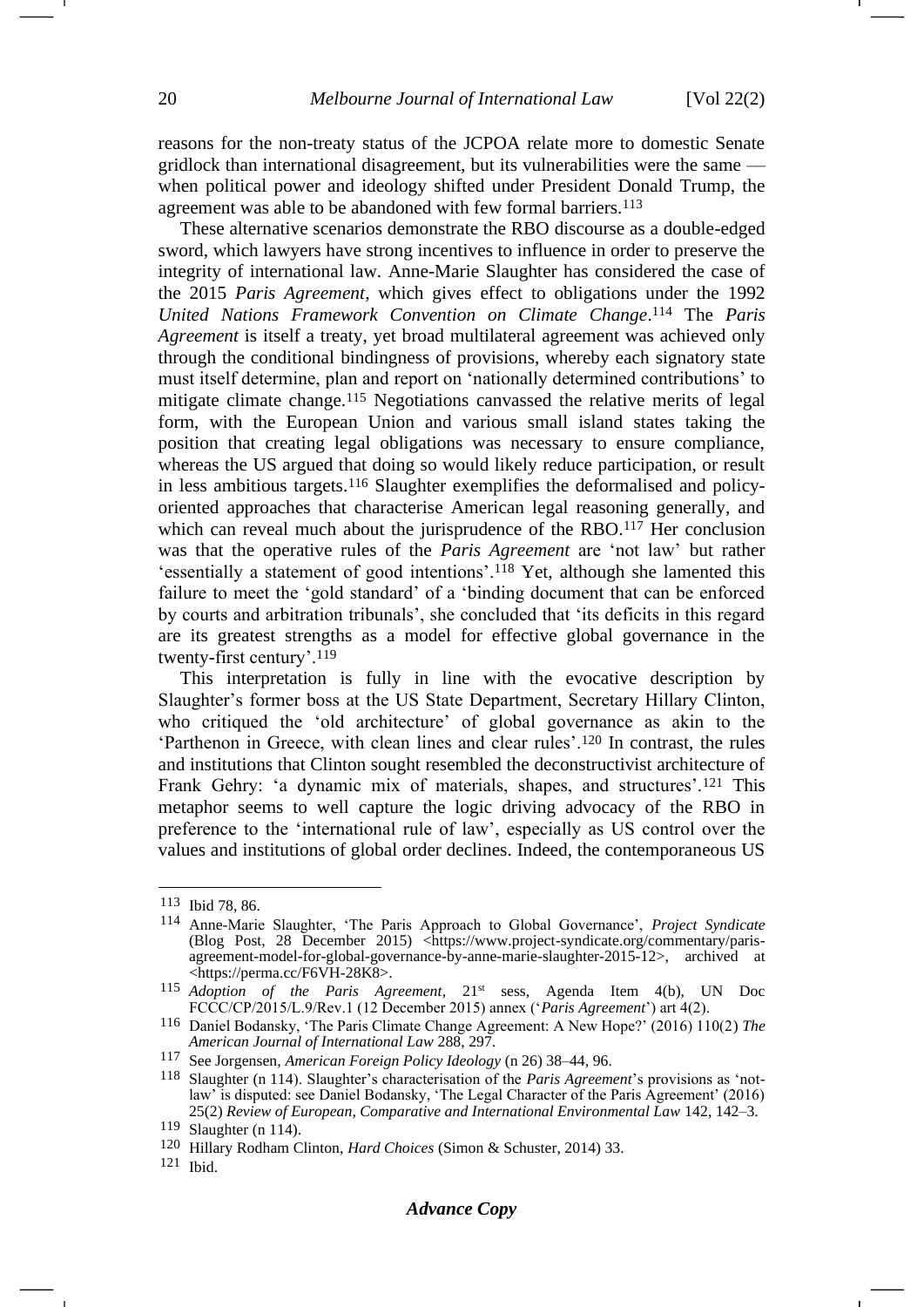National Security Strategy of 2010 cited the limitations of 'working inside formal institutions and frameworks', calling instead for 'a new diversity of instruments, alliances, and institutions in which a division of labor emerges on the basis of effectiveness, competency, and long-term reliability'.<sup>122</sup> The presumption behind conceptualising legal and non-legal rules within a common normative ideal is that formal barriers to engagement can be overcome, while fashioning a framework of rules that are consistent with and therefore reinforce particularistic understandings of global legal order.<sup>123</sup>

The question of what ultimately determines the positive or negative relationship between the RBO and international law is addressed by Pollack and Shaffer, who posit that

formal and informal laws and lawmaking processes are likely to interact in a *complementary* fashion where distributive conflict is low, while informal and formal laws and lawmaking forums are likely to interact in competitive, *antagonistic* ways where distributive conflict among States is high.<sup>124</sup>

Such a hypothesis raises obvious implications when advocating for a more pragmatic approach to rules in disputes such as that in the SCS, where the heart of the issue is not one of coordinating common interests but rather an intractable distributive conflict over maritime rights and resources. The conundrum facing advocates for the RBO in preference to a law-based discourse is captured by Scott: if the singular authority of international law is maintained, 'it would be easier for China to make strategic use of the ideal as it approaches power parity with the United States' in ways that reinforce self-judging conceptions of law.<sup>125</sup> Alternatively, however, the RBO discourse 'makes it far less likely that international law can act as a fulcrum on which to mediate differing positions in relation, for example, to the South China Sea'.<sup>126</sup> The ASEAN-China COC offers a crucial case to test the strategic assumptions behind the rise of the RBO discourse, including whether it has tactical advantages over international law alone and whether the ultimate outcome is consistent with normatively desirable conceptions of the international rule of law.

### <span id="page-20-0"></span>III THE SOUTH CHINA SEA CODE OF CONDUCT

The object and purpose of *UNCLOS* is to operate as a 'constitution of the oceans' that offers foundational legal rules and procedures for determining 'all issues relating to the law of the sea … as an important contribution to the maintenance of peace, justice and progress for all peoples of the world'.<sup>127</sup> These rules specifically govern the definition of maritime zones, how they are to be calculated in relation to territory and states' associated legal rights. Thus, although *UNCLOS* remains 'silent on sovereignty over legally defined

<sup>122</sup> The White House, *National Security Strategy* (Report, May 2010) 40–1, 46.

<sup>123</sup> Martti Koskenniemi, 'The Politics of International Law: 20 Years Later' (2009) 20(1) *European Journal of International Law* 7, 15–16.

<sup>124</sup> Pollack and Shaffer (n [12\)](#page-3-0) 242 (emphasis added).

<sup>125</sup> Scott (n [35\)](#page-7-1) 643.

<sup>126</sup> Ibid.

<sup>127</sup> Alan Boyle, 'Further Development of the Law of the Sea Convention: Mechanisms for Change' (2005) 54(3) *International and Comparative Law Quarterly* 563, 566; *UNCLOS* (n [15\)](#page-3-1) Preamble para 1.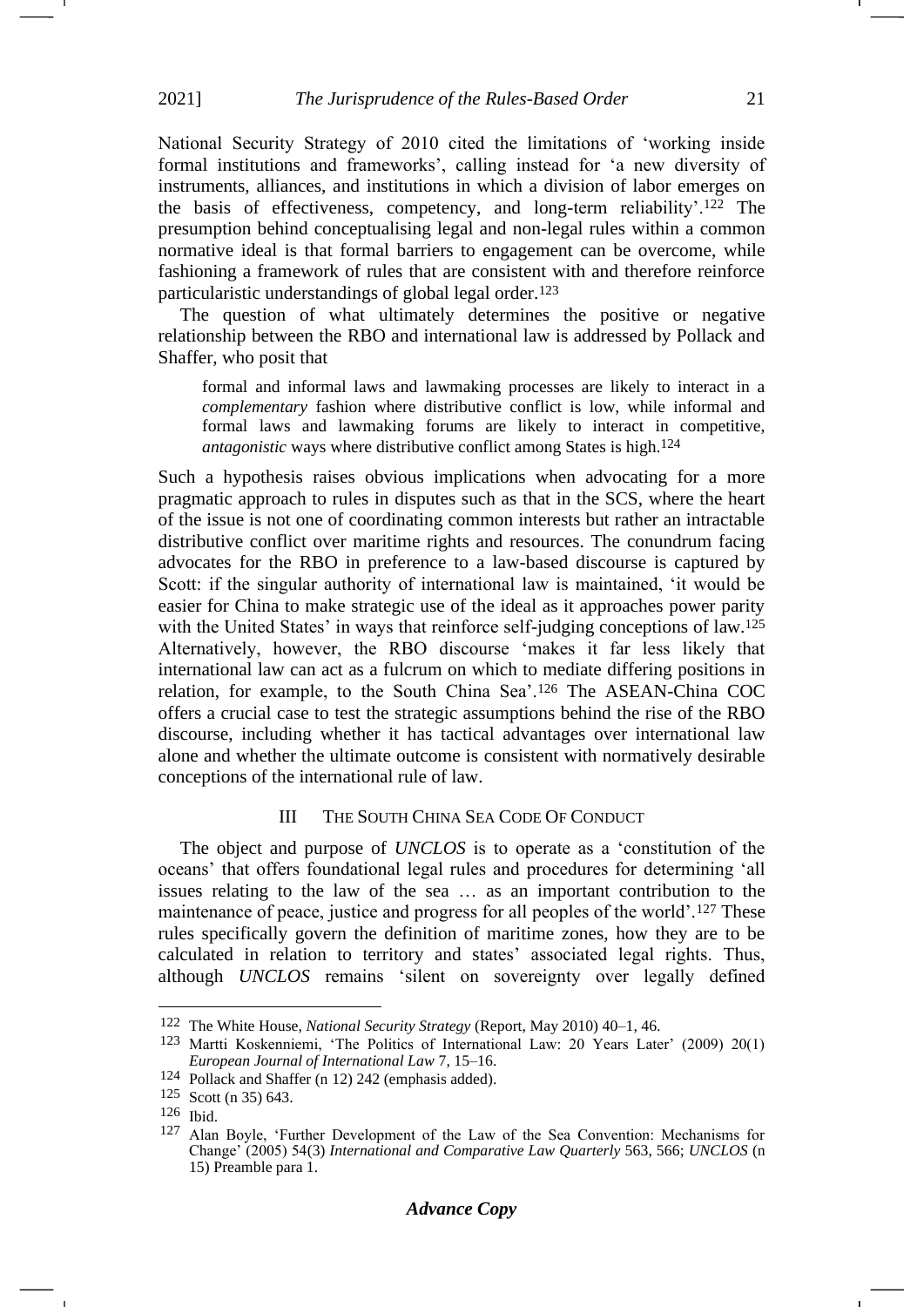features',<sup>128</sup> it sets the parameters for claims considered to have some basis under international law and those that simply remain outside of any credible legal understanding. The clear and persuasive conclusion of the 2016 SCS Award is that the balance of Chinese legal claims in this disputed region remain of that latter variety, with almost no recognition beyond China's own lawyers that they are 'even minimally persuasive'.<sup>129</sup> Yet, the challenge facing other claimant states is that China simultaneously maintains geopolitical power preponderance in the region and has actively seized and defended its legal claims as a political reality. The timeline of these practices extends back to at least 1992, when China competed successfully with Vietnam to take control of disputed maritime features,<sup>130</sup> has progressed to the construction and militarisation of artificial islands,<sup>131</sup> and most recently includes establishing administrative control over the Paracel and Spratly Islands.<sup>132</sup> The consequence of self-judging interpretations of *UNCLOS*, made tangible through factual control, is that merely appealing to 'international law' now tends to exacerbate rather than assuage tensions.<sup>133</sup>

<span id="page-21-0"></span>The impasse is among the leading rationales for ASEAN states seeking the COC with China since 2002, which has become the most prominent initiative for managing tensions pending substantive resolution of legal rights. The COC is not intended to replicate the substance of *UNCLOS*, being more focused on preventing unintended confrontations and maritime accidents, and certainly does not apply to settlement of territorial or delimitation disputes.<sup>134</sup> In this sense, it has always been something of a 'stop-gap measure', but one nevertheless intended to complement and reinforce the *UNCLOS* regime.<sup>135</sup> There is precedent for such initiatives, with the 1995 UN Food and Agriculture Organization *Code of Conduct for Responsible Fisheries* providing one example of a non-binding code that has been assessed to complement and strengthen

#### *Advance Copy*

<span id="page-21-1"></span><sup>128</sup> Gregory B Poling, *The South China Sea in Focus: Clarifying the Limits of Maritime Dispute* (Report, July 2013) 18.

<sup>129</sup> Florian Dupuy and Pierre-Marie Dupuy, 'A Legal Analysis of China's Historic Rights Claim in the South China Sea' (2013) 107(1) *American Journal of International Law* 124, 141. See generally *South China Sea Arbitration* (n [8\)](#page-2-1); US Department of State, *People's Republic of China: Maritime Claims in the South China Sea* (Limits in the Seas No 150, January 2022) <https://www.state.gov/wp-content/uploads/2022/01/LIS150-SCS.pdf>, archived at <https://perma.cc/TA4T-Y6NF>.

<sup>130</sup> Carlyle A Thayer, 'ASEAN, China and the Code of Conduct in the South China Sea' (2013) 33(2) *SAIS Review of International Affairs* 75, 76.

<sup>131</sup> Katherine Morton, 'China's Ambition in the South China Sea: Is a Legitimate Maritime Order Possible?' (2016) 92(4) *International Affairs* 909, 934.

<sup>132</sup> Diane A Desierto, 'China's Maritime Law Enforcement Activities in the South China Sea' (2020) 96(1) *International Law Studies* 257, 258.

<sup>133</sup> See Paul Gewirtz, 'Limits of Law in the South China Sea' (Policy Paper No 8, Centre for East Asia Policy Studies, Brookings, May 2016) 4 <https://www.brookings.edu/wp-content/uploads/2016/07/Limits-of-Law-in-the-South-China-Sea-2.pdf>. archived at content/uploads/2016/07/Limits-of-Law-in-the-South-China-Sea-2.pdf>, archived at <https://perma.cc/575L-HDVF>.

<sup>134</sup> Yang Fang, 'The South China Sea Disputes' in Jing Huang and Andrew Billo (eds), *Territorial Disputes in the South China Sea: Navigating Rough Waters* (Palgrave Macmillan, 2015) 164, 176.

<sup>135</sup> *South China Sea Arbitration (Philippines v China) (Award on Jurisdiction and Admissibility)* (Permanent Court of Arbitration, Case No 2013–19, 29 October 2015) [208] ('*South China Sea Arbitration (Jurisdiction and Admissibility)*').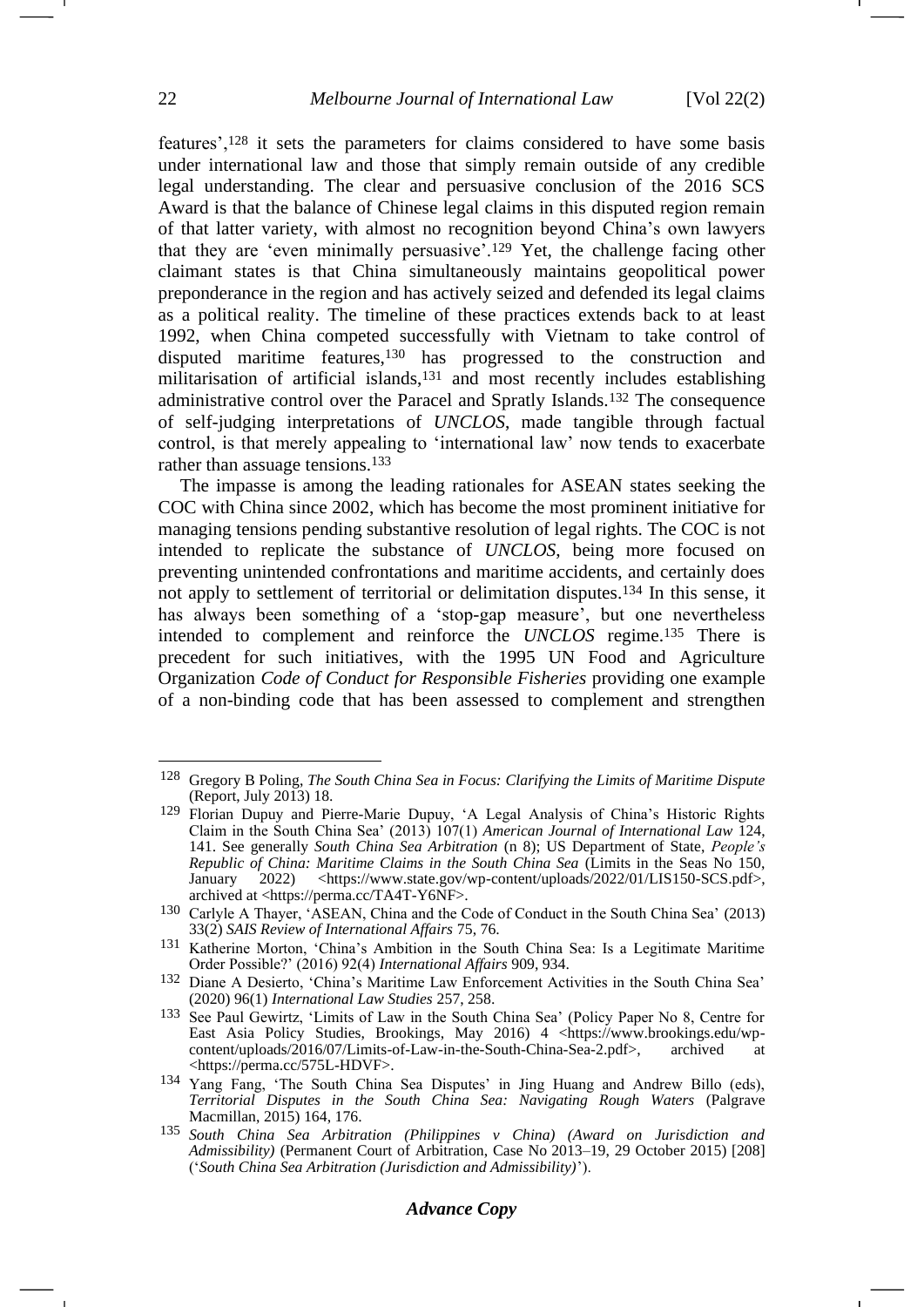*UNCLOS*. <sup>136</sup> The 2014 *Code for Unplanned Encounters at Sea* likewise provides political rules of the road that complement but do not supersede the 1972 *Convention on the International Regulations for Preventing Collisions at Sea*. 137 In each case, the detailed provisions of the codes are crafted to overcome coordination and communication challenges that may, respectively, lead to destructive fisheries practices and the escalation of tensions between different militaries at sea. The COC is likewise a clear case of the RBO in action, but in circumstances of intense distributional conflict involving a geopolitically dominant state committed to disruptive interpretation of treaty rules.

There is little doubt that other SCS claimant states have also frequently advanced their maritime claims contrary to the rule of law,<sup>138</sup> but the present case seeks to test the capacity of the RBO to complement and reinforce legal rules capable of constraining a geopolitically dominant power and therefore remains primarily focused on Chinese conduct. From that perspective, a conspicuous feature is the stark contrast between the long-expressed preference of ASEAN states for an agreement enshrined in international law and China's resistance to granting treaty or other legally binding status to any eventual code.<sup>139</sup> Despite those preferences, claimant states have largely resiled from explicitly making such demands, instead seeking to construct a RBO solution that transposes substantive, or at least complementary, obligations onto political foundations. Yet, such a strategy cannot meet the fundamental cause of failure for the multilateral treaty, which is that the regional balance of power favours a preponderant state willing and able to interpret or breach the law on a self-judging basis. The COC presents as a crucial test of the strategic advantages and consequences of advocating the ideal of rules-based resolutions beyond the positive rules of international law.

#### A *Negotiation History*

The nearly 30-year history of COC negotiations has produced an ever-growing list of draft documents of and about the code, but little evidence of progress towards an agreement likely to be consistent with or binding under international law.<sup>140</sup> Leading commentator Carlyle Thayer has comprehensively documented the negotiation history, including especially the ways that parties have perceived and articulated the relationship between the COC and

<sup>136</sup> Boyle (n [127\)](#page-20-0) 573.

<sup>137</sup> Anh Duc Ton, 'Code for Unplanned Encounters at Sea and its Practical Limitations in the East and South China Seas' (2017) 9(4) *Australian Journal of Maritime and Ocean Affairs* 227; Western Pacific Naval Symposium, *Code for Unplanned Encounters at Sea*, 22 April 2014 <https://news.usni.org/2014/06/17/document-conduct-unplanned-encounters-sea>, archived at <https://perma.cc/27SC-WFJZ>.

<sup>138</sup> Sarah Raine, 'Beijing's South China Sea Debate' (2011) 53(5) *Survival* 69, 76; Christopher B Roberts, 'ASEAN, The "South China Sea" Arbitral Award, and the Code of Conduct: New Challenges, New Approaches' (2018) 10(2) *Asian Politics and Policy* 190, 196–7.

<sup>139</sup> Carlyle A Thayer, 'ASEAN's Long March to a Code of Conduct in the South China Sea', *Maritime Issues* (Blog Post, 18 July 2017) 9 <http://www.maritimeissues.com/politics/aseans-long-march-to-a-code-of-conduct-in-thesouth-china-sea.html>, archived at <https://perma.cc/UQE3-682A>.

<sup>140</sup> For a useful timeline, see Charmaine Deogracias, 'Timeline of the ASEAN and China Code of Conduct in the South China Sea', *Vera Files* (Fact Sheet, 9 August 2017) [https://verafiles.org/articles/vera-files-fact-sheet-timeline-asean-and-china-code-conduct.](https://verafiles.org/articles/vera-files-fact-sheet-timeline-asean-and-china-code-conduct)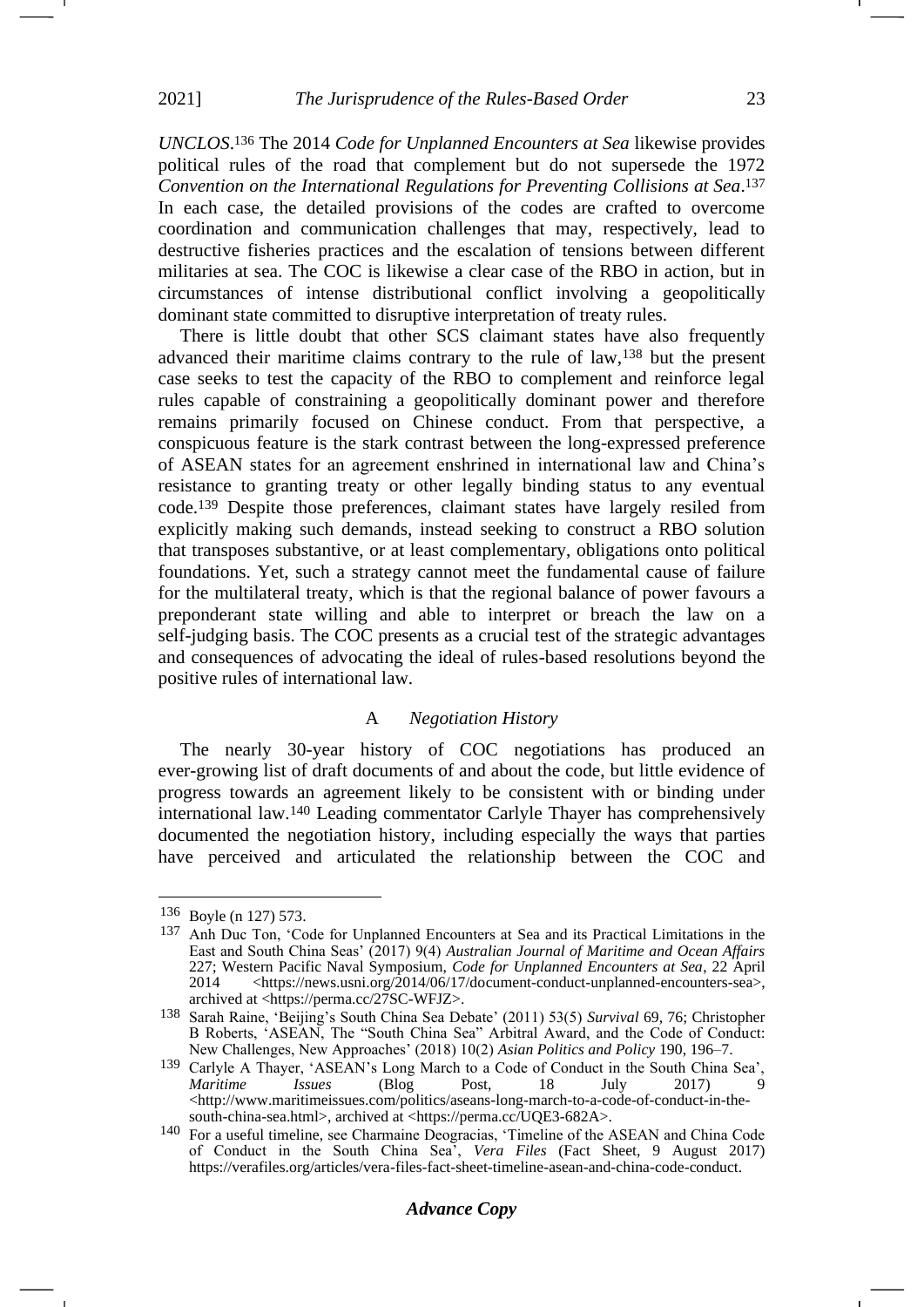<span id="page-23-1"></span><span id="page-23-0"></span>international law.<sup>141</sup> ASEAN members first officially committed among themselves to peacefully resolve SCS disputes in July 1992, including by applying 'the principles contained in the *Treaty of Amity and Cooperation in Southeast Asia* as the basis for establishing a code of international conduct over the South China Sea'.<sup>142</sup> First drafts were exchanged between ASEAN and China in 2000, with ASEAN calling for a code 'consistent with' international law and China affirming that law provided the 'basic norms governing state-tostate relations'.<sup>143</sup> However, neither draft sought legal bindingness. An inability to agree on a final text led ASEAN states and China to sign the political and nonbinding *Declaration on the Conduct of Parties in the South China Sea* ('DOC') in November 2002.<sup>144</sup> The DOC affirmed that 'the adoption of a code of conduct in the South China Sea would further promote peace and stability in the region', but without defining the functional distinction between the agreements.<sup>145</sup> Certainly, the DOC is framed in terms of acknowledging 'the purposes and principles' of international law, but the list of law includes not only *UNCLOS*, but also China's particularistic 'Five Principles of Peaceful Coexistence', as equally representing 'universally recognized principles of international law which shall serve as the basic norms governing state-to-state relations'.<sup>146</sup> The invocation of law in the DOC is thus not to a framework of binding and determinate obligations, but to normative principles subject to comparative national interpretations.

The COC barely progressed in the intervening decades due to a combination of ASEAN disunity and strategic Chinese obstruction.<sup>147</sup> Following completion of the DOC, it was more than two years before the ASEAN states could even agree on the terms of reference for a working group for its implementation.

<sup>141</sup> See Thayer, 'ASEAN, China and the Code of Conduct in the South China Sea' (n [130\)](#page-21-0); Carlyle A Thayer, 'ASEAN's Code of Conduct in the South China Sea: A Litmus Test for Community-Building?' (2012) 10(34) *Asia-Pacific Journal* 1 ('ASEAN's Code of Conduct in the South China Sea'); Carlyle A Thayer, *ASEAN-China: Framework of a COC* (Background Briefing, 6 August 2017) <https://scribd.com/document/355938565/Thayer-ASEAN-China-Framework-of-a-COC-August-6-2017>, archived at <https://perma.cc/W27Q-24V6> ('*Framework*').

<sup>142</sup> ASEAN, *1992 ASEAN Declaration on the South China Sea* (adopted 22 July 1992)  $\langle$ https://cil.nus.edu.sg/wp-content/uploads/2017/07/1992-ASEAN-Declaration-on-the-South-China-Sea.pdf>, archived at <https://perma.cc/ELE9-7BWF>. See generally *Treaty of Amity and Cooperation in Southeast Asia*, opened for signature 24 February 1976, 1025 UNTS 316 (entered into force 15 July 1976).

<sup>143</sup> Chairman of ASEAN, *Chairman's Statement of the 36th ASEAN Summit: Cohesive and Responsive ASEAN*, 26 June 2020, [64] <https://asean.org/wpcontent/uploads/2020/06/Chairman-Statement-of-the-36th-ASEAN-Summit-FINAL.pdf>, archived at <https://perma.cc/FRQ3-BYNK> ('*Chairman's Statement of the 36th ASEAN Summit*'); Governments of the Member States of ASEAN and the Government of the People's Republic of China, *Declaration on the Conduct of Parties in the South China Sea*, 4 November 2002 <https://www.files.ethz.ch/isn/125380/5066\_South\_China\_Sea.pdf>, archived at <https://perma.cc/Y9FP-TCTC>.

<sup>144</sup> Wu Shicun and Ren Huaifeng, 'More Than a Declaration: A Commentary on the Background and the Significance of the Declaration on the Conduct of the Parties in the South China Sea' (2003) 2(1) *Chinese Journal of International Law* 311, 311.

<sup>145</sup> *Declaration on the Conduct of Parties in the South China Sea* (n [143\)](#page-23-0).

<sup>146</sup> See ibid.

<sup>147</sup> Yee Kuang Heng, 'ASEAN's Position on the South China Sea and Implications for Regional Peace and Security' in Jing Huang and Andrew Billo (eds), *Territorial Disputes in the South China Sea: Navigating Rough Waters* (Palgrave Macmillan, 2015) 69, 72–4.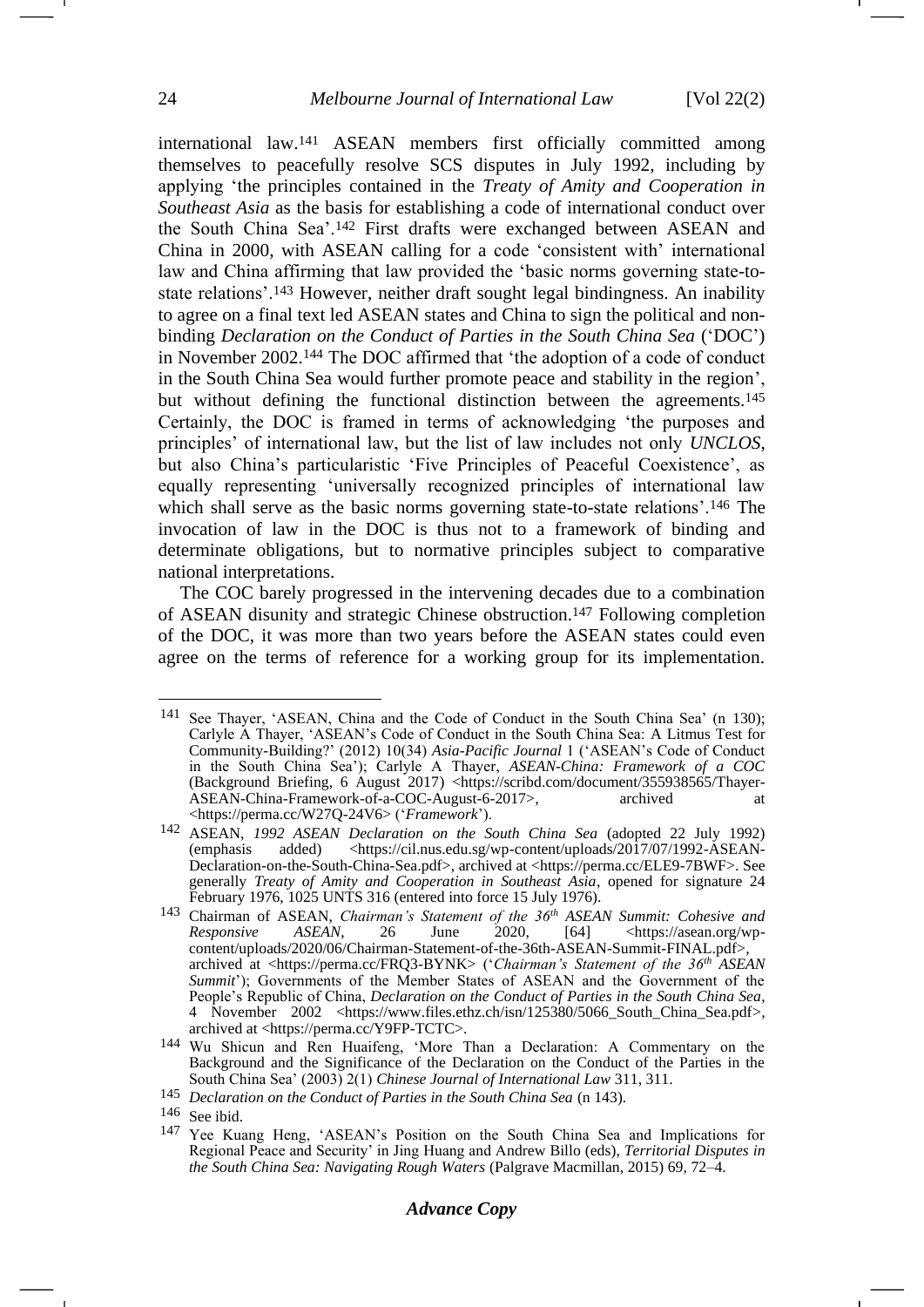Meanwhile, China pursued what amounted to a divide-and-conquer strategy by insisting that substantive disputes should be resolved only bilaterally between directly concerned parties.<sup>148</sup> A further delay of six years ensued, until ASEAN finally agreed to only 'promote dialogue and consultation among the parties', thereby setting aside its preference for first undertaking internal consultations, along with its longstanding practice of consensus decision-making.<sup>149</sup> China specifically stalled attempts to progress from the DOC to a COC by insisting that implementation of the former agreement was the overriding priority, while COC discussions were to be delayed pending '"appropriate timing" or when unspecified "appropriate conditions" were met'.<sup>150</sup>

In terms of substantive proposals, ASEAN presented an internal draft of COC elements in 2012, with the objective of creating a 'rules-based framework'.<sup>151</sup> Notably, the suggested elements mirrored a treaty regime, albeit without claiming to be one, including rules governing entry into force, reservations, withdrawal and breach, and mechanisms for dispute settlement, up to and including those provided for under *UNCLOS*. <sup>152</sup> By 2013, China finally agreed to 'consultations on moving forward the process' of the COC, but while remaining ambiguous on its ultimate form and function. Chinese Foreign Minister Wang Yi explained that the

COC is not to replace DOC, much less to ignore DOC and go its own way. The top priority now is to continue to implement DOC, especially promoting maritime cooperation. In this process, we should formulate the road map for COC through consultations, and push it forward in a step-by-step approach.153

This cryptic account provides little clarity, especially when perhaps the only categorical distinction was the prospect of shifting from a politically to legally binding agreement. The increased ambiguity in relation to both timeframe and legal status led Thayer to make the contemporaneous (and prescient) observation that the discussions 'are likely to be protracted if not interminable'.<sup>154</sup>

The delivery of the SCS Award in 2016 seemed to infuse new energy into the COC negotiations, with Minister Wang announcing in March 2017 that the

<sup>148</sup> See Cai (n [72\)](#page-13-0) 174–5.

<sup>149</sup> Walter Lohman, 'A Critical Assessment of ASEAN's Diplomacy regarding the South China Sea' in Jing Huang and Andrew Billo (eds), *Territorial Disputes in the South China Sea: Navigating Rough Waters* (Palgrave Macmillan, 2015) 82, 83–4; Vinod K Aggarwal and Jonathan T Chow, 'The Perils of Consensus: How ASEAN's Meta-Regime Undermines Economic and Environmental Cooperation' (2010) 17(2) *Review of International Political Economy* 262, 267.

<sup>150</sup> Thayer, 'ASEAN, China and the Code of Conduct in the South China Sea' (n [130\)](#page-21-0) 78.

<sup>151</sup> ASEAN, *ASEAN's Proposed Elements of a Regional Code of Conduct in the South China Sea (COC) between ASEAN Member States and the People's Republic of China*, 25 June 2012 <https://scribd.com/document/355900495/ASEAN-s-Proposed-Elements-of-the-ASEAN-China-COC-in-the-SCS>, archived at <https://perma.cc/F5A4-QN9D>.

<sup>152</sup> Ibid.

<sup>153</sup> 'Foreign Minister Wang Yi on Process of "Code of Conduct in the South China Sea"', *Embassy of the People's Republic of China in the Republic of Mauritius* (online, 5 August 2013) <br>
2013) <https://www.mfa.gov.cn/ce/cemu//eng/zgxw/t1064869.htm>, archived at 2013) <https://www.mfa.gov.cn/ce/cemu//eng/zgxw/t1064869.htm>, <https://perma.cc/AG2A-DWVJ>.

<sup>154</sup> Thayer, 'ASEAN, China and the Code of Conduct in the South China Sea' (n [130\)](#page-21-0) 82.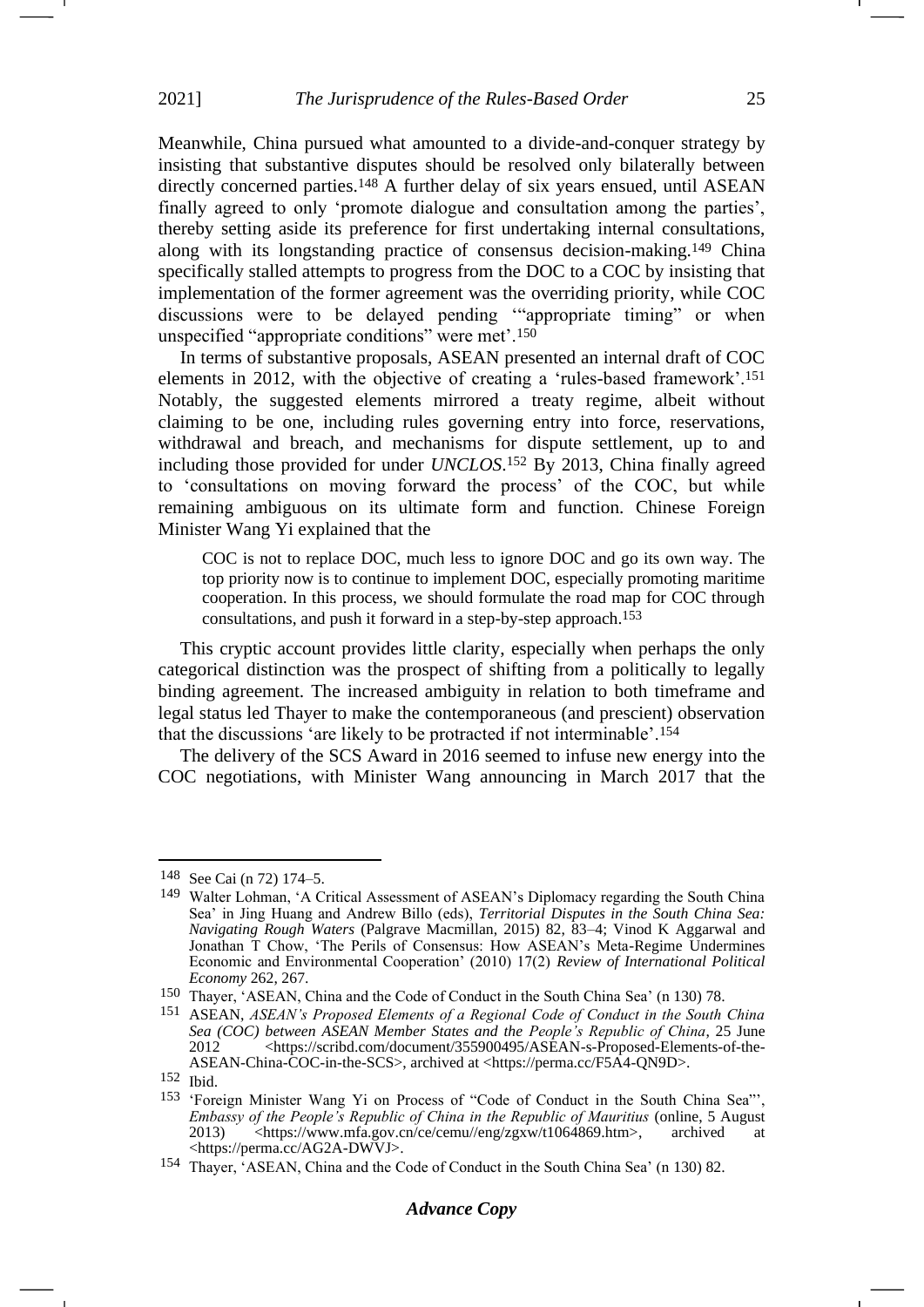parties had completed a first draft framework for the code.<sup>155</sup> At this stage the then ASEAN Secretary-General expressed the importance of progressing towards agreement on 'a legally binding instrument'.<sup>156</sup> By August 2017 the representatives of ASEAN and China had finalised the framework for the COC, which closely followed the 2012 ASEAN internal proposal of elements, including objectives of establishing a 'rules-based framework', but while avoiding demands for legal bindingness.<sup>157</sup> Even as the Secretary-General voiced that preference, the pragmatism of the RBO remained ever present, with the Philippine Foreign Secretary qualifying that: 'We push for the legally binding but we also open up our minds to anything that will move us forward'.<sup>158</sup> By August 2018, the parties had agreed to a single draft negotiating text that repeated previous suggestions for elements consistent with a treaty, but, as Thayer observes, these did not for example 'mention the duty of state parties to *UNCLOS* to immediately comply with awards issued through arbitral proceedings established under Annex VII'.<sup>159</sup>

At the 36<sup>th</sup> ASEAN Summit in June 2020, the Chairman released a statement that was notable for the number of references to the centrality of *UNCLOS*, while continuing the practice of calling for a COC 'consistent' with, rather than binding, under international law.<sup>160</sup> That pattern intensified five months later at the  $37<sup>th</sup>$  ASEAN Summit, with a notable increase in the weight accorded to *UNCLOS* in terms of its 'universal and unified character' and that 'its integrity needs to be maintained'.<sup>161</sup> Both statements called for 'full and effective implementation' of the DOC, while also being

<span id="page-25-0"></span>encouraged by the progress of the substantive negotiations towards the early conclusion of an effective and substantive [COC] … consistent with international law, including the 1982 UNCLOS.<sup>162</sup>

Yet, in the context of such pointed appeals to *UNCLOS*, the language of mere 'consistency' with international law can only be read as deliberate diplomatic

<sup>155</sup> Reuters Staff, 'China Says First Draft of South China Sea Code of Conduct Ready', *Reuters* 2017) <https://www.reuters.com/article/us-china-Parliamentsouthchinasea-idUSKBN16F0JR>, archived at <https://perma.cc/SSP6-LU7F>.

<sup>156</sup> Kanupriya Kapoor and Manuel Mogato, 'South China Sea Code with Beijing Must Be Legally Binding — ASEAN Chief', *Reuters* (online, 28 April 2017) <https://www.reuters.com/article/asean-summit-secgen-idINKBN17U1TU>, archived at <https://perma.cc/7K4F-7KUA>.

<sup>157</sup> See *Framework* (n [141\)](#page-23-1).

<sup>158</sup> Raul Dancel, 'ASEAN, China Adopt Framework of Code of Conduct for South China Sea', *The Straits Times* (online, 6 August 2017) <https://www.straitstimes.com/asia/seasia/chinas-foreign-minister-says-maritime-code-negotiations-with-asean-to-start-this-year>, archived at <https://perma.cc/2R6L-V9P8>.

<sup>159</sup> Carl Thayer, 'A Closer Look at the ASEAN-China Single Draft South China Sea Code of Conduct<sup>'</sup>, *The Diplomat* (Blog Post, 3 August 2018) <https://thediplomat.com/2018/08/acloser-look-at-the-asean-china-single-draft-south-china-sea-code-of-conduct/>, archived at <https://perma.cc/NYZ5-8WR6>.

<sup>160</sup> *Chairman's Statement of the 36th ASEAN Summit* ([n 143\)](#page-23-0) [64]–[65].

<sup>161</sup> Chairman of ASEAN, *Chairman's Statement of the 37th ASEAN Summit: Cohesive and Responsive*, 12 November 2020, [9], [50], [84]–[85] <https://asean.org/wpcontent/uploads/43-Chairmans-Statement-of-37th-ASEAN-Summit-FINAL.pdf>, archived at <https://perma.cc/J3C7-V949> ('*Chairman's Statement of the 37th ASEAN Summit*').

<sup>162</sup> *Chairman's Statement of the 36th ASEAN Summit* (n [143\)](#page-23-0) [64]–[65]; *Chairman's Statement of the 37th ASEAN Summit* (n [161\)](#page-25-0) [84]–[85].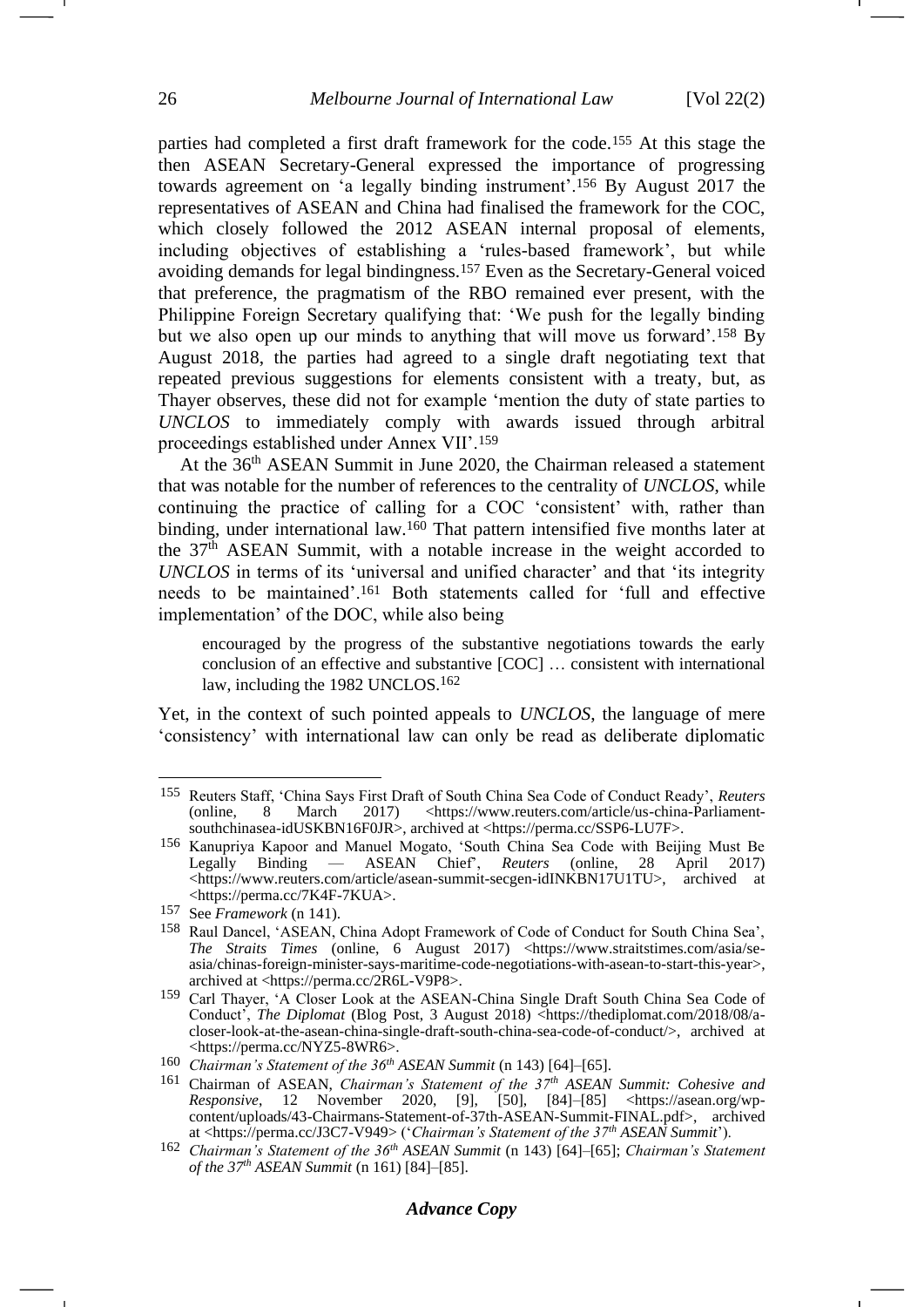ambiguity on the part of ASEAN. Members sustained their clear preference for legal bindingness, yet attaining Chinese cooperation precluded articulation of this singular distinguishing feature.<sup>163</sup> Looking ahead, Ian Story concludes that, although 'Southeast Asian countries will continue to emphasize international law to protect their rights and interests', the COC 'will not be signed in 2021'.<sup>164</sup> Rather, ongoing delays may extend into years, 'by which time China will have greatly consolidated its position in the South China Sea'.<sup>165</sup>

## B *'Legally Binding' versus 'Consistent with International Law'*

A persistent tension across the history of COC negotiations is that nearly all states (other than China) have identified their interest in rules that are 'legally binding', yet official statements have almost uniformly adopted the language of a code 'consistent with' international law. Drawing this distinction may seem overly legalistic, especially if the final rules are indeed complementary to the objects and purposes of the underlying treaty. However, the careful and precise choice of language indicates that states themselves recognise real consequences in the distinctions. There is nothing exceptional about the practice of strategic or 'constructive ambiguity' in international agreements, which assumes that vagueness can assist completion of a formal agreement, especially as a step towards greater substantive agreement.<sup>166</sup> ASEAN in particular has a tradition of 'diplomatic ambiguity', in the sense of 'the presence in diplomatic texts of language [that] potentially carries a number of different meanings — in order to achieve consensus'.<sup>167</sup> However, the practice has been adopted well beyond the region, with other states and organisations routinely describing the COC in terms aligned with the RBO discourse. These practices require close scrutiny, since ambiguity can equally have negative effects of obscuring the substance of an underlying agreement, 'thus enabling power and influence to determine where and when the rule applies'.<sup>168</sup> The consequence would be to enable rather than constrain hegemonic power.

A minority of official statements have called explicitly for a 'legally binding' COC, thus carrying the implication of normative or functional superiority of legal over non-legal rules. France's 2019 *Defence Strategy in the Indo-Pacific* appears relatively clear in calling for 'establishment of a binding code of

<sup>163</sup> Nguyen Minh Quang, 'Saving the China-ASEAN South China Sea Code of Conduct', *The Diplomat* (Blog Post, 29 June 2019) <https://thediplomat.com/2019/06/saving-the-chinaasean-south-china-sea-code-of-conduct/>, archived at <https://perma.cc/SF5A-Z45H>.

<sup>164</sup> Ian Storey, 'The South China Sea Dispute in 2020–2021' [2020] (97) *ISEAS Perspective* 1, 1.

<sup>165</sup> Ibid 7.

<sup>166</sup> GR Berridge and Lorna Lloyd, *The Palgrave Macmillan Dictionary of Diplomacy* (Palgrave Macmillan, 3rd ed, 2012) 51.

<sup>167</sup> Stéphanie Martel, 'From Ambiguity to Contestation: Discourse(s) of Non-Traditional Security in the ASEAN Community' (2017) 30(4) *Pacific Review* 549. On the distinction between 'ambiguity, vagueness, incompleteness, and inconsistency', see generally Adil Ahmad Haque, 'Indeterminacy in the Law of Armed Conflict' (2019) 95 *International Law Studies* 118, 119–20.

<sup>168</sup> Michael Byers, 'Preemptive Self-Defense: Hegemony, Equality and Strategies of Legal Change' (2003) 11(2) *Journal of Political Philosophy* 171, 180.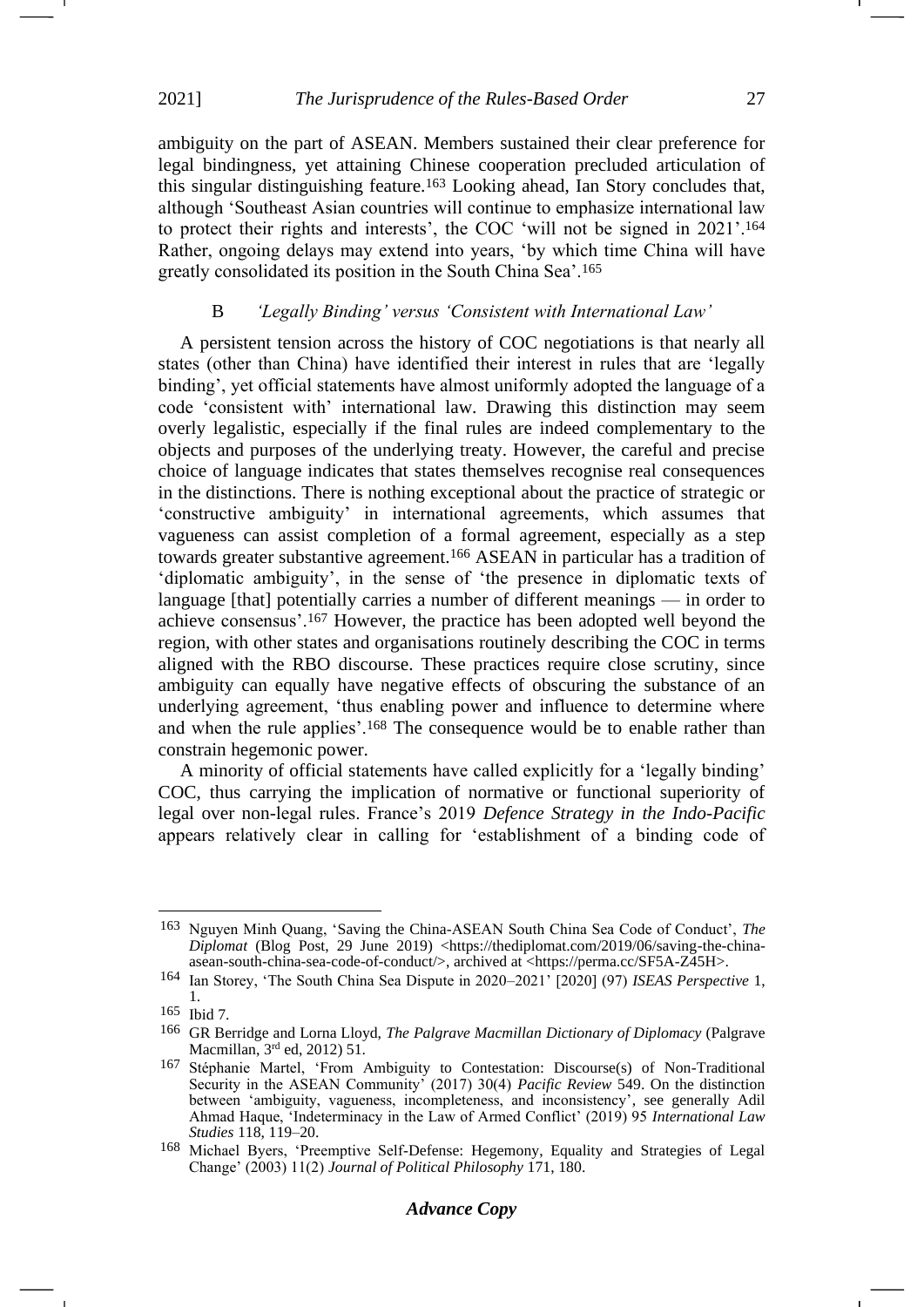conduct' under the heading 'Upholding the respect for international law'.<sup>169</sup> Yet, where the issue of legality is of the essence, the absence of specific words is capable of sustaining ambiguity. A joint Singapore-US call for an 'effective and binding' COC implies the force of law, for example,<sup>170</sup> but an almost identical Vietnam-US statement a month later called explicitly for 'an effective, *legally binding*' COC.<sup>171</sup> Germany's words and actions have long been consistent with support for legal bindingness, with then Chancellor Angela Merkel telling a Beijing audience in 2016 'that Germany would be pleased if … a binding code of conduct were to be agreed with the ASEAN countries and China.'<sup>172</sup> The *2020 Policy Guidelines* are framed in the standard terms of support for 'a peaceful, rules-based and cooperative solution', based in particular on *UNCLOS* as interpreted by the 2016 SCS Award.<sup>173</sup> Pointedly, however, the Policy Guidelines go further in calling for

a substantive and *legally binding* Code of Conduct between China and the ASEAN Member States for the South China Sea. It is envisaged that the Code will include a *mechanism for the peaceful settlement of disputes* and rules on the common use of resources, with the involvement of third-party countries, in accordance with the UN Convention on the Law of the Sea.174

This document is unusual for its precise language in specifying the legal character and mechanisms of the COC, which is certainly stronger than ASEAN voices, but also beyond general global practice and even Germany's own subsequent statements. An important implication of achieving this level of legal bindingness would be to constrain China from raising further substantive rights after completion of the COC, such that the German position communicates a political as much as a legal message.

More commonly, states have been reluctant to call explicitly for legally binding rules, which has produced an ad hoc variety of expressions intended to communicate the seriousness of the COC, but without invoking the seriousness of law itself. These include: a call under the Obama administration for 'a comprehensive Code of Conduct in order to establish rules of the road and clear

#### *Advance Copy*

<sup>169</sup> Ministère des Armées, *France's Defence Strategy in the Indo-Pacific* (2019) 16 <https://apcss.org/wp-content/uploads/2020/02/France-Defence\_Strategy\_in\_the\_Indo-Pacific\_2019.pdf>, archived at <https://perma.cc/EC44-4GB2>.

<sup>&</sup>lt;sup>170</sup> 'Joint Statement by the United States of America and the Republic of Singapore'<br>
(Statement, The White House, 24 October 2017) (Statement, The White House, 24 October 2017) <https://www.pmo.gov.sg/Newsroom/joint-statement-republic-singapore-and-united-statesamerica>, archived at <https://perma.cc/SLD9-922W>.

<sup>171 &#</sup>x27;Joint Statement: Between the United States of America and the Socialist Republic of Viet Nam' (Statement, US Embassy & Consulate in Vietnam, 13 November 2017) (emphasis added) <https://vn.usembassy.gov/20171112-joint-statement-united-states-america-socialistrepublic-viet-nam/>, archived at <https://perma.cc/B7SQ-GY5Q.

<sup>172</sup> Angela Merkel, 'Speech by Federal Chancellor Angela Merkel on Receiving an Honorary Doctorate from Nanjing University on 12 June 2016 in Beijing' (Speech, Nanjing University, 12 June 2016) <https://www.bundesregierung.de/breg-en/chancellor/speech-byfederal-chancellor-angela-merkel-on-receiving-an-honorary-doctorate-from-nanjinguniversity-on-12-june-2016-in-beijing-796560>, archived at <https://perma.cc/LKM8-45Q9>.

<sup>173</sup> *Policy Guidelines for the Indo-Pacific* (n [1\)](#page-1-2) 53.

<sup>174</sup> Ibid (emphasis added).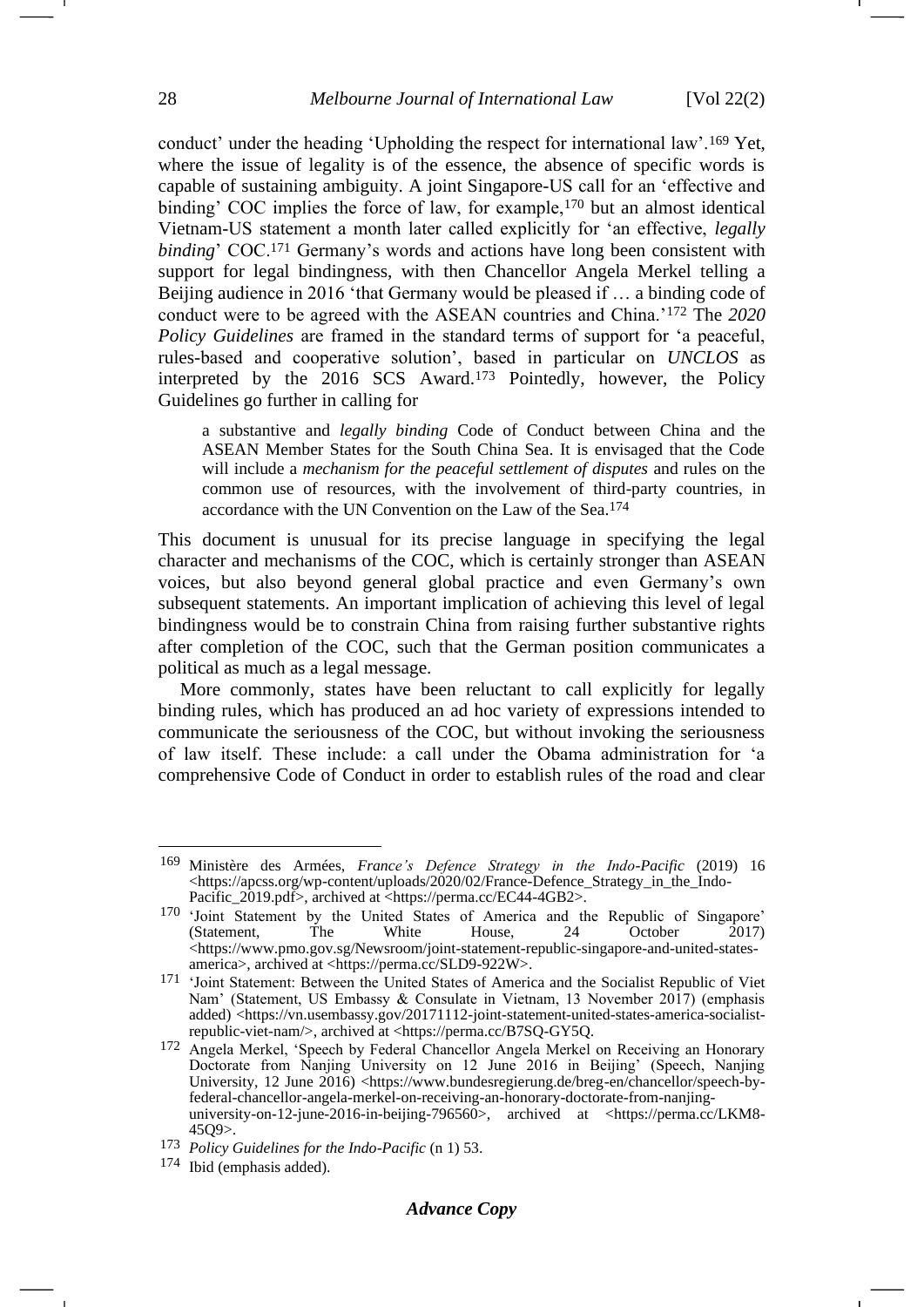procedures for peacefully addressing disagreements';<sup>175</sup> EU support for a COC built on the foundations of a 'collaborative diplomatic process';<sup>176</sup> US-New Zealand policy in favour of 'a meaningful and effective Code of Conduct';<sup>177</sup> and Indian support for a COC 'on the basis of consensus'.<sup>178</sup> The characteristic equivocation between direct and more diplomatic language is well demonstrated in the evolution of joint ministerial statements of the Australia-Japan-United States Trilateral Strategic Dialogue between 2013–2019. The issue was first raised in 2013 as a call 'for ASEAN and China to agree on a meaningful Code of Conduct'.<sup>179</sup> By 2017, the challenge was framed in terms of 'upholding the rules-based order', with calls for claimants to

make and clarify their maritime claims in accordance with the international law of the sea as reflected in [*UNCLOS*] … and to resolve disputes peacefully in accordance with international law.180

The SCS Award was affirmed as 'final and legally binding' on parties, while full and effective implementation of the DOC was urged.<sup>181</sup> Most significantly, the Ministers urged timely finalisation of the COC as '*legally binding, meaningful, effective, and consistent with international law*', thereby seemingly resolving distinctions by endorsing both bindingness and consistency.<sup>182</sup> The 2018 statement appeared to walk back these commitments however, reverting to the euphemistic ASEAN practice of referring to the Award only as giving 'full -1

<sup>&</sup>lt;sup>175</sup> Patrick Ventrell, 'South China Sea' (Press Statement, Office of Press Relations, Bureau of Public Affairs, 3 August 2012) <https://2009- $\langle \frac{https://2009-}{https://2009-} \rangle$ 2017.state.gov/r/pa/prs/ps/2012/08/196022.htm>, archived at <https://perma.cc/R3AJ-RLP2>.

<sup>176</sup> Council of the European Union, *Guidelines on the EU's Foreign and Security Policy in East Asia*, EU Doc No 11492/12 (15 June 2012) 19 [32] <https://eeas.europa.eu/archives/docs/asia/docs/guidelines\_eu\_foreign\_sec\_pol\_east\_asia\_e n.pdf>, archived at <https://perma.cc/K738-G7CF>.

<sup>&</sup>lt;sup>177</sup> Office of the Press Secretary, The White House, 'The United States and New Zealand: Forward Progress', *The White House: President Barack Obama* (Fact Sheet, 20 June 2014)  $\langle$ http://www.whitehouse.gov/the-press-office/2014/06/20/fact-sheet-united-states-and-newzealand-forward-progress>, archived at <https://perma.cc/UVE5-5E69>. On the origins of the fact sheet, see Robert Ayson, 'The South China Sea and New Zealand's Foreign Policy Balancing Act' in Enrico Fels and Truong-Minh Vu (eds), *Power Politics in Asia's Contested Waters: Territorial Disputes in the South China Sea* (Springer, 2016) 493.

<sup>&</sup>lt;sup>178</sup> 'Remarks by the Prime Minister at 12th India-ASEAN Summit, Nay Pyi Taw, Myanmar' (Speech,  $12<sup>th</sup>$  Indian-ASEAN Summit, 12 November 2014) Indian-ASEAN <http://mea.gov.in/aseanindia/Speeches-Statements.htm?dtl/22567/Remarks+by+the+Prime+Minister+at+12th+IndiaASEAN+Sum

mit+Nay+Pyi+Taw+Myanmar>, archived at <https://perma.cc/4XA5-6UPD>.

<sup>&</sup>lt;sup>179</sup> Office of the Spokesperson, US Department of State, 'Trilateral Strategic Dialogue Joint Statement' (Media Note, 4 October 2013) <https://2009-Statement' (Media Note, 4 October 2013) <https://2009-2017.state.gov/r/pa/prs/ps/2013/10/215133.htm>, archived at <https://perma.cc/4AWN-525P>.

<sup>180</sup> Reflecting the US legal position that it is not bound as a treaty party, but that *UNCLOS* nevertheless expresses customary international law: Office of the Spokesperson, US Department of State, 'Australia-Japan-United States Trilateral Strategic Dialogue Ministerial Joint Statement' (Media Note, 6 August 2017) <https://2017- 2021.state.gov/australia-japan-united-states-trilateral-strategic-dialogue-ministerial-jointstatement/index.html>, archived at <https://perma.cc/T9XT-ZCTW>.

<sup>181</sup> Ibid.

<sup>182</sup> Ibid (emphasis added).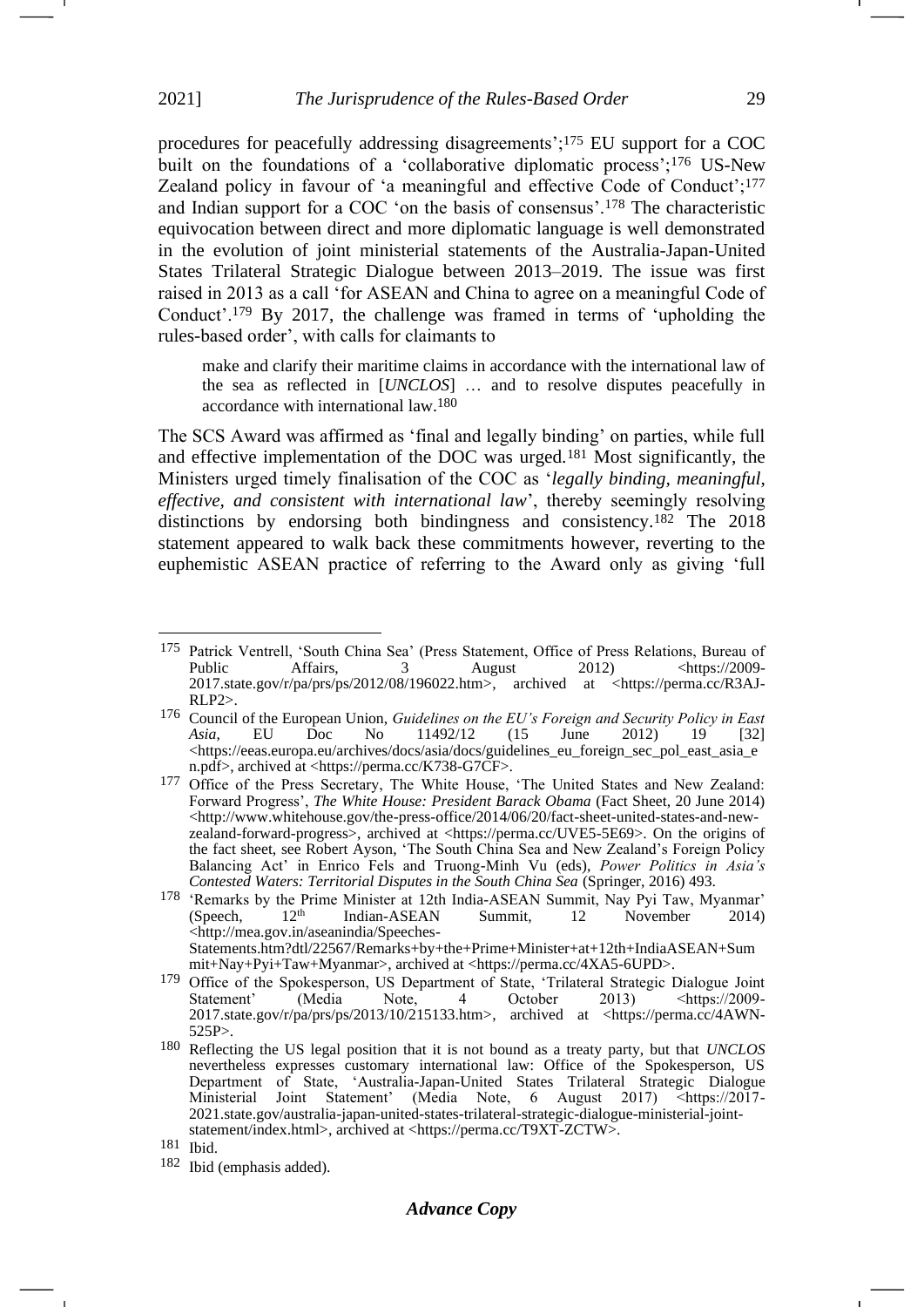respect for legal and diplomatic processes'.<sup>183</sup> The language was conspicuously more ambiguous in relation to the COC, which was to be merely 'consistent with existing international law, as reflected in UNCLOS'.<sup>184</sup> Legal bindingness was a subject under contemporaneous discussion, with then Australian Foreign Minister Julie Bishop being asked whether, given China's breaches of treaty law, negotiation of the COC was 'purely political theatre'.<sup>185</sup> Bishop responded that the answer would depend in part on whether the ultimate agreement 'was to be enforced'.<sup>186</sup> The 2019 trilateral statement confirmed the ambiguous language in calling for a COC merely 'consistent with existing international law'.<sup>187</sup>

<span id="page-29-0"></span>In August 2020, France, Germany and the United Kingdom released a joint statement that reiterated *UNCLOS* as the 'comprehensive legal framework' governing SCS relations, while endorsing its interpretation in the 2016 SCS Award.<sup>188</sup> A further note verbale to the UN referred in even more emphatic terms to the 'specific and exhaustive conditions set forth in the Convention' in relation to both the application of 'straight and archipelagic baselines' and of the 'regime of islands to naturally formed land features', as each was relevant to Chinese claims.<sup>189</sup> Yet, despite citing the exhaustive nature of *UNCLOS*, and Germany's own call for legal bindingness in its *2020 Policy Guidelines* that same month, the three states nevertheless only called for 'a rules-based, cooperative and effective Code of Conduct consistent with UNCLOS'.<sup>190</sup> EU policy has traversed the same diplomatic terrain, in which forum and context appear to influence the choice of language. In 2020, EU High Representative Josep Borrell advocated for 'an effective, substantive and *legally binding*'

<sup>183</sup> Office of the Spokesperson, US Department of State, 'Australia-Japan-United States Trilateral Strategic Dialogue Joint Ministerial Statement' (Media Note, 5 August 2018) [7] <https://2017-2021.state.gov/australia-japan-united-states-trilateral-strategic-dialogue-jointministerial-statement/index.html>, archived at <https://perma.cc/6MPP-UZYU>. See below n [212](#page-33-0) and accompanying text.

<sup>184</sup> Ibid [8].

<sup>185</sup> Interview with Julie Bishop (David Lipson, ABC The World, 2 August 2018) <https://www.foreignminister.gov.au/minister/julie-bishop/transcript-eoe/interview-davidlipson-abc-world>.

 $\frac{186}{187}$  Ibid.

Office of the Spokesperson, US Department of State, 'Trilateral Strategic Dialogue Joint Ministerial Statement, August 1, 2019' (Media Note, 2 August 2019) [12] <https://2017- 2021.state.gov/trilateral-strategic-dialogue-joint-ministerial-statement-august-1- 2019/index.html>. Equivalent phrasing was welcomed in: 'Joint Statement — Australia-US Ministerial Consultations (AUSMIN) 2020', *Australian Government, Department of Defence* (Statement, 29 July 2020) <https://www.minister.defence.gov.au/minister/lreynolds/statements/joint-statementaustralia-us-ministerial-consultations-ausmin-2020-0>, archived at <https://perma.cc/3KNR-5FAX>.

<sup>188</sup> 'Joint Statement by France, Germany and the United Kingdom on the Situation in the South China Sea Today (29.08.2019)' (Press Release, Federal Foreign Office, 29 August 2019) [<https://www.auswaertiges-amt.de/en/newsroom/news/-/2242280>](https://www.auswaertiges-amt.de/en/newsroom/news/-/2242280), archived at <https://perma.cc/4STD-3XY3> ('Joint Statement by France, Germany and the United Kingdom').

<sup>&</sup>lt;sup>189</sup> Note Verbale from the Permanent Mission of Germany to the Secretary-General of the United Nations, 16 September 2020 United Nations, 16 September 2020 <https://www.un.org/Depts/los/clcs\_new/submissions\_files/mys\_12\_12\_2019/2020\_09\_16\_ DEU\_NV\_UN\_001.pdf>, archived at <https://perma.cc/4HQK-EJ76>.

<sup>190</sup> 'Joint Statement by France, Germany and the United Kingdom' (n [188\)](#page-29-0).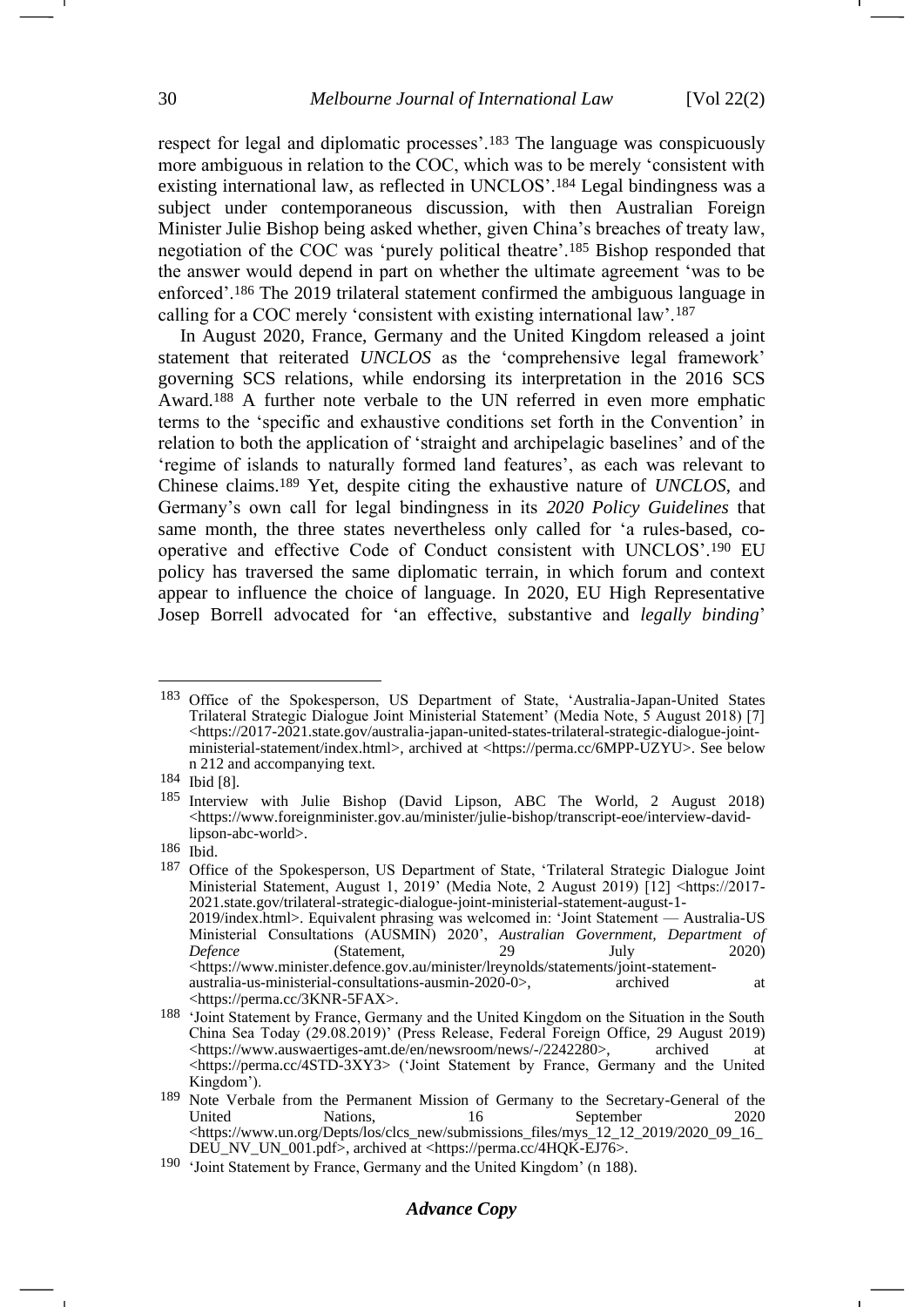COC,<sup>191</sup> yet, a joint ASEAN-EU statement signed by Borrell less than three months later referred only to a COC 'consistent with international law, including the 1982 UNCLOS'.<sup>192</sup> It is clear that different diplomatic calculations come into play across diverse forums, but such ambiguity remains defensible only if doing so can be shown to complement and reinforce the more authoritative law-based order.

There are corresponding advantages from China's perspective for sustaining diplomatic ambiguity, notwithstanding its consistent preference against legally binding rules. One Chinese scholar, Luo Liang, has commented that, on the one hand, China 'holds an open attitude towards the COC, letting the consultation process take its own course'.<sup>193</sup> Yet, on the other hand, there is recognition that explicitly foreclosing legal bindingness

<span id="page-30-0"></span>would not sit well with the ASEAN countries. Nor would it help China's image. Certain countries are full of suspicions of China. In their view, China would hate a legally binding COC because it would constrain her actions in the South China Sea.194

In response to questions on whether the COC has binding force, Minister Wang answered 'definitely yes'.<sup>195</sup> Yet, his further response emphasised only that the COC 'is an upgraded and strengthened version' of the DOC, such that the ultimate outcome will be 'high-quality regional rules with more binding force and more concrete connotations'.<sup>196</sup> Such an appeal is contrary to one of the positivist claims for law, which is that legal bindingness has an absolute binary quality — obligations either exist or they do not.<sup>197</sup> Prosper Weil has criticised the advent of a 'sliding scale of normativity' in legal order, with gaps between law and politics 'bridged only at the cost of denying the specific nature of the

-1

<sup>191</sup> Josep Borrell, 'Strengthening EU-ASEAN Partnership, an Urgent Necessity', *EEAS* (Blog Post, 20 September 2020) (emphasis added) <https://eeas.europa.eu/headquarters/headquarters-homepage/85434/strengthening-eu-aseanpartnership-urgent-necessity\_en>, archived at <https://perma.cc/WH56-G38D>.

<sup>&</sup>lt;sup>192</sup> Council of the European Union, 'Co-Chairs' Press Release of the 23rd ASEAN-EU Ministerial Meeting' (Press Release, 1 December 2020) <https://www.consilium.europa.eu/fr/press/press-releases/2020/12/01/co-chairs-pressrelease-of-the-23rd-asean-eu-ministerial-meeting/>, archived at <https://perma.cc/9QCW-WVGU>.

<sup>193</sup> Luo Liang, 'A Guide to the South China Sea COC', *China-US Focus* (Blog Post, 15 September 2017) <https://www.chinausfocus.com/peace-security/a-guide-to-the-coc>, archived at <https://perma.cc/NFB8-ZXYL>.

<sup>194</sup> Ibid.

<sup>195</sup> 'Wang Yi Responds to Four Questions on the Consultations on the Code of Conduct in the South China Sea (COC)', *Ministry of Foreign Affairs of the People's Republic of China* (online, 1 August 2019)  $\lt$ https://www.fmprc.gov.cn/mfa\_eng/wjb\_663304/zzjg\_663340/yzs\_663350/gjlb\_663354/2 787\_663568/2789\_663572/201908/t20190802\_524936.html>, archived <https://perma.cc/RET9-SPBR>. See also 'State Councilor and Foreign Minister Wang Yi Had Virtual Meeting with Philippine Foreign Secretary Teodoro Locsin', *Consulate-General of the People's Republic of China in Gothenburg* (online, 14 July 2020) <https://www.mfa.gov.cn/ce/cggb//eng/xwdt/t1797959.htm>, archived at <https://perma.cc/ZX2J-LBN6>.

<sup>196</sup> Ibid.

<sup>197</sup> Klabbers (n [31\)](#page-6-0) 181. Cf Baxter (n [36\)](#page-7-0) 564. There may however be forms of relative normativity within the category of legal norms, such as *jus cogens* norms and obligations *erga omnes*: see Weil (n [31\)](#page-6-0).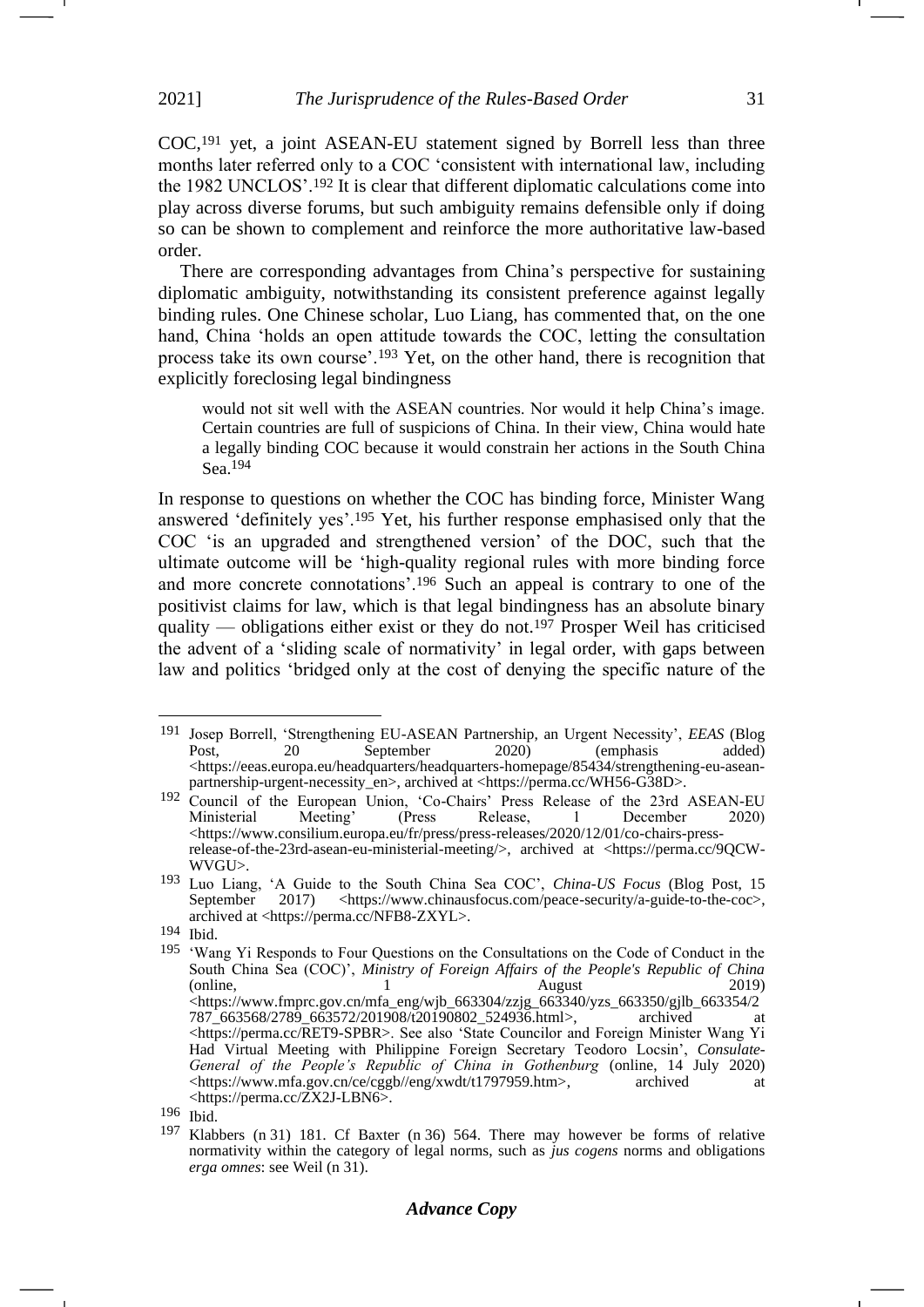legal phenomenon'.<sup>198</sup> Minister Wang's language confirms the non-legal character of the rules, since there is no scope for appealing to degrees of 'more' or 'less' legally binding force to demonstrate commitment. Rather than being consistent with the rule of law, the use of diplomatic ambiguity in this case is facilitating its erosion, and thereby a central rationale for the RBO discourse.

## <span id="page-31-0"></span>C *Domination through a Rules-Based Order*

The foreseeable consequence of governing SCS relations in terms of the RBO is that China has now seized the opportunity to translate geopolitical dominance into particularistic interpretations and developments of international law itself. There have long been warnings that the 'holy grail' of the COC may in practice offer 'a tool for China to legitimize its actions in the South China Sea by engaging in the process while subverting its spirit'.<sup>199</sup> The gap between the legal aspirations of claimants and the political realities is provocatively captured by James Holmes:

The only code of conduct worth having would be one by which China renounces its nine-dashed line of the region and the associated territorial claims; matches its words with deeds by evacuating sites it has poached from other countries' exclusive economic zones; stops asserting the right to proscribe certain foreign naval activities within the nine-dashed line; and agrees that the purpose of any code of conduct is to lock in the UN Convention on the Law of the Sea as the regional status quo.200

On its current trajectory however, the COC may effectively constitute ASEAN ratification of the status quo, in the unlikely expectation that 'letting China keep its past gains will purchase its forbearance and goodwill in the future'.<sup>201</sup> Little in the evidence to date suggests that China is moving towards a COC capable of constraining its own ambition, while there is ample evidence of its development as a tool enabling it.

A notable feature of China's unwavering opposition to granting treaty or otherwise legally binding status to the COC is the parallels with Western rationales for invoking the RBO in preference to law. In this narrow area of global governance at least, China has embraced the language of 'rule-based governance' to describe the COC, which it praises as evidence of the 'conviction of regional countries to jointly set rules in the region'.<sup>202</sup> China similarly released a joint statement with the EU in July 2018, in which both sides

<sup>198</sup> Weil (n [31\)](#page-6-0) 417.

<sup>199</sup> Huong Le Thu, 'The Dangerous Quest for a Code of Conduct in the South China Sea', *Asia Maritime Transparency Initiative* (Blog Post, 13 July 2018) <https://amti.csis.org/thedangerous-quest-for-a-code-of-conduct-in-the-south-china-sea/>, archived at <https://perma.cc/NJ3T-6YRH>.

<sup>200</sup> James R Holmes, 'ASEAN Should Reject a Code of Conduct in the South China Sea', *The Diplomat* (Blog Post, 5 September 2013) <https://thediplomat.com/2013/09/asean-shouldreject-a-code-of-conduct-in-the-south-china-sea/>, archived at <https://perma.cc/3839- LGEW>.

<sup>201</sup> Ibid.

<sup>202</sup> 'The First Reading of the Single Draft Negotiating Text of the Code of Conduct (COC) in the South China Sea Completed Ahead of the Schedule', *The South China Sea Issue* (online, 1 August 2019) <https://www.fmprc.gov.cn/nanhai/eng/wjbxw\_1/201908/t20190802\_8523410.htm>, archived at <https://perma.cc/ZHU8-Q3WX>.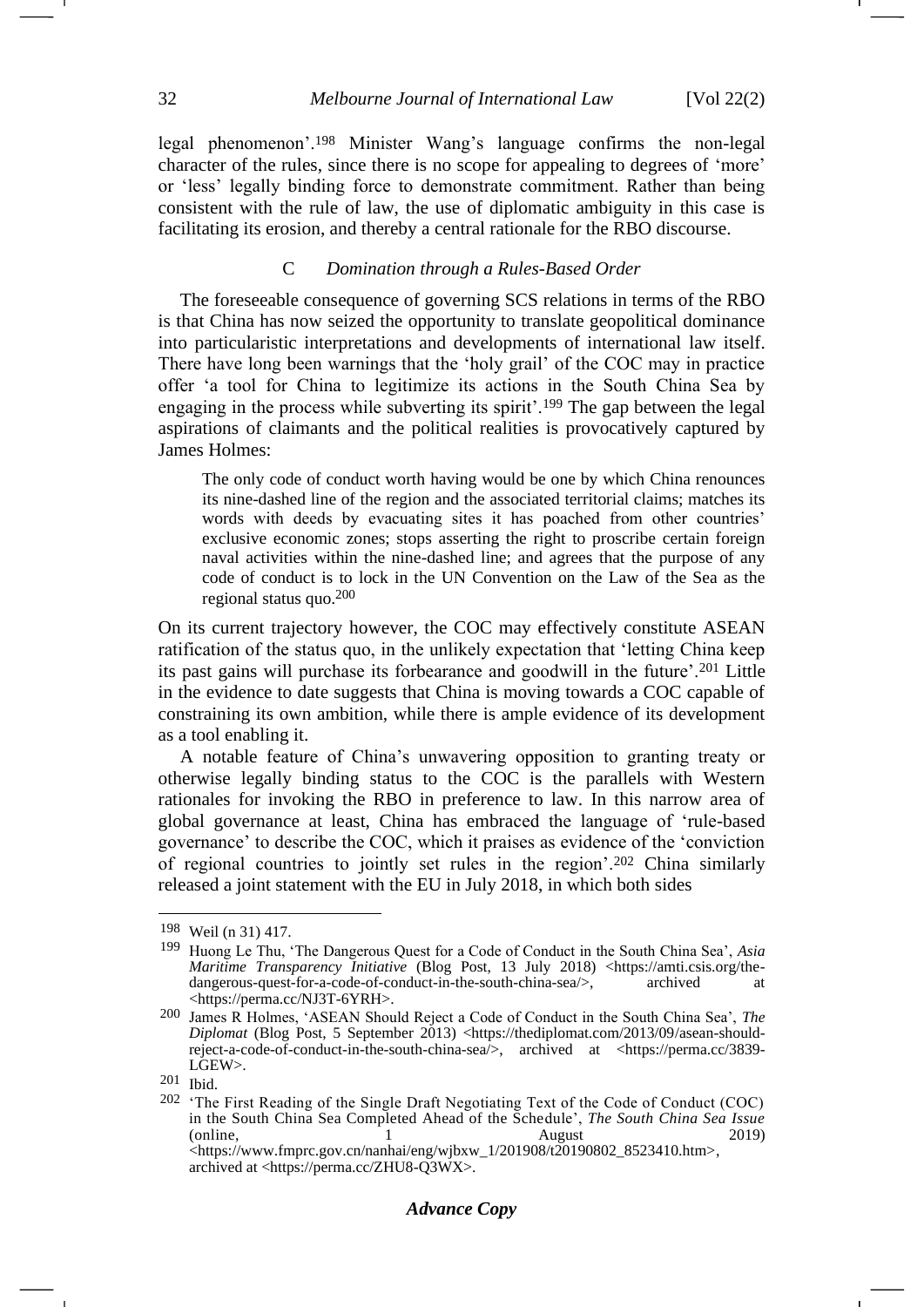reaffirmed their commitment to … the rules-based international order with the United Nations at its core, and to uphold the UN Charter and international law, including the principles of sovereignty, territorial integrity and inviolability of borders.203

Such uses of RBO terminology are not an endorsement by China of the substantive commitments of Western RBO advocates but, rather, only of their strategy of using the flexibility of non-legal norms to promote particularistic conceptions of law. The framing seeks the legitimacy of

greater alignment with 'Western' conceptions of order, especially as states seek reassurance of the rules-based elements of the international order amidst global uncertainty, a US-China trade war, and perceived US disregard of certain rules.204

Doing so exploits precisely the weakness predicted to emerge when the RBO and the international rule of law are promoted as overlapping normative ideals.

The most acute demonstration of the tensions within the RBO is in the contestation between political obligations entailed in the COC (and precursor agreements) on the one hand, and the legal obligations created by the 2016 SCS Award on the other. The Philippines commenced proceedings to establish an Arbitral Tribunal in January 2013, in accordance with legal rights under *UNCLOS*. <sup>205</sup> Among the issues determined by the Tribunal was the question of how political agreements between the parties related to existing legal obligations and, in particular, whether the 2002 DOC precluded recourse to the compulsory dispute settlement procedures under pt XV, s 1 of *UNCLOS*. <sup>206</sup> China argued that the DOC agreement to resolve disputes 'through friendly consultations and negotiations' constituted a prior agreement by the parties 'to seek settlement of the dispute by a peaceful means of their own choice' within the meaning of art 281 of *UNCLOS*. <sup>207</sup> The Tribunal rejected this argument in its jurisdictional decision of 2015, finding that 'the DOC was not intended by its drafters to be a legally binding document, but rather an aspirational political document'.<sup>208</sup> In RBO terms, the jurisdictional decision reiterated the distinction and hierarchy between legal and non-legal rules.

China has responded to both the jurisdictional and merits decisions of the Tribunal by directly contesting the assumed privilege of legal obligations within the RBO. Certainly, *UNCLOS* provides circumstances under which 'States Parties may conclude agreements modifying or suspending the operation of provisions' of the Convention, but under no interpretation has China met the legal notification requirements in the present case.<sup>209</sup> Instead, China merely -1

# *Advance Copy*

<sup>203</sup> 'Joint Statement of the 20th EU-China Summit' (Press Release, Delegation of the European Union to China, 17 July 2018) <https://eeas.europa.eu/delegations/china/48424/jointstatement-20th-eu-china-summit\_en>, archived at <https://perma.cc/P7NQ-CPBH>.

<sup>204</sup> Simone van Nieuwenhuizen, 'Australian and People's Republic of China Government Conceptions of the International Order' (2019) 73(2) *Australian Journal of International Affairs* 181, 186.

<sup>205</sup> Under *UNCLOS* (n [15\)](#page-3-1) pt XV s 1, with the tribunal being constituted under annex VII.

<sup>206</sup> The Annex VII tribunal determined its own jurisdiction in the case under *UNCLOS* (n [15\)](#page-3-1) arts 288(4), 296(1) and annex VII art 11: see *South China Sea Arbitration (Jurisdiction and Admissibility)* (n [135\)](#page-21-1) [110]–[111], [114].

<sup>207</sup> *South China Sea Arbitration (Jurisdiction and Admissibility)* (n [135\)](#page-21-1) [202].

<sup>208</sup> Ibid [217].

<sup>209</sup> *UNCLOS* (n [15\)](#page-3-1) art 311(3), (4). Following *VCLT* ([n 41\)](#page-8-1) arts 41, 58.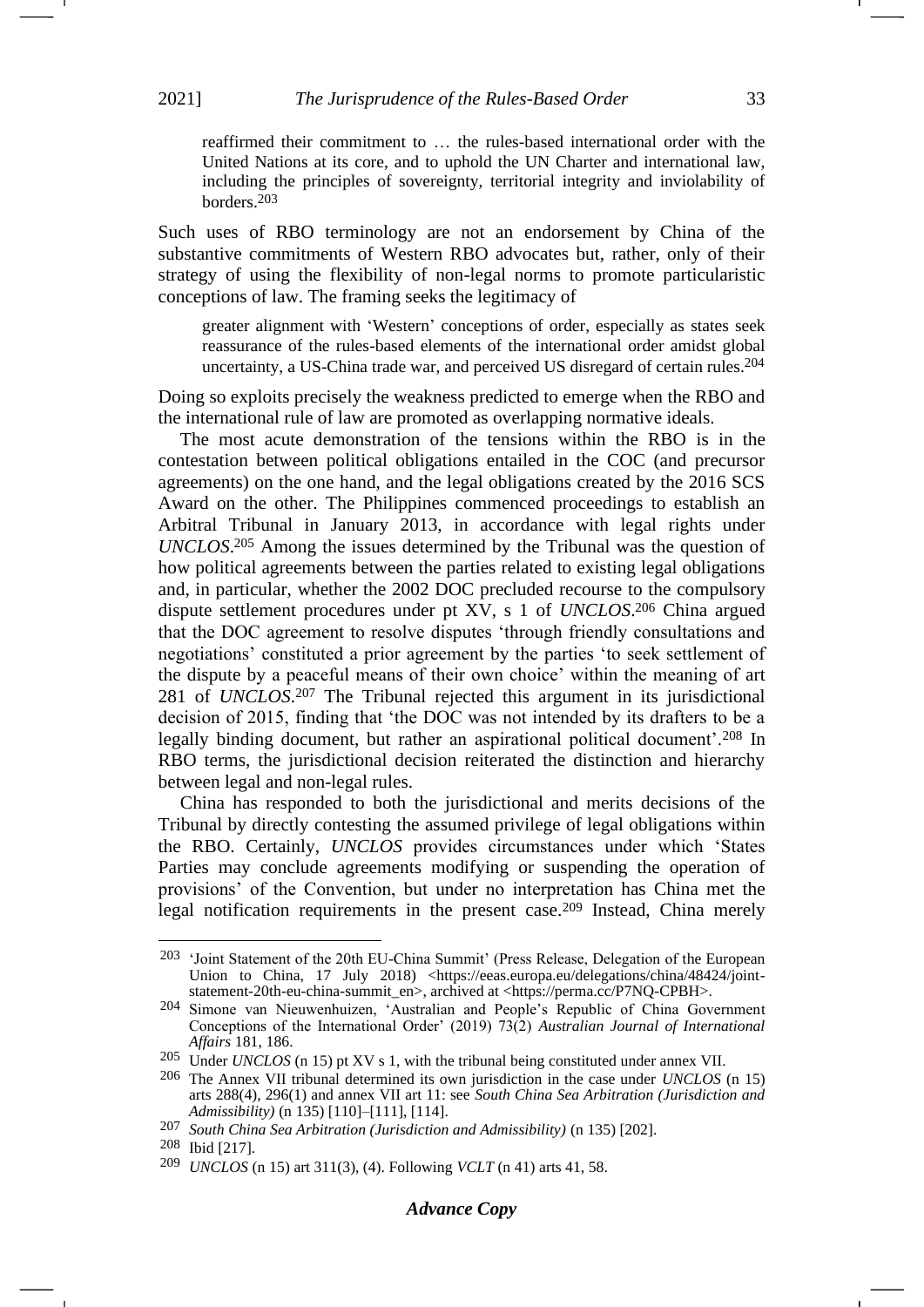<span id="page-33-0"></span>asserts the suspension of treaty rights on the basis of a 'solemn commitment' made under the DOC which, despite being a political agreement, is said to contravene the principle of '*pacta sunt servanda*. This fundamental norm of international law must be observed'.<sup>210</sup> China's interpretation subverts the hierarchy of rules within regional order, such that the only 'breach' recognised by China is the Philippines' invocation of legally mandated dispute settlement procedures.<sup>211</sup> The eroded status of treaty rules is further evident in the aforementioned ASEAN practice of referring to the SCS Award only euphemistically as 'full respect for legal and diplomatic processes'.<sup>212</sup> The SCS Award remains a singular achievement precisely because it brought an international legal process to bear on the dispute, which Chinese scholar Congyan Cai acknowledges as creating specific forms of leverage for claimant states.<sup>213</sup> The diplomatic strategy of framing the legal process in terms consistent with the RBO discourse is therefore contributing to a COC that not only lacks legal force, but that fails to meet even the lesser standard of being consistent with international law.

China's overriding strategic rationale for seizing control of the SCS remains the carving out of a buffer zone of security in its 'near seas' in which it can defend against external actors and forms of governance — not unlike the US 'Monroe Doctrine' in the Americas.<sup>214</sup> To that end, China seeks to exclude external powers, such as the US and other Western states, from setting any rules-based terms which it asserts must reflect the legitimacy of an entirely regional solution — and thereby also of associated power balances.<sup>215</sup> Liang identifies 'fend[ing] off intervention by non-regional players' as among the essential purposes of the COC,<sup>216</sup> with Minister Wang warning in 2017 that a precondition for progress was that there be 'no major disruption from outside

<sup>210</sup> State Council Information Office, 'Document Reprint: China Adheres to the Position of Settling through Negotiation the Relevant Disputes between China and the Philippines in the South China Sea' (2016) 15(4) *Chinese Journal of International Law* 909, 910, 928.

<sup>211</sup> ' and Admissibility of the South China Sea Arbitration by the Arbitral Tribunal Established at the Request of the Republic of the Philippines', *Ministry of Foreign Affairs of the of China* (Press Statement, 30 October <https://www.fmprc.gov.cn/mfa\_eng/wjdt\_665385/2649\_665393/201510/t20151030\_67941 9.html>, archived at <https://perma.cc/H9VQ-XBDG>.

<sup>212</sup> Carlyle A Thayer, 'The Southeast Asia Claimant States, ASEAN and the South China Sea Dispute', *Maritime Issues* (Blog Post, 14 November 2016) Dispute', Maritime Issues (Blog Post, 14 November 2016<br>
<http://www.maritimeissues.com/politics/the-southeast-asia-claimant-states-asean-and-thesouth-china-sea-dispute.html>, archived at <https://perma.cc/RD7U-VR3V>. See, eg, 'Press Statement by the Chairman of the ASEAN Foreign Ministers' Retreat' (Press Statement, ASEAN, 16–17 January 2020) [3] <https://asean.org/wp-content/uploads/2021/03/74.pdf>, archived at <https://perma.cc/7QFF-A5XJ>.

<sup>213</sup> Cai (n [72\)](#page-13-0) 298.

<sup>214</sup> Timothy Doyle and Dennis Rumley, *The Rise and Return of the Indo-Pacific* (Oxford University Press, 2019) 49, 158; Robert D Kaplan, *Asia's Cauldron: The South China Sea and the End of a Stable Pacific* (Random House, 2014) 41.

<sup>&</sup>lt;sup>215</sup> Ralph Jennings, 'Why China, Once Coy, Suddenly Wants to Discuss a Code of Conduct for<br>a Disputed Sea', *VOA News* (Blog Post, 23 September 2020) a Disputed Sea', *VOA News* (Blog Post, 23 September 2020) <https://www.voanews.com/east-asia-pacific/voa-news-china/why-china-once-coysuddenly-wants-discuss-code-conduct-disputed>, archived at <https://perma.cc/VKW3-X75T>.

<sup>216</sup> Liang (n [194\)](#page-30-0).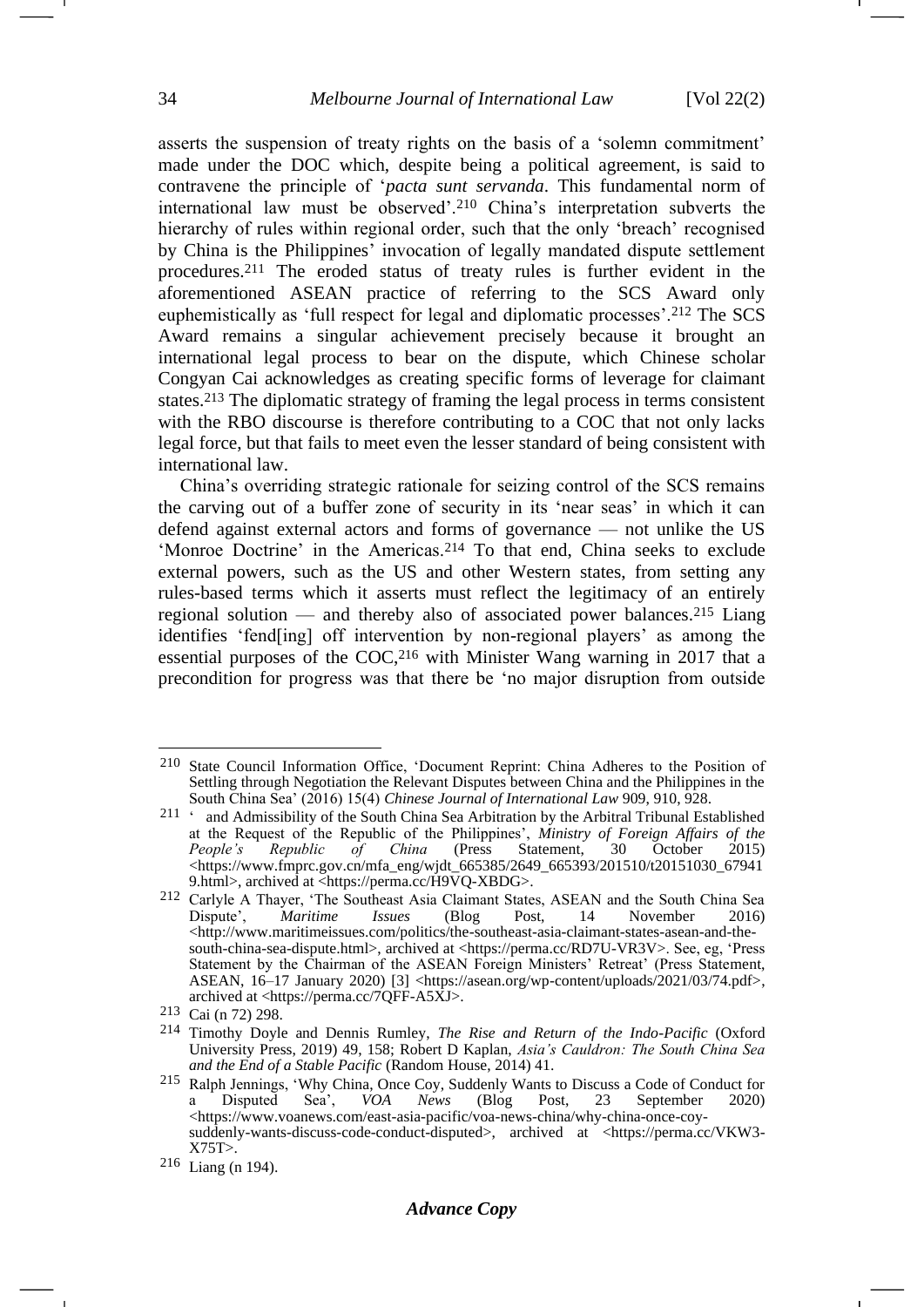parties'.<sup>217</sup> Giving effect to these terms, China has proposed a COC clause that 'the Parties shall not hold joint military exercises with countries from outside the region unless the parties concerned are notified beforehand and express no objection'.<sup>218</sup> Such a broadly worded clause would clearly exclude joint naval exercises with members of the Quadrilateral Security Dialogue — comprising the US, Japan, India and Australia — who have emerged as among the most prominent RBO advocates, as well as any support for 'Freedom of Navigation Operations' ('FONOPs').<sup>219</sup> Both initiatives seek to contest the regional balance of power necessary for China's preferred legal order, with the proposed rules thereby narrowing the geostrategic options for ASEAN states.

China continues to alter the very subject matter of any eventual COC, in particular by constructing and possessing islands that did not even exist 20 years ago, but which now modify parties' relative bargaining positions.<sup>220</sup> Given the expressed COC goal to 'further promote peace and stability in the region',<sup>221</sup> China can increasingly make the case that a freeze on the status quo will be the approach most consistent with underlying objectives. Such conduct is certainly not unprecedented, with evidence that various states sought to consolidate control over maritime territory in the decades preceding the conclusion of *UNCLOS* negotiations in the expectation that de facto gains would be enshrined in law.<sup>222</sup> The Chinese Ministry of Foreign Affairs welcomed agreement on the COC negotiating text in 2018 as evidence that the parties 'are capable of maintaining peace and stability … and reaching regional rules adhered to by all through negotiation'.<sup>223</sup> Yet, that statement was combined with an announcement that China had 'dispatched its most advanced marine rescue ship equipped with professional search-and-rescue teams to the Nansha Islands days ago'.<sup>224</sup> This -1

## *Advance Copy*

<sup>217</sup> Cliff Venzon, 'Beijing Sets Conditions for New South China Sea Code of Conduct', *Nikkei*  Asia (online, 7 August 2017) <https://asia.nikkei.com/Politics/Beijing-sets-conditions-fornew-South-China-Sea-code-of-conduct2>, archived at <https://perma.cc/BM39-YNBJ>.

<sup>218</sup> Mark J Valencia, 'The Draft Code of Conduct for the South China Sea Has Significant Political Ramifications for ASEAN', *ASEAN Today* (online, 24 September 2018) <https://www.aseantoday.com/2018/09/the-draft-code-of-conduct-for-the-south-china-seahas-significant-political-ramifications-for-asean/>, archived at <https://perma.cc/4K5K-9FND>.

<sup>219</sup> Anisa Heritage and Pak K Lee, 'The Sino-American Confrontation in the South China Sea: Insights from an International Order Perspective' (2020) 33(1) *Cambridge Review of International Affairs* 134, 147, 150–1. See 'Quad Leaders' Joint Statement: "The Spirit of the Quad" (Press Statement, The White House, 12 March 2021) the Quad"' (Press Statement, The White House, 12 March 2021) <https://www.whitehouse.gov/briefing-room/statements-releases/2021/03/12/quad-leadersjoint-statement-the-spirit-of-the-quad/>, archived at <https://perma.cc/2DUG-GTNL>.

<sup>220</sup> Ronald O'Rourke, *US*–*China Strategic Competition in South and East China Seas: Background and Issues for Congress* (Report No R42784, 26 January 2022) 67–71 <https://crsreports.congress.gov/product/pdf/R/R42784/>, archived at <https://perma.cc/QYA7-T9FR>.

<sup>221</sup> 'ASEAN's Code of Conduct in the South China Sea' (n [141\)](#page-23-1) 2.

<sup>222</sup> Ken Booth, *Navies and Foreign Policy* (Routledge, 2014) 241.

<sup>223</sup> 'Wang Yi: The Agreement of the Single Draft Negotiating Text of the Code of Conduct (COC) in the South China Sea Proves that China and the Countries of the Association of Southeast Asian Nations (ASEAN) Are Capable of Reaching Regional Rules Adhered to by All', *Ministry of Foreign Affairs of the People's Republic of China* (online, 2 August 2018) <https://www.fmprc.gov.cn/mfa\_eng/wjb\_663304/zzjg\_663340/yzs\_663350/gjlb\_663354/2 777\_663548/2779\_663552/201808/t20180806\_523689.html>, archived at <https://perma.cc/MS8M-VV8K>.

<sup>224</sup> Ibid. The 'Nansha Islands' is China's name for the Spratly Islands.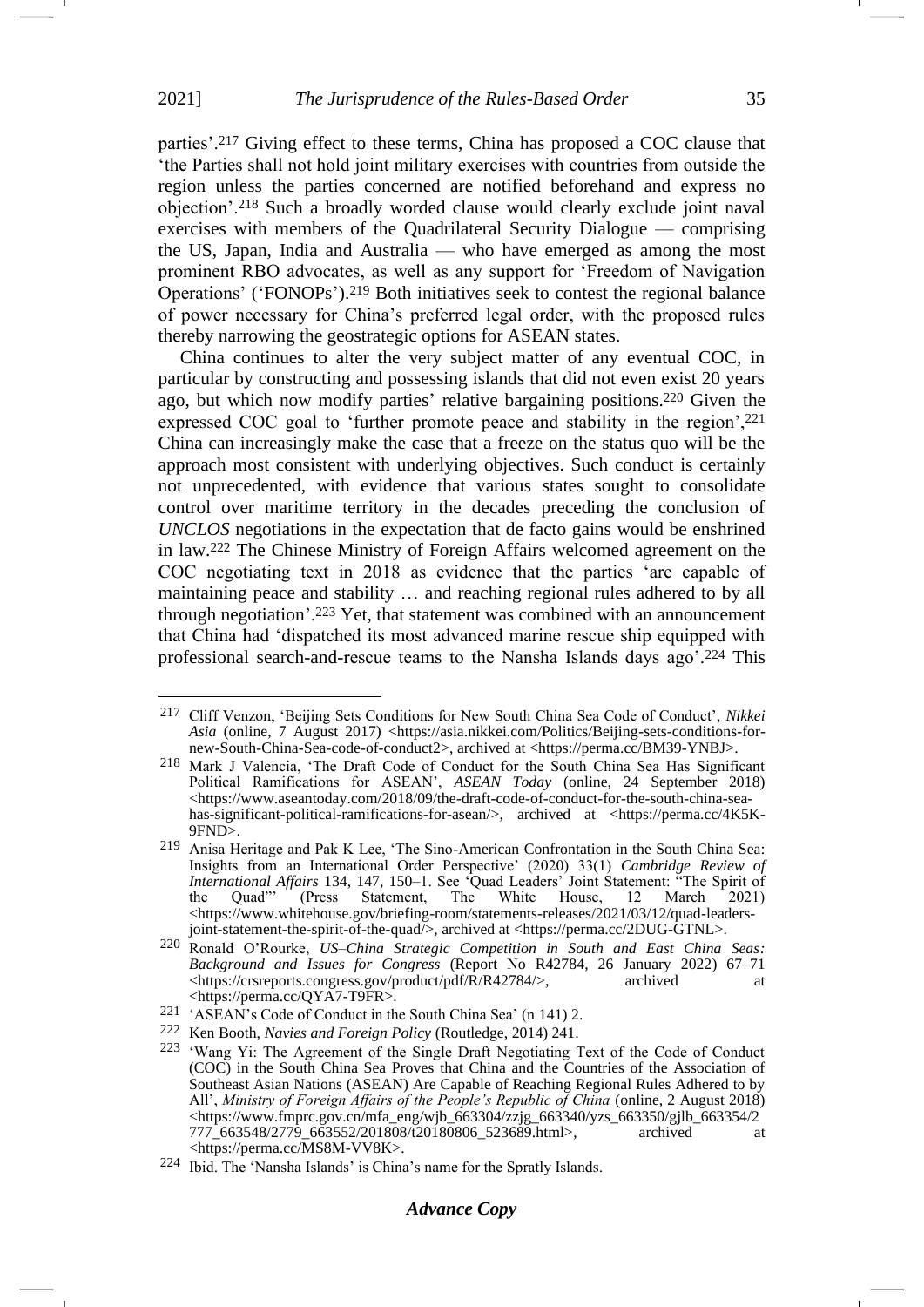was ostensibly in the interests of providing forms of maritime assistance and other 'international public service', but thereby also communicated China's resolve to maintain physical control of the very disputed features that had necessitated the COC negotiations. The evidence, after many years of negotiations and delays, is not of an emerging solution consistent with *UNCLOS*, but rather that 'the rules-based order in the form of the COC could assist and justify China's expansion and ultimately its sole control of the South China Sea'.<sup>225</sup>

## IV CONCLUSION: A RULES-BASED ORDER CONSISTENT WITH INTERNATIONAL LAW

The rise of the RBO discourse in addressing disruptions to global order is not without merits — sustaining the ideal of international relations governed by multilateral rules, in terms that are accessible and comprehensible by policymakers and the mass public alike. This is an especially germane attribute in an era where the legitimacy of elite expertise in global governance is facing systematic backlash.<sup>226</sup> Moreover, rules as political and moral obligations may be developed as an important tool to complement and reinforce accountable and multilateral conceptions of the rule of law over arbitrary and self-judging alternatives. Rory Medcalf is surely correct to state that '[o]f course, it has always been a rules and *power*-based order', but according to the assumption that 'the rules moderate the power, adding, at the very least, some predictability, restraint and boundaries into a competitive dynamic otherwise based on the ugly logic of "might is right"'.<sup>227</sup> However, the strategy of advocating a RBO order in lieu of a 'law-based order' has limits, and these emerge most clearly in cases where legal rules have failed to constrain the self-judging interpretations of a state exercising regional or global dominance.

The history of the ASEAN-China COC, as the archetype of governance in terms of the RBO, demonstrates that prior failure to reach agreement on foundational legal rules fatally undercuts the integrity of any subsequent agreement 'consistent' with law. The incipient danger is not merely of a 'symbolic code that lacks teeth', but of a COC that codifies power hierarchies in a manner destructive to the rule of law.<sup>228</sup> In 2019, Minister Wang used the analogy of building a house to describe progress towards the COC:

In the past, there were 11 designs from the 11 countries on how [sic] this house would look like. Now, we have laid in place good groundwork for a single design

<sup>225</sup> Le Thu (n [199\)](#page-31-0).

<sup>226</sup> Martti Koskenniemi, *International Law and the Far Right: Reflections on Law and Cynicism* (Asser Press, 2019) 11–17.

<sup>227</sup> Medcalf (n [101\)](#page-17-0) 157 (emphasis in original).

<sup>228</sup> Ian Storey, 'ASEAN's Failing Grade in the South China Sea' in Gilbert Rozman and Joseph Chinyong Liow (eds), *International Relations and Asia's Southern Tier: ASEAN, Australia, and India* (Palgrave Macmillan, 2018) 111, 121.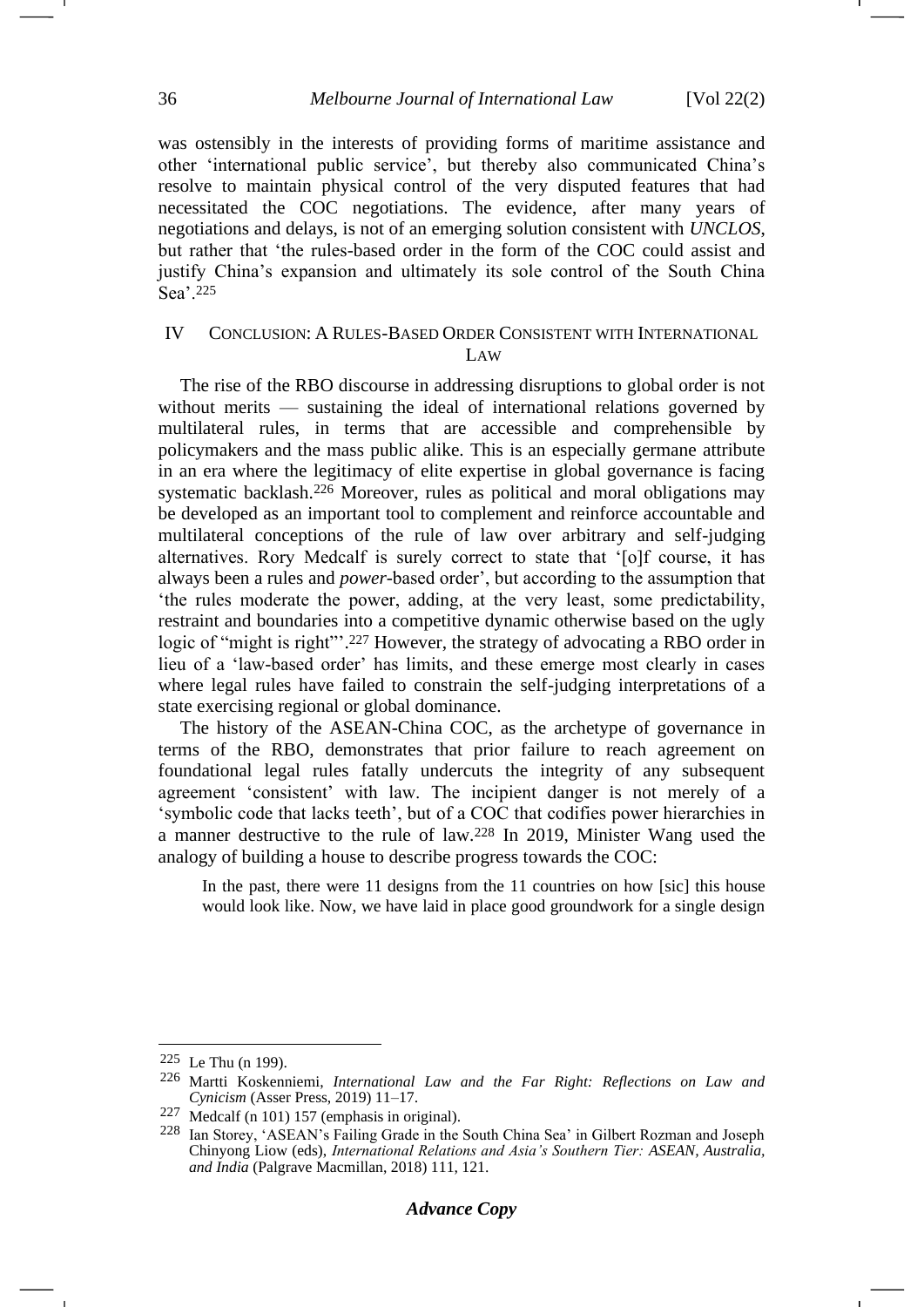of this house, and we have also put in place the fundamentals, like the supporting pillars of this house.229

Persistent invocations of *UNCLOS*, across numerous iterations of the COC, make clear that ASEAN states agree by consensus that the multilateral treaty regime provides the single design for regional law-based architecture, which should in turn inform any supporting rules. In contrast, China continues to envision a regional order literally constructed upon the groundwork of its artificial islands and excessive claims in the SCS, and is now seeking the supporting pillars of a COC that ratifies the status quo.

Advocates for the RBO have envisioned a virtuous cycle in which legal obligations are reinforced with political rules, while the authority of political obligations is located in their consistency with legal rules. Yet, what the present article and case study have demonstrated is that any effective defence of the integrity of international law must take account of underlying power structures. Lassa Oppenheim argued over a century ago that, without a functioning balance of power at the global level, 'an over-powerful State will naturally try to act according to discretion and disobey the law', thereby becoming 'omnipotent'.<sup>230</sup> Likewise, with the absence of a regional balance of power in the SCS, 'the emphasis upon norms becomes a public relations exercise unrelated to the real security concerns of the States involved'.<sup>231</sup> It is therefore notable that Germany's *2020 Policy Guidelines* form part of an ambitious global project to strategically connect the Asia-Pacific and Indian Oceans as 'the key to shaping the international order in the 21st century'.<sup>232</sup> According to proponents of the 'Indo-Pacific', this concept 'dilutes and absorbs Chinese influence' by design, not by excluding China from its own region, but rather by 'incorporating it in one that is large and multipolar'.<sup>233</sup> Alternative formulations exist, but commitment to a 'rules-based international order' remains a common touchstone for the Indo-Pacific strategies emerging across diverse states and groupings.<sup>234</sup> Observing the EU and its rapid embrace of this geostrategic framing in 2021, it is hard not to perceive the correlation with its newly emerging practice of explicitly

-1

# *Advance Copy*

<span id="page-36-0"></span><sup>&</sup>lt;sup>229</sup> Charissa Yong, 'ASEAN, China Agree on Text to Negotiate Code of Conduct in South China Sea', The Straits Times (online, 2 August 2018) China Sea', *The Straits Times* (online, 2 August 2018) <https://www.straitstimes.com/politics/asean-china-agree-on-text-to-negotiate-code-ofconduct-in-south-china-sea>, archived at <https://perma.cc/48LK-W6VN>.

<sup>230</sup> L Oppenheim, *International Law: A Treatise* (Longmans, Green, 2nd ed, 1912) vol 1, 80.

<sup>231</sup> Leszek Buszynski, 'ASEAN, the Declaration on Conduct, and the South China Sea' (2003) 25(3) *Contemporary Southeast Asia* 343, 358–9.

<sup>232</sup> *Policy Guidelines for the Indo-Pacific* (n [1\)](#page-1-2) 8. See Garima Mohan, 'A European Strategy for the Indo-Pacific' (2020) 43(4) *Washington Quarterly* 171.

<sup>233</sup> Medcalf (n [101\)](#page-17-0) 24.

<sup>234</sup> Felix Heiduk and Gudrun Wacker, 'From Asia-Pacific to Indo-Pacific: Significance, Implementation and Challenges' (Research Paper No 9, German Institute for International and Security Affairs, July 2020) 29. See 'ASEAN Outlook on the Indo-Pacific' (Statement, ASEAN, 23 June 2019) <https://asean.org/asean2020/wp-content/uploads/2021/01/ASEAN-Outlook-on-the-Indo-Pacific\_FINAL\_22062019.pdf>, archived at <https://perma.cc/53YR-QMMP>; The White House, *Indo-Pacific Strategy of the United States* (Report, February 2022) 7, 8 <https://www.whitehouse.gov/wp-content/uploads/2022/02/U.S.-Indo-Pacific-Strategy.pdf>, archived at <https://perma.cc/7C9P-L5F2>; 'Joint Communication to the European Parliament and the Council: The EU Strategy for Cooperation in the Indo-<br>Pacific' (Communication, European Commission, 16 September 2021) (Communication, European Commission, 16 September 2021) <https://eeas.europa.eu/sites/default/files/jointcommunication\_2021\_24\_1\_en.pdf>, archived at <https://perma.cc/9AHD-L89U>.